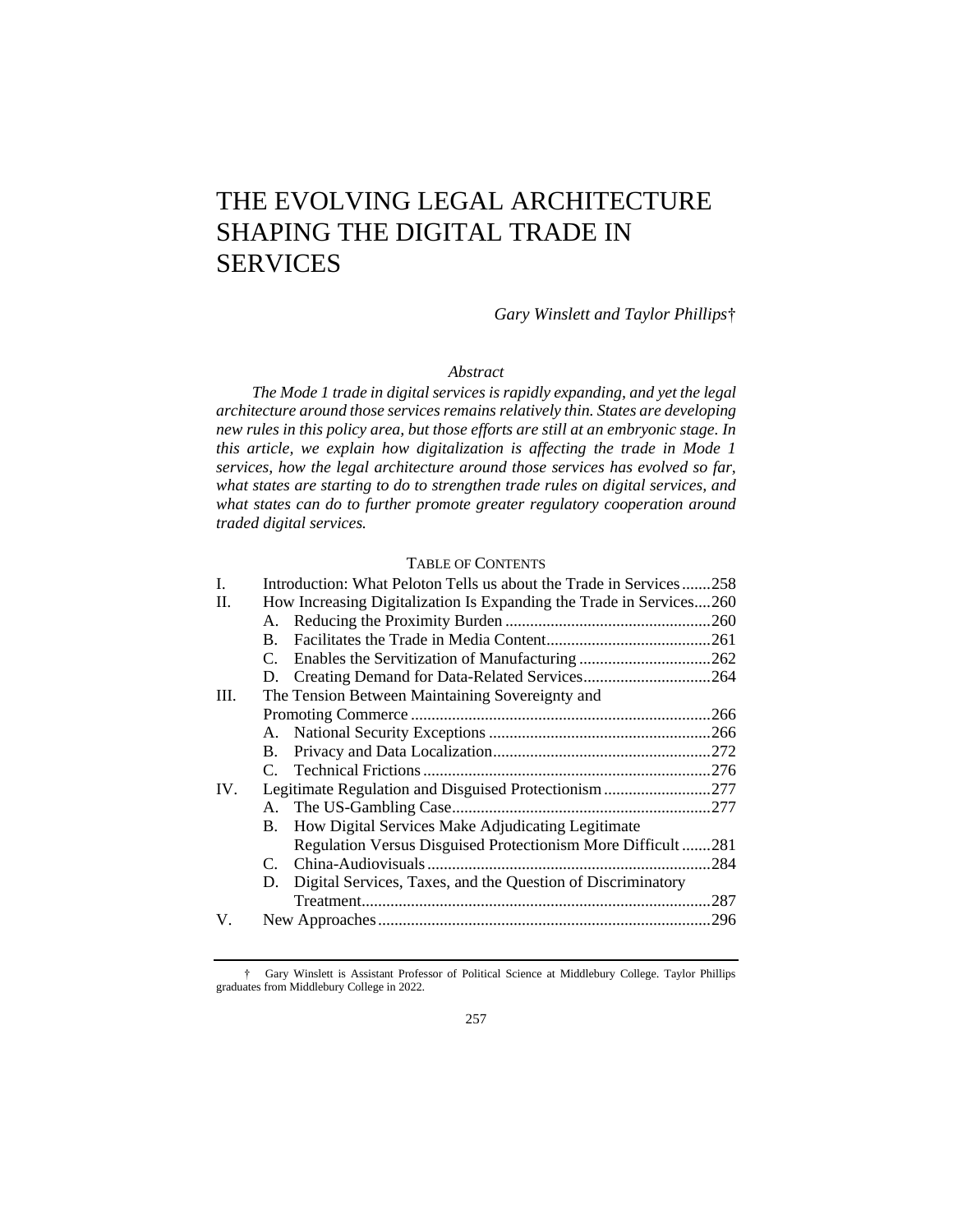|     | B.                                                            | The United States-Mexico-Canada Agreement (USMCA) |  |  |
|-----|---------------------------------------------------------------|---------------------------------------------------|--|--|
|     |                                                               |                                                   |  |  |
|     |                                                               |                                                   |  |  |
| VL. | Potential Pathways for Regulatory Cooperation in the Trade in |                                                   |  |  |
|     |                                                               |                                                   |  |  |
|     |                                                               |                                                   |  |  |
|     |                                                               |                                                   |  |  |
|     |                                                               |                                                   |  |  |
|     | D.                                                            |                                                   |  |  |
|     |                                                               |                                                   |  |  |

# I. INTRODUCTION: WHAT PELOTON TELLS US ABOUT THE TRADE IN SERVICES

Not long ago, if a person in Chicago wanted to take a spin class, they did so at a local gym or spin studio. That same person may continue to do so now, or they may get on a Peloton exercise bicycle and be led through that class by an instructor coaching them from the Peloton studio in London. What was not so long ago a hyper-localized exchange of service now takes place across international lines and is greatly facilitated by digitalization. Peloton is but one of the many examples of the proliferation of the digital trade in services. As the 2019 World Trade Report notes, since 2011 the services trade has expanded three times faster than the goods trade and the main driver of that expansion is the spread of digital technology.<sup>1</sup> From advertising to accounting to insurance to movie streaming, digital technologies are allowing a growing array of services that were once exchanged locally or nationally to be traded internationally.<sup>2</sup>

The growth in digitally-enabled and digitally-oriented services is so new that, to some degree, it has outpaced the construction of the international legal architecture that governs global trade.<sup>3</sup> The rules around the trade in goods have a much longer history and are much more fully enumerated than the rules around trade in services.<sup>4</sup> World Trade Organization (WTO) rules classify services into four "modes."<sup>5</sup> Mode 1, the focus of this paper, is the set of services that may be traded internationally without the buyer or seller crossing a border, such as when a European consumer streams video content from Netflix, which is based in the United States.<sup>6</sup> In this paper, our central research question is: how is the

258 JOURNAL OF LAW, TECHNOLOGY & POLICY [Vol. 2021

<sup>1.</sup> WTO Secretariat, *World Trade Report 2019: The Future of Services Trade*, 14 (2019).

<sup>2</sup>*. Id.* at 29–31.

<sup>3</sup>*. See id.* at 92–93 (explaining legal services are restricted due to stringent licensing and qualification requirements).

<sup>4.</sup> See *infra* Part IV (B).

<sup>5.</sup> RACHEL E. FEFER, CONG. RSCH. SERV., R43291, USTRADE IN SERVICES: TRENDS AND POLICY ISSUES 2 (2020).

<sup>6</sup>*. Id.* Mode 2 refers to services in which the purchaser crosses a border to obtain the service, such as when a student travels internationally to purchase education. Mode 3 is when the trade in service is done by an international firm that has set up a "commercial presence" in the country. Mode 4 refers to when the seller of the service crosses the border to conduct the sale.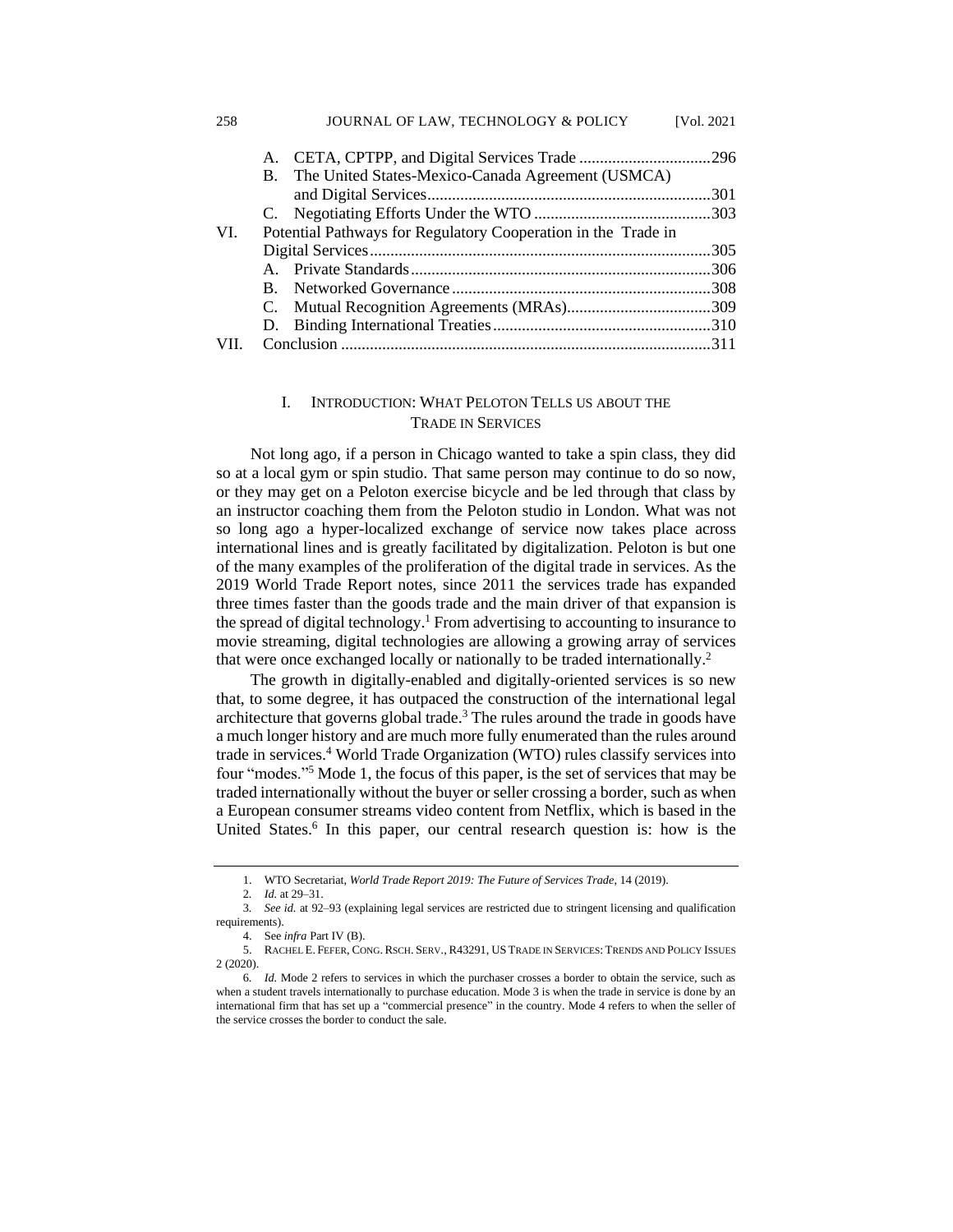international legal structure that governs the Mode 1 digital trade in services evolving, and why is it evolving that way?

We view answering this question as relevant to and helpful for three areas of scholarship: trade, technology, and international law. The growth of digital services forces trade policymakers, trade scholars, and trade lawyers to grapple with how the changing nature of international commerce kaleidoscopically shifts many of the conceptual conundrums that have long been the *problématique* of trade politics. We also contend that the recommendations we make with regards to regulatory cooperation at the end of this article could be actionable first steps for promoting greater international coordination and thus ameliorate trade frictions. For technology scholars, we hope that our discussion of trade law is useful for thinking through the evolving nature of the legal and political tectonic forces that shape how new technologies are governed. With regards to legal scholarship, given the embryonic nature of the legal architecture around digital services, we believe that this policy area makes an excellent case study of how new technologies can shape the trajectory of extant bodies of law and how a legal system can adapt to those new technologies.

Our question is of more than academic interest; it is highly relevant commercially. In 2017, the trade in Mode 1 services was worth 3.7 trillion dollars.<sup>7</sup> In 2018, the trade in information and communication technology (ICT) services alone, not to mention all of the digitally-enabled services like the Peloton example, accounted for 71.4 billion dollars of U.S. exports.<sup>8</sup> Digitalization is becoming crucial to a wide range of services and is no longer just in traditionally digital realms like ICT. The United Nations Conference on Trade and Development (UNCTAD) found that half of all traded services are enabled by the technology sector.<sup>9</sup> In fact, these statistics likely understate the economic importance of the digital services trade; as the Congressional Research Service notes, "more U.S. services are traded internationally and many more service industry jobs in the United States are linked to international trade than traditional trade statistics indicate."<sup>10</sup>

To answer our question of how the international legal structure that governs Mode 1 digital trade in services is evolving and why it is evolving that way, we proceed as follows. First, we explain how digitalization has expanded the trade in Mode 1 services. It has done that by reducing the proximity burden, facilitating the trade in media content, enabling the servitization of manufacturing, and creating more demand for data-related services. Second, we examine the tensions between states' desire to jealously guard their policy sovereignty with their desire to promote commerce. Here, we particularly focus on national security imperatives and privacy concerns. Third, we analyze how the challenge of differentiating between states' use of legitimate regulations versus their deployment of disguised protectionism, paying special attention to the goods-services division and to digital service taxes. In each of these areas,

<sup>7.</sup> WTO Secretariat, *supra* note 1, at 22.

<sup>8.</sup> FEFER, *supra* note 5, at 4.

<sup>9.</sup> Joshua P. Meltzer, *Governing Digital Trade*, 18: S1 WORLD TRADE REV.s23,s28 (2019).

<sup>10.</sup> FEFER, *supra* note 5, at 11.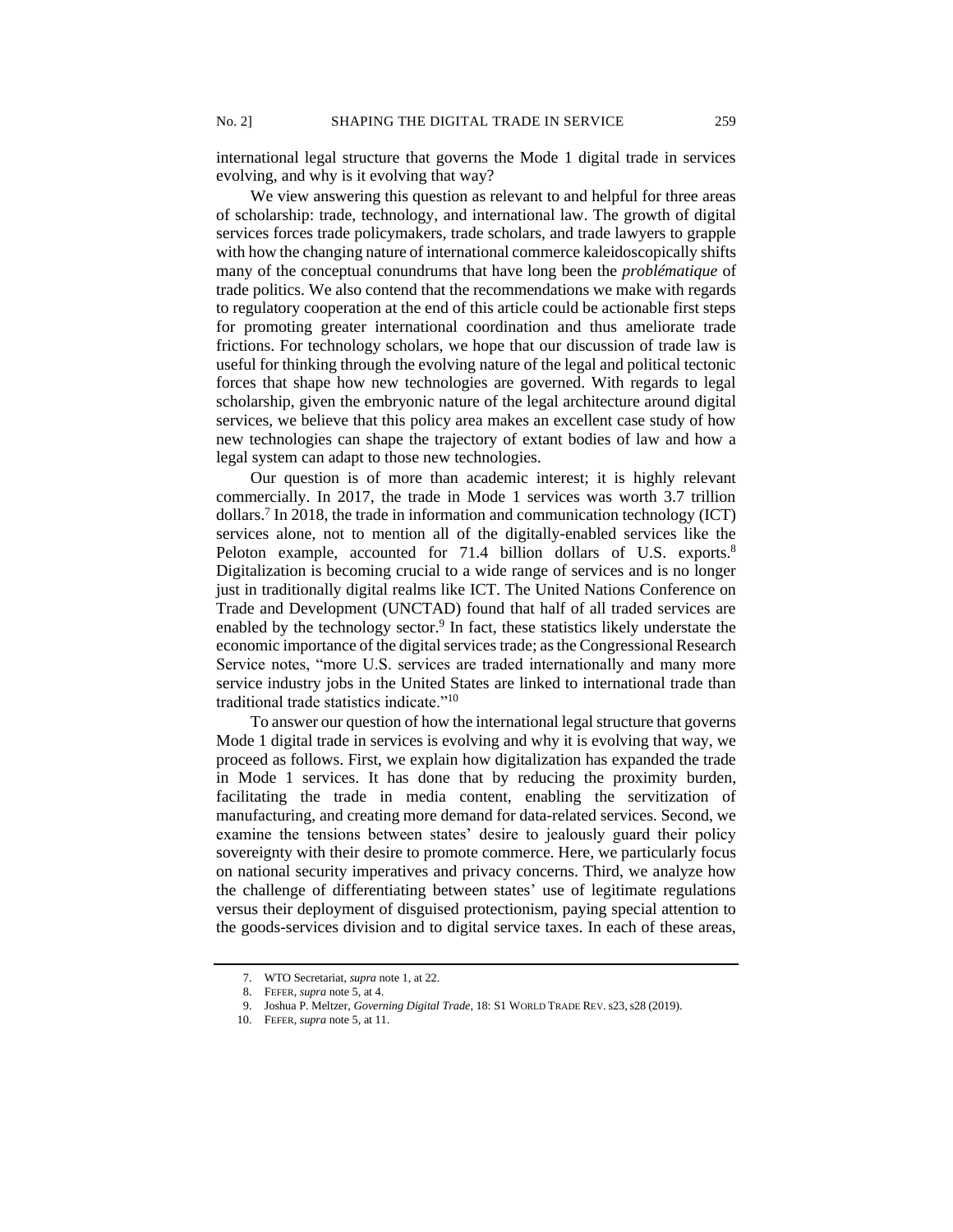we are not trying to give a full account of their legal history (which would be impossible to do in a single article), but rather trying to show how they impact the burgeoning trade in digital Mode 1 services. Finally, we investigate new approaches to building the beginnings of an international legal architecture around this trade. We review regional trade agreements such as the Comprehensive Economic and Trade Agreement (CETA), the Comprehensive and Progressive Agreement for the Trans-Pacific Partnership (CPTPP), and the United States-Mexico-Canada Agreement (USMCA), as well as ongoing efforts at the WTO. $^{11}$  Finally, we advance a set of recommendations for moving regulatory cooperation on digital services trade forward, specifically arguing that states can use a combination of private standards, networked governance, mutual recognition, and binding treaties.

# II. HOW INCREASING DIGITALIZATION IS EXPANDING THE TRADE IN **SERVICES**

# *A. Reducing the Proximity Burden*

Unlike a good, which can be shipped, the purchase of a service often requires the buyer and seller to be in the same location. The consumer of a pair of shoes is not required to physically meet the producers of those shoes. The person getting a haircut *is* required to physically meet the person cutting their hair. This difference between goods and services is so common that it is frequently taken for granted, but it nevertheless has profound implications for the exchange of goods and services. The exchange of services places a significant "proximity burden" on buyers and sellers because it requires them, often at considerable expense, to come into close physical proximity with each other.<sup>12</sup> That expense can easily overwhelm whatever other benefits or costs savings might arise from obtaining that service from a provider that was farther away. Because of the proximity burden, many services, like haircuts, have traditionally been essentially untradeable, while most goods could easily be traded.<sup>13</sup> The proximity burden meant that, historically, the bulk of the international trade in services were Mode 3 services.<sup>14</sup> The growth of digital technologies like cloud computing, online task platforms, and better telecommunications services means that the proximity burden no longer applies to a whole range of services like document processing or financial advising that

<sup>11.</sup> We are examining the EU, the United States, and Canada specifically because they are likely to be the leading standard setters in this nascent legal area.

<sup>12</sup>*. See* Joseph Francois & Bernard Hoekman, *Services Trade and Policy*, 48 J. ECON. LIT. 642 (Sept. 2010) (surveying the literature on services trade); WTO Secretariat, *supra* note 1, at 9 (noting that "[t]rade in services has traditionally faced higher costs compared to trade in goods, largely due to the 'proximity burden' of services trade . . . .").

<sup>13</sup>*. See* Francois & Hoekman*, supra* note 12, at 5–6 (noting the proximity constraints for services transactions may require more local presence than is the case with goods).

<sup>14</sup>*. See id.* at 6 (explaining that there are services where the proximity burden remains strong enough to necessitate local delivery and "foreign ownership (establishment) is required (mode 3).").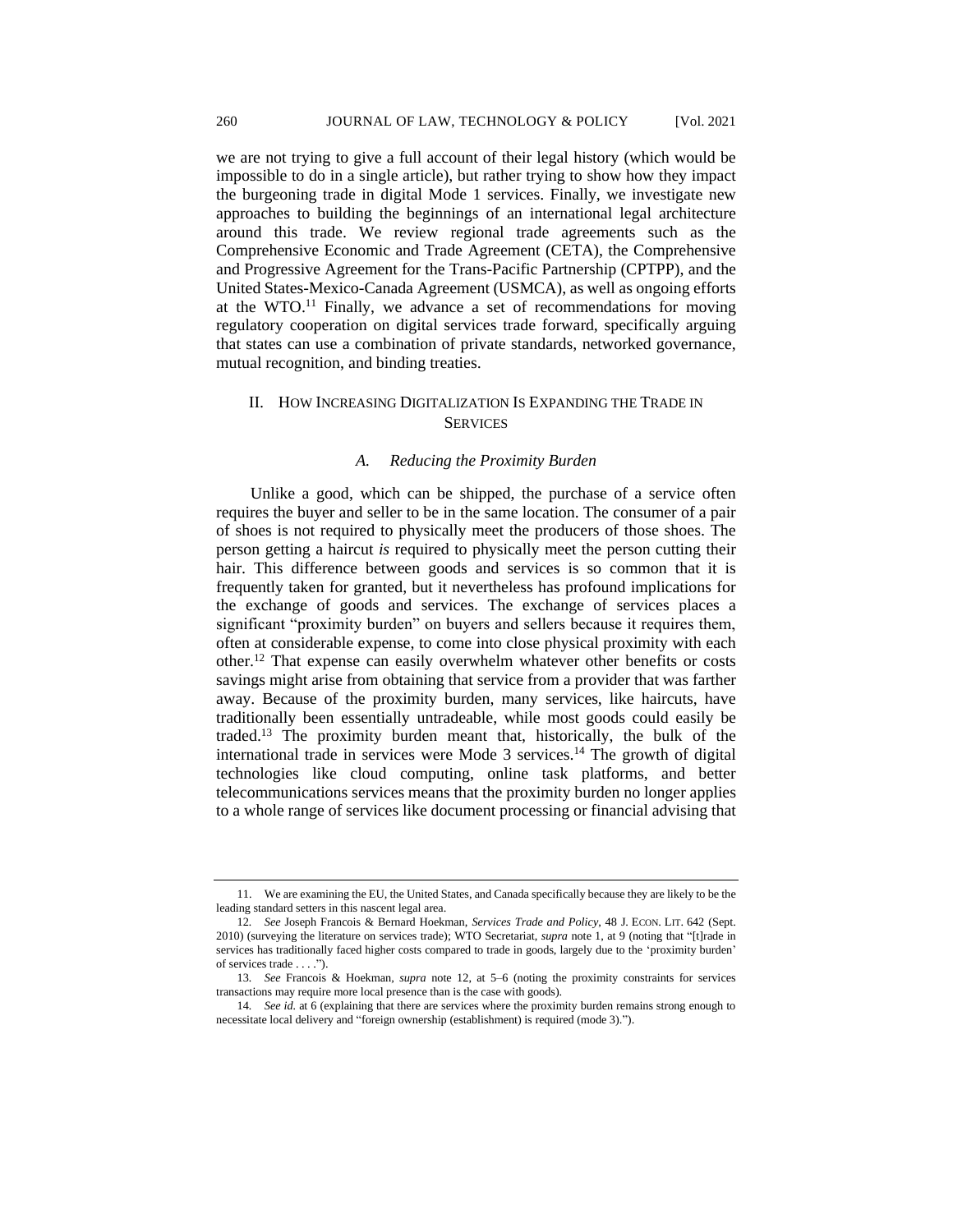it once inhibited, and has therefore made those services tradeable.<sup>15</sup> Given this, it is no surprise that the share of global trade in Mode 3 services is declining while the share of global trade in Mode 1 services is increasing.<sup>16</sup> Because of digitalization, even in industries like health care which traditionally have had very significant needs for proximity, a growing array of services can now be exported across borders.<sup>17</sup> New digital technologies that radically reduce that proximity burden mean that an increasing share of the trade in medical services can now take place through Mode 1 rather than Mode 4 (or not occurring at all given the costs of Mode 4).<sup>18</sup>

Beyond expanding the list of tradeable services, the fall in the proximity burden and the concomitant growth of Mode 1 services also opens up new opportunities within service industries. To establish a physical presence requires capital to build and maintain a brick-and-mortar location and so a greater ability to engage in Mode 1 services may reduce the often prohibitively high entry costs for small enterprises.<sup>19</sup> A reduced proximity burden may be particularly beneficial to small businesses and individuals from developing countries.<sup>20</sup> Digitalization can also help small businesses by aiding them in reaching customer bases outside of their home country, reducing their regulatory compliance costs, and obviating the hassles of physical travel to a different country.<sup>21</sup> In this way, digitalization is promoting what Baldwin has termed "telemigration."<sup>22</sup> It bears pointing out, though, that the extent to which reduced proximity burdens can actually be leveraged for the benefit of producers and consumers will be significantly influenced by the legal architecture around the international trade in these services. $^{23}$ 

# *B. Facilitates the Trade in Media Content*

Prior to digitalization, media content was, by necessity, attached to goods. The news was consumed via physical newspapers and magazines. Music was consumed via records or CDs. Movies took the form of VHS tapes or DVDs. Even via less tangible media such as television, technological limitations meant that the transmission of significant amounts of information across borders was

<sup>15</sup>*. See id*. at 4 (summarizing studies that found information technology helped accelerate productivity in a range of service industries, including financial services).

<sup>16.</sup> WTO Secretariat*, supra* note 1, at 26.

<sup>17</sup>*. See id.* at 101 (describing how wireless networking and robotic technology could allow for telesurgery).

<sup>18.</sup> Similar dynamics augmented by remote learning arising from the coronavirus pandemic may happen in education.

<sup>19.</sup> WTO Secretariat, *supra* note 1, at 37. This may be why small and medium-sized enterprises in services are able to expand into international markets more quickly than their 1980s predecessors or their manufacturing counterparts today.

<sup>20.</sup> Richard Baldwin, *Digital Technology and Telemigration*, FIN. EXPRESS (Oct. 9, 2019), https://thefinancialexpress.com.bd/print/digital-technology-and-telemigration-1570632591.

<sup>21</sup>*. See id.* (noting that telemigration allows emerging market workers to directly exploit their comparative advantage of lower labor costs).

<sup>22.</sup> RICHARD BALDWIN, THE GLOBOTICS UPHEAVAL: GLOBALIZATION, ROBOTICS, AND THE FUTURE OF WORK 115–46 (2019).

<sup>23</sup>*. See, e.g.*, WTO Secretariat, *supra* note 1, at 173 (examining research into how regional trade agreements are affected by different types of legal architectures).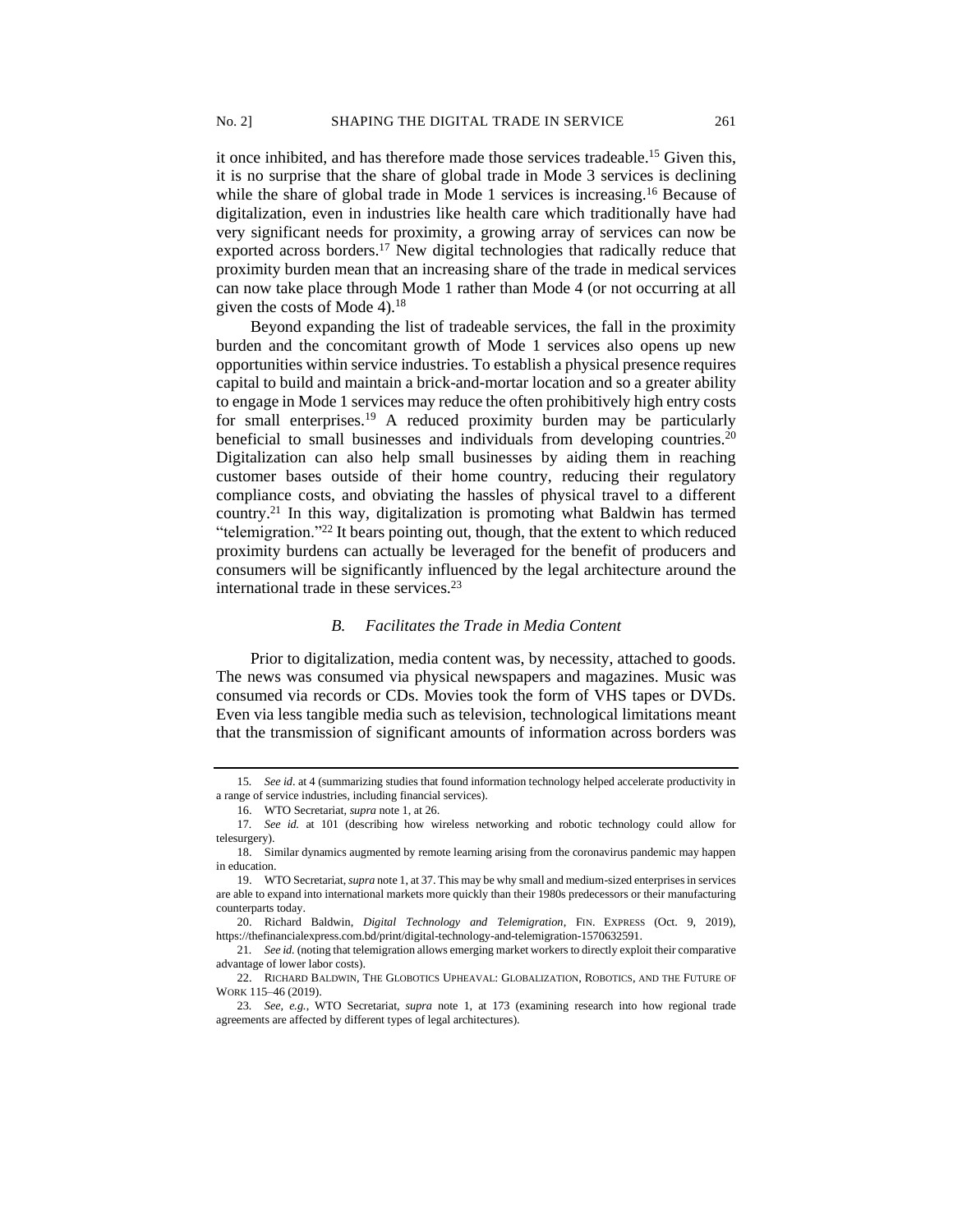costly. Digitalization has changed all of that. News, television, music, and virtually every other form of audiovisual entertainment has been divorced from physical goods, and thus is now more accurately thought of as a service and can more easily be transmitted across international lines. The extent to which media content is a service and the extent to which it gets traded has increased substantially.<sup>24</sup> This can clearly be seen in U.S. export statistics. From 2012 to 2017, U.S. exports of film, music, and software increased from approximately 9 billion to 22 billion.<sup>25</sup> Some aspects of media content, such as copyright, are already robustly governed by international trade law, $26$  but, as we will discuss below in relation to the China-Audiovisuals case, in other areas the international legal structure is still in the early stages of construction.

#### *C. Enables the Servitization of Manufacturing*

An important aspect of the proliferation of the digital services trade involves the "servitization of manufacturing," i.e., the increasing degree to which manufactured goods require the use, sale, and/or complementary provision of services. These can include the services that have traditionally been associated with manufacturing, such as finance, transport, and R&D, but can also be relatively new services like cloud computing.<sup>27</sup> 3D printing, to use just one example, demonstrates the drivers of this trend.

The manufacturing sector is increasingly reliant on service inputs, services within the manufacturing process (R&D, design, marketing), and services sold bundled with goods.<sup>28</sup> For example, it was once the case that hearing aids were very labor-intensive to produce, relatively costly, not necessarily comfortable because they could not be customized for the user, and potentially embarrassing to the user since their size meant that they were difficult to hide within the ear canal.<sup>29</sup> Then, in the span of just over a year in the mid-2000s, the industry underwent an enormous and rapid transformation; virtually the entire industry transitioned from traditional manufacturing to 3D printing.<sup>30</sup> Now, a user would get their ear canal scanned by their audiologist, a digital copy of that scan would be used to create a specialized computer-aided design file for the shell of their hearing aid, and then that hearing aid would get produced and sent to them by

<sup>24.</sup> SUSAN LUND & JAMES MANYIKA, HOW DIGITAL TRADE IS TRANSFORMING GLOBALISATION 3 (Int'l Ctr. for Trade & Sustainable Dev. & World Econ. Forum, 2016).

<sup>25.</sup> WTO Secretariat, *supra* note 1, at 29.

<sup>26.</sup> SHAYERAH ILIAS AKHTAR ET AL., CONG. RSCH. SERV., RL34292, INTELLECTUAL PROPERTY RIGHTS & INTERNATIONAL TRADE 15 (2020).

<sup>27.</sup> Magnus Lodefalk, *Servicification of Firms and Trade Policy Implications*, 16 WORLD TRADE REV. 59, 60 (2013).

<sup>28.</sup> WTO Secretariat, *supra* note 1, at 104.

<sup>29</sup>*. See generally* Caroline Freund et al., *Is 3D Printing a Threat to Global Trade? The Trade Effects You Didn't Hear About* 4–5 (World Bank Group, Policy Research Working Paper 9024, 2019); Trade Talks*, Will 3D Printing Increase Trade? Hear All About It*, PETERSON INST. INT'L ECON. (Nov. 12. 2019), https://www.tradetalkspodcast.com/podcast/110-will-3d-printing-increase-trade-hear-all-about-it; Stephen McBride, *This Technology Everyone Laughed Off Is Quietly Changing the World*, FORBES (Jul. 15, 2019, 8:29 AM), https://www.forbes.com/sites/stephenmcbride1/2019/07/15/this-technology-everyone-laughed-off-isquietly-changing-the-world.

<sup>30</sup>*. See, e.g.*, Freund et al., *supra* note 29, at 7 (finding an increase in trade for hearing aids relative to comparable goods around 2007, when 3D printing technology was being adopted).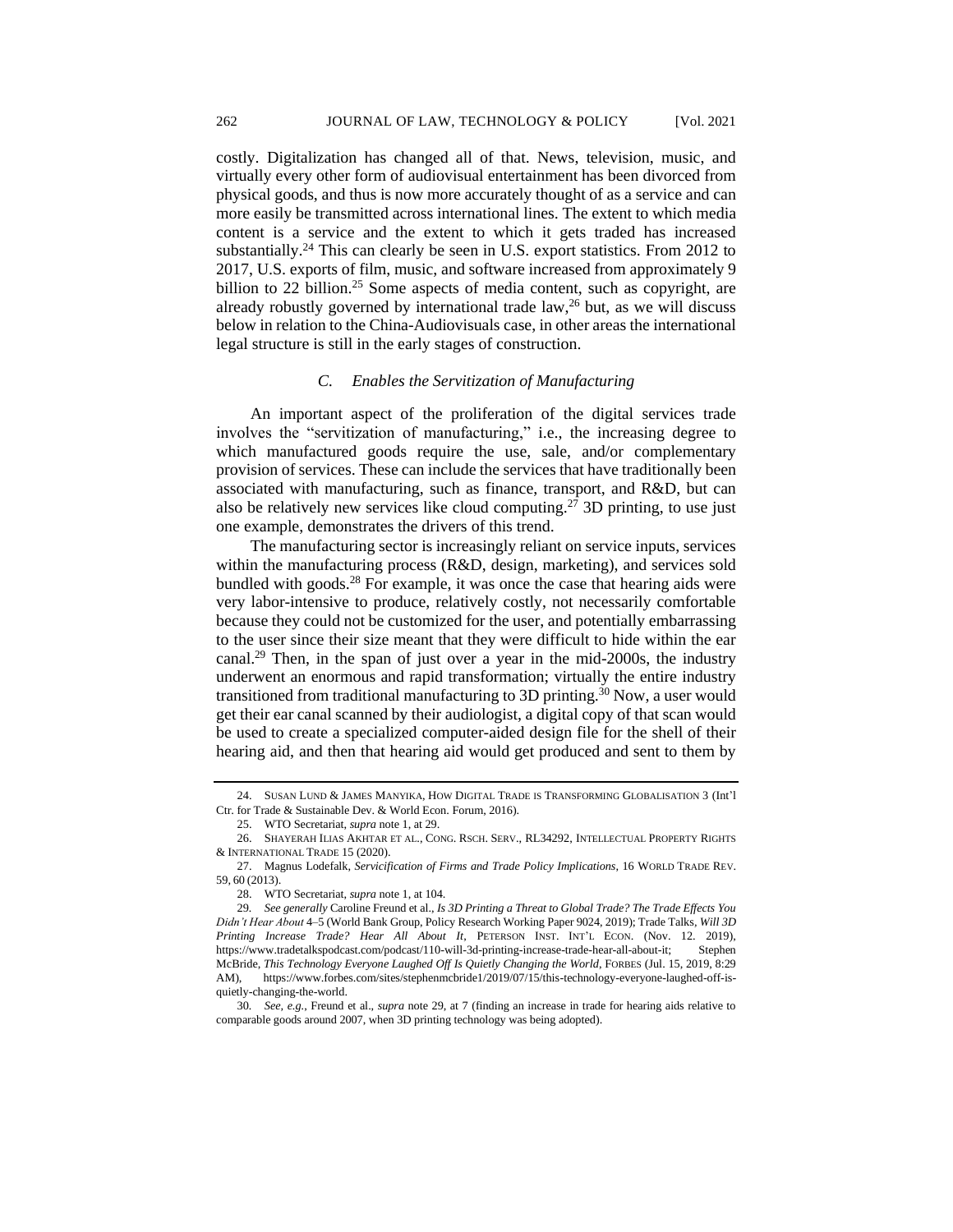the manufacturer, which in practice were typically located in Denmark and Switzerland, as the firms in those countries were early adopters of 3D printing.<sup>31</sup> This switch to 3D printing allowed hearing aids to be customized for each user (thus reducing discomfort and stigma), improved the sonic quality of the hearing aid, and, at the same time, lowered costs by reducing the production process from nine steps to three.<sup>32</sup> Because these hearing aids were both better and more affordable (due to the new servitization of the product), the international trade in them increased by 58% after the adoption of 3D printing.<sup>33</sup> An analysis of thirty-five other products showed similar results suggesting that this was not an idiosyncrasy of hearing aids.<sup>34</sup>

3D printing and other advanced services are not just changing a handful of specialty items either. They undergird many aspects of the automation and mechanization that have promoted gains in manufacturing output.<sup>35</sup> They can reduce production costs; GE Aviation says 3D printing has made the production of some of its jet fuel nozzles 75% cheaper.<sup>36</sup> For a variety of products, like those jet fuel nozzles, much of the value added is in the creation of the computer-aided design file, rather than the creation of the physical product.<sup>37</sup> It merits repeating here that this servitization is predicated upon enormous cross-border data flows, flows that may be impeded by data localization rules and especially if those rules get broader and stricter.<sup>38</sup>

Services can help manufacturing firms' competitiveness by allowing them to bundle services with goods, helping them in using data to reduce negative environmental and social impacts, and assisting them in gaining entry to foreign markets via distribution and matchmaking services.<sup>39</sup> Furthermore, once goodsoriented networks and relationships are established, they make it easier to then trade services and so there is complementarity between the goods and services trade.<sup>40</sup> Servitization may have important distributional implications as well. As the 2019 World Trade Report cautions, "AI, 3D printing and advanced robotics could reduce the role of labor as a source of comparative advantage.  $\dots$ <sup>41</sup> This discussion shows just a few ways in which servitization can change where and how value gets added, and so, as servitization accelerates, the legal architecture around it will only become more important.

<sup>31</sup>*. See* McBride, *supra* note 29, at 3 (demonstrating how Invisalign, an orthodontic service, uses a similar business model).

<sup>32</sup>*.* Freund et al., *supra* note 29, at 4.

<sup>33.</sup> *Id.* at 2.

<sup>34</sup>*. Id.* at 3*.*

<sup>35.</sup> WTO Secretariat, *supra* note 1, at 16.

<sup>36.</sup> Richard D'Aveni, *The 3-D Printing Revolution*, HARV. BUS. REV., May 2015, at 44.

<sup>37.</sup> R.S. Neeraj, *Trade Rules for the Digital Economy: Charting New Waters at the WTO*, 18 WORLD TRADE REV. 121, 126 (2019).

<sup>38.</sup> Lodefalk. *supra* note 27, at 67.

<sup>39</sup>*. Id.* at 61.

<sup>40.</sup> WTO Secretariat, *supra* note 1, at 57; Andrea Ariu et al., *The Interconnections Between Services and Goods Trade at the Firm-Level*, 116, J. INT'L ECON. 173, 174 (2019). As will be discussed below in more detail, an increasing array of products have both a good component and a service component which, however pleasing that might be to the consumer, raises thorny questions in terms of legal architecture and the GATT/GATS division.

<sup>41.</sup> WTO Secretariat, *supra* note 1, at 105.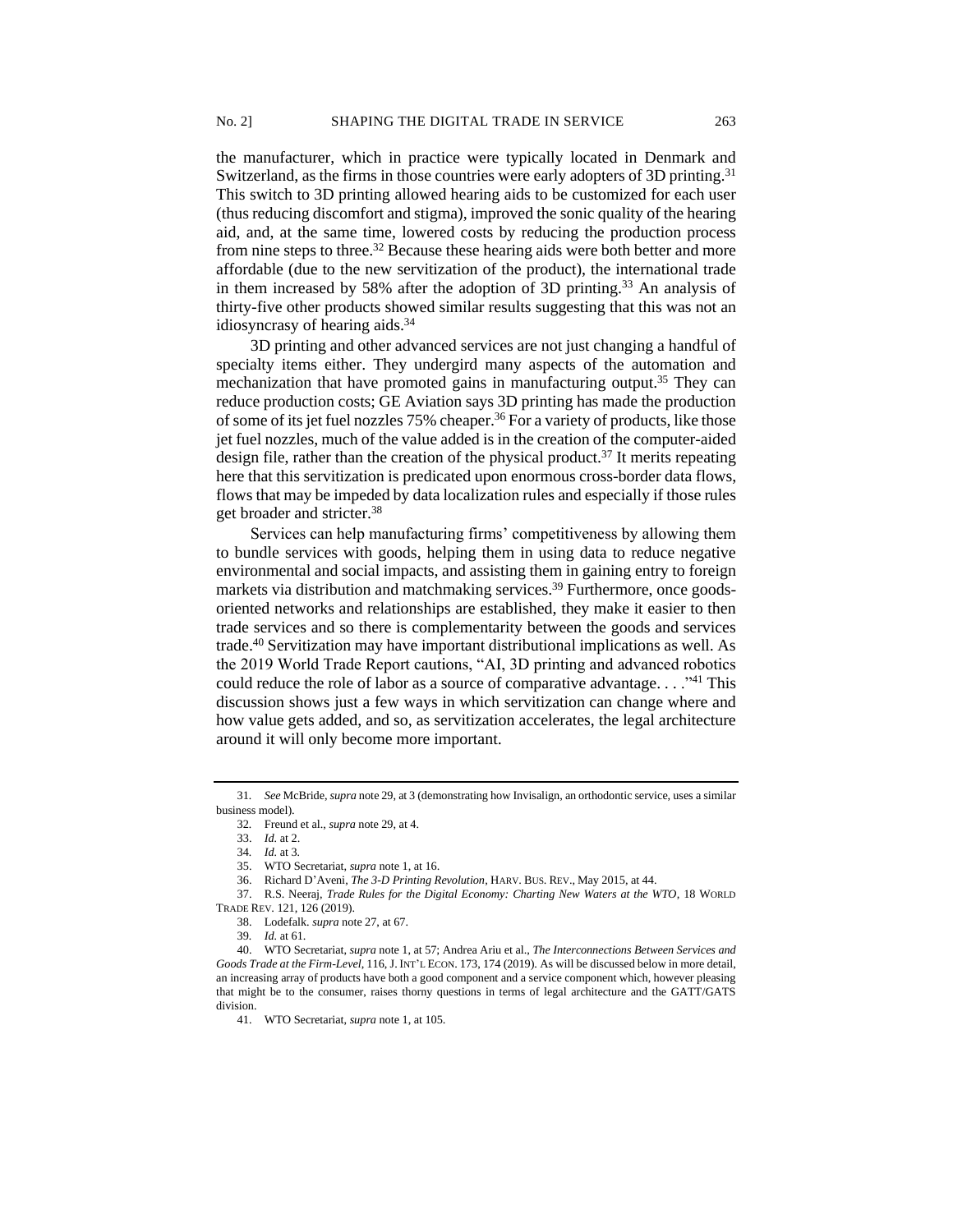### *D. Creating Demand for Data-Related Services*

The importance of data in the commercial sphere has become obvious to the point of being cliché, but it is nevertheless worth thinking through the ways in which that overarching phenomenon connects to the increasing trade in digital services. Digitalization has created a greater quantity of data, a greater demand for data-related services, and a greater need to move data across international borders.<sup>42</sup>

Many of these changes, such as digitized media and manufacturing servitization, are built around large amounts of data.<sup>43</sup> Firms that have long been in the business of leveraging data are obviously helped by this. An insurance firm now has a greater ability to gather information about its users in different regions and compile local data sets into a global overview of their customers and so can respond to changes in risk.<sup>44</sup> But this can be seen in sectors of the economy that are usually thought of as being very traditional. For example, John Deere purchased an AI start-up, Blue River Technology, that uses machine learning (based on huge quantities of data) to engage in "precision agriculture," thereby reducing pesticide and fertilizer usage.<sup>45</sup>

As all of this new data has been generated, two new services have become especially significant: cloud computing and platform provision. Cloudcomputing essentially amounts to the outsourcing of computing power.<sup>46</sup> Business owners increasingly need to leverage computing power to analyze those large new flows of data. They could buy servers and hire IT personnel, but that is expensive and probably lies well outside of their core competencies. So instead, they effectively rent that computing power from a company like Microsoft or Amazon and pay based on how much computing power they use.<sup>47</sup> As the amount of data generated grows, the computing power needed to process all that data grows with it, and so the major cloud-computing providers become more necessary and thus more highly demanded over time.<sup>48</sup>

<sup>42.</sup> DAN CIURIAK & MARIA PTASHKINA, THE DIGITAL TRANSFORMATION AND THE TRANSFORMATION OF INTERNATIONAL TRADE 6 (Int'l Ctr. for Trade & Sustainable Dev. & Inter-Am. Dev. Bank, 2018). ("Data flows are not, for the most part, digital transactions, because, except where data is a product, there is no payment and no paper trail of invoices and receipts. These flows are, however, integral to—and essential enablers of—digital and digitally enabled trade.").

<sup>43</sup>*. Id.* at 1.

<sup>44.</sup> Meltzer, *supra* note 9, at 29.

<sup>45.</sup> James Vincent, *John Deere is Buying an AI Startup to Help Teach its Tractors How to Farm*, THE VERGE (Sept. 7, 2017, 12:52 PM), https://www.theverge.com/2017/9/7/16267962/automated-farming-johndeere-buys-blue-river-technology.

<sup>46</sup>*. See* Renee Berry & Matthew Reisman, *Policy Challenges of Cross-Border Cloud Computing*, 4 J. INT'L COM. & ECON. 1, 28 (2012) (evaluating the threat that cloud computing poses to India's IT outsourcing business).

<sup>47</sup>*. Id.* at 3, 5.

<sup>48.</sup> Even other large firms in tech services rely on them. Once Netflix was heavily relying on streaming instead of mailing DVDs, it needed a genuinely massive ability to actually handle and manage all of that data. Who had that infrastructure? Amazon. Without cloud-computing via AWS, there is no Netflix. *See* Max Slater-Robins, *Netflix Finally Transitioned to the Cloud. That's Huge ... for Amazon*, SLATE (Feb. 12, 2016, 4:42 PM), https://slate.com/business/2016/02/netflix-completes-seven-year-transition-to-aws.html; Jon Brodkin, *Netflix Finishes Its Massive Migration to the Amazon Cloud: After Move to Amazon, Only the DVD Business Still Uses Traditional Data Center*, ARS TECHNICA (Feb. 11, 2016, 10:30 AM), https://arstechnica.com/information-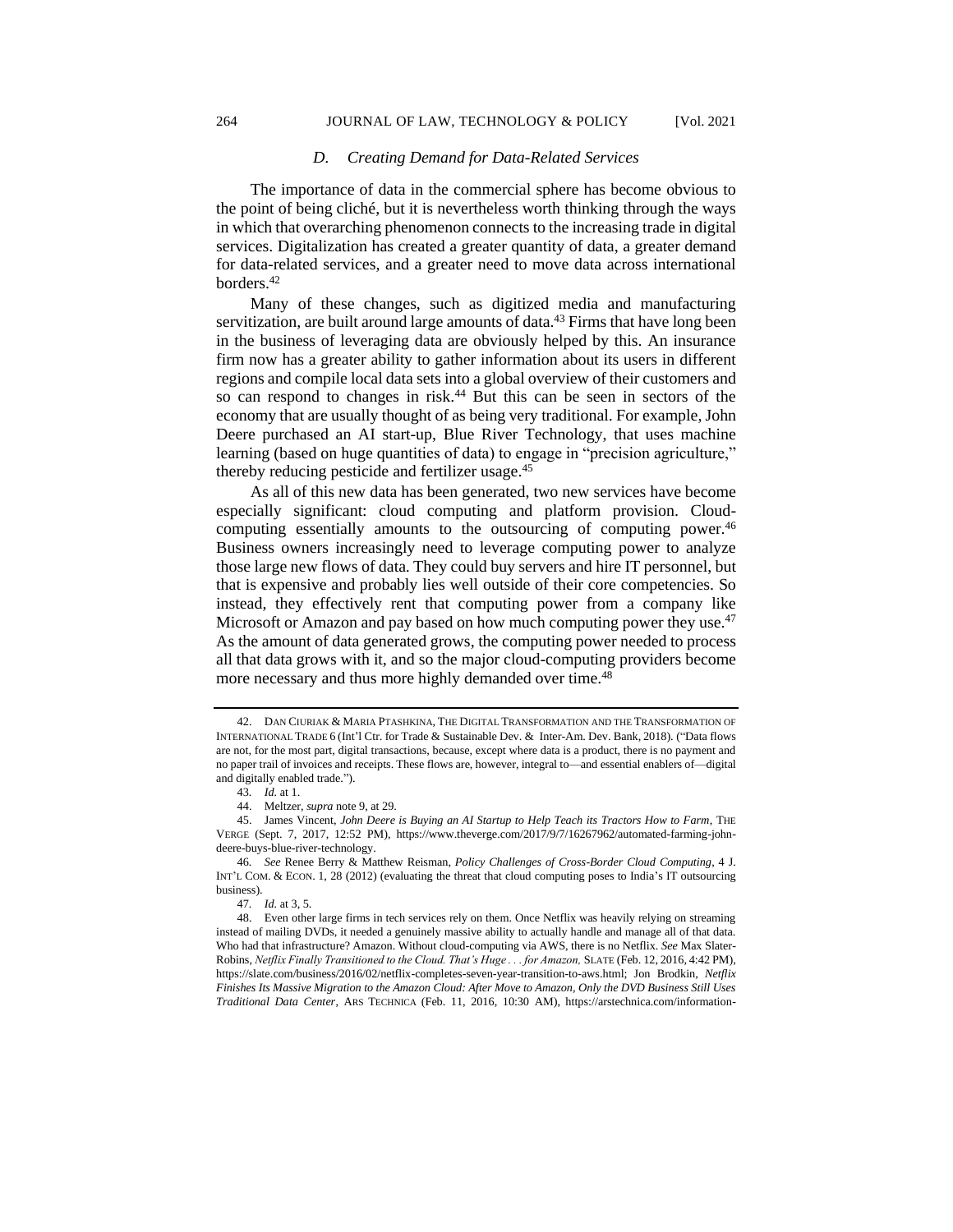Platforms are just as important as cloud-computing. A standard definition of a platform is a business that connects producers and consumers.<sup>49</sup> In other words, it is a service provider and the service it is providing is reducing the transaction costs associated with information exchange for both the producers and the consumers.<sup>50</sup> To give just two examples, Google connects the producers of the world's knowledge to anyone who wants to consume that knowledge while Apple's App Store connects producers of apps with app purchasers. Given their centrality between producers and consumers, a wide array of other economic actors needs to interface with these platforms.

Much in the way that global trade in goods depends on railroads and shipping lines, digital trade depends on global data flows to move information. Data flows are integral to cloud computing, streaming sites, and Internet of Things-connected devices like smart speakers.<sup>51</sup> As the Coalition of Services Industries points out, "data is the lifeblood of digital services and the entire digital ecosystem."<sup>52</sup> As e-commerce becomes more prevalent and increasingly lucrative, so do data flows, which are now estimated to be more valuable than the global trade in goods.<sup>53</sup> Because digital trade is so dependent upon the free flow of data, the development of e-commerce correlates to a rise in the importance of data streams.<sup>54</sup> Firms need this data to move across borders. Data transfers, even those that are exclusively between different parts of the same multinational corporation, are likely to cross borders and encounter different domestic regulatory frameworks.<sup>55</sup>

Data policy frictions like privacy regulations, source code access, and localization requirements can strongly impede those cross-border data flows.<sup>56</sup> Navigating different regulatory frameworks in each country where a service exporter wishes to do business introduces a high level of friction to the trade in services.<sup>57</sup> The difficulties of doing business in the current regulatory landscape are made concrete by the potential effects of reducing these requirements. Estimates suggest that "if economies lifted their restrictions on the cross border flow of data, the imports of services would rise on average by 5 per cent across

54*. See id.* (demonstrating the need for analytical software processing of data generated by oil platform sensors for "predictable maintenance issues").

55. Berry & Reisman, *supra* note 46, at 31.

technology/2016/02/netflix-finishes-its-massive-migration-to-the-amazon-cloud/. *See also* Alex Hern, *Amazon Web Services: The Secret to the Online Retailer's Future Success*, GUARDIAN (Feb. 2, 2017, 2:00 PM), https://www.theguardian.com/technology/2017/feb/02/amazon-web-services-the-secret-to-the-online-retailersfuture-success (discussing AWS).

<sup>49</sup>*. See generally* Berry & Reisman, *supra* note 46, at 3–4 (describing types of cloud services and platforms).

<sup>50</sup>*. Id.*

<sup>51</sup>*. Id.*

<sup>52</sup>*.* Hannah Monicken, *Business Groups Emphasize Data Flows as E-Commerce Talks Resume*, INSIDE U.S. TRADE (June 28, 2019, 4:38 PM), https://insidetrade.com/daily-news/business-groups-emphasize-dataflows-e-commerce-talks-resume.

<sup>53.</sup> James Manyika & Michael Chui, *By 2025, Internet of Things Applications Could Have \$11 Trillion Impact,* FORTUNE (July 22, 2015, 9:53 AM), https://fortune.com/2015/07/22/mckinsey-internet-of-things.

<sup>56.</sup> Susan Aaronson, *Why Trade Agreements Are Not Setting Information Free: The Lost History and Reinvigorated Debate over Cross-Border Data Flows, Human Rights, and National Security*, 14 WORLD TRADE REV. 671, 674 (2015).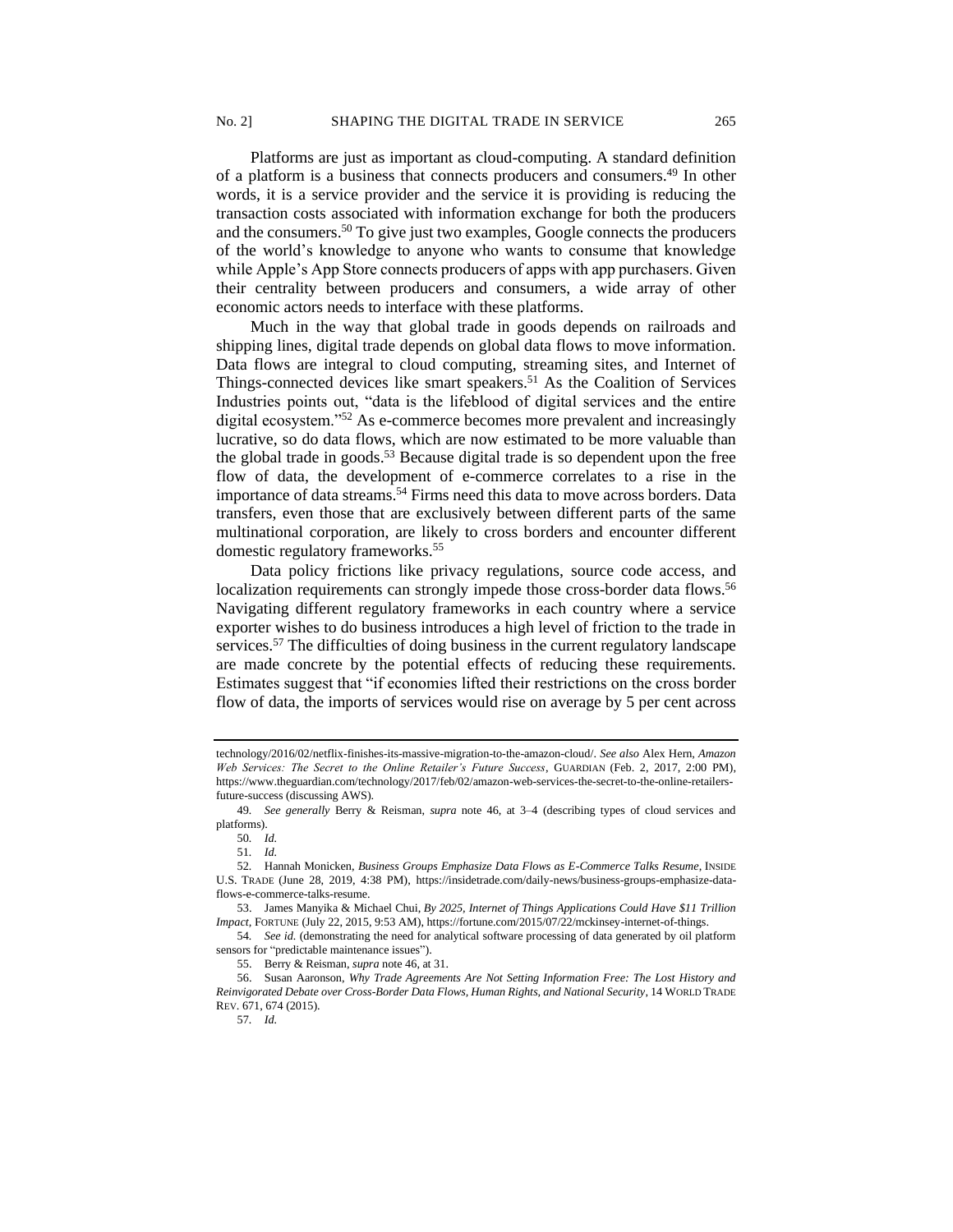all economies. . . . "<sup>58</sup> Troublingly for these firms, the politics of data management have ossified in a way that makes international coordination more difficult.<sup>59</sup> As one representative of the Information Technology Industry Association argues, data privacy, more than any other issue, has "taken on a theological quality," and so even when states are not that divergent in the details, they so fundamentally distrust each other's theoretical views on privacy that locking in agreement on privacy policy becomes extremely difficult.<sup>60</sup>

# III. THE TENSION BETWEEN MAINTAINING SOVEREIGNTY AND PROMOTING COMMERCE

Facilitation of commerce demands lowering barriers and standardizing rules across borders, while a desire for domestic sovereignty requires a selfcontained set of distinct rules. The complexities of free trade agreements are a testament to this complication. Each parties' motivated defense of their domestic authority conflicts with the shared authority necessary to move goods and services across borders.<sup>61</sup> These contradictory desires for economic globalization and political sovereignty are implicated in the emerging growth of digital trade.<sup>62</sup> Concerns about sovereignty play out as technical, structural, and political frictions, all stemming from a fundamental desire to retain domestic authority and sovereignty's incompatibility with the requisite necessities of international trade.<sup>63</sup> With regards to the trade in digital services, these tensions manifest in three areas: national security exceptions, privacy and data localization, and technical frictions.

#### *A. National Security Exceptions*

Perhaps more than any other trade policy area, national security exceptions highlight the tension between states wanting to jealously guard their sovereignty but also wanting to promote commerce.<sup>64</sup> National security exceptions have long been understood as a de facto *carte blanche* that states can invoke in trade policy.<sup>65</sup> The exact language of these provisions differs from one agreement to the next, but the principle remains the same: governments do not have to disclose vital security information, nor can they be blocked from taking measures that

<sup>58.</sup> WTO Secretariat, *supra* note 1, at 96.

<sup>59</sup>*. See* Aaronson, *supra* note 56, at 690 (discussing the conflicting goals of the EU, US, and other WTO members).

<sup>60</sup>*.* Hannah Monicken, *Industry: U.S., EU in Practice Not Far Apart on Privacy in E-Commerce Talks*, INSIDE U.S. TRADE (May 17, 2019, 5:23 PM), https://insidetrade.com/daily-news/industry-us-eu-practice-notfar-apart-privacy-e-commerce-talks.

<sup>61</sup>*. See* Aaronson, *supra* note 56 at 677–79 (evaluating the pros and cons of utilizing the global trade regime and WTO as the method for promulgating binding rules about flows of information across borders).

<sup>62</sup>*. Id.* 63*. Id.*

<sup>64</sup>*. See generally* Roger P. Alford, *The Self-Judging WTO Security Exception*, 2011 UTAH L. REV. 697, 697–759 (2011) (discussing the WTO and national security exception).

<sup>65</sup>*. Id.* at 698 ("Given this impressive record, it is surprising to find in the WTO an unreviewable trump card, an exception to all WTO rules that can be exercised at the sole discretion of a Member State—the WTO security exception.").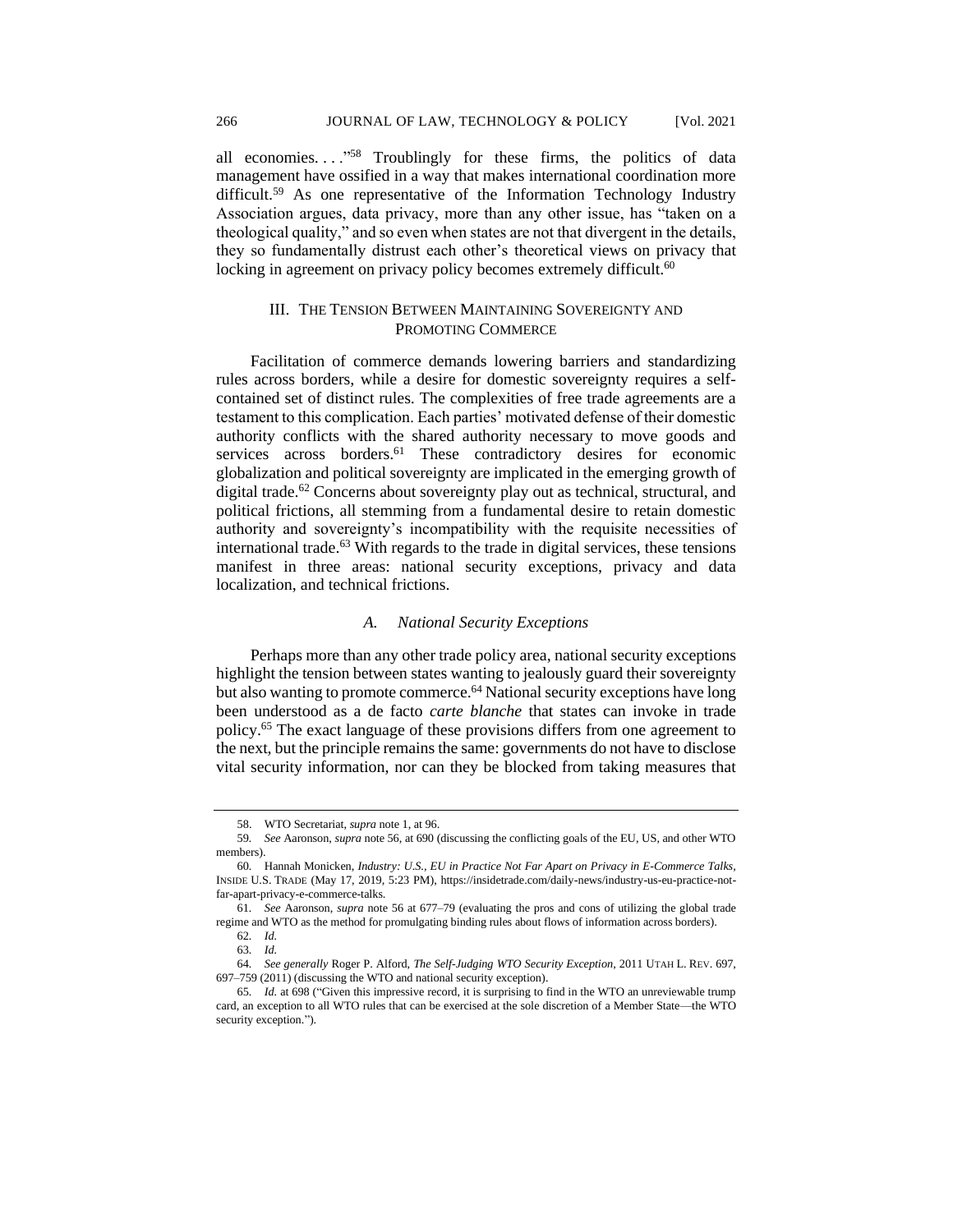protect their citizens, particularly while a crisis is unfolding.<sup>66</sup> The US export control regime in the late 1940s is an early example of invoking the national security exception in the General Agreement on Tariffs and Trade (GATT) regime. Embroiled in an escalating conflict with the Soviet Union, the United States facilitated free licensing of military goods to allies in Western Europe while controlling the export of those same critical goods to Eastern Europe.<sup>67</sup> This regime clearly violated the most favored nation principle, but since it was employed to protect U.S. security interests, the United States was within its rights, according to the GATT Council.<sup>68</sup>

Most Free Trade Agreements (FTAs), including every FTA signed by the United States up to the present, use identical or similar language to the national security exceptions of the GATT and General Agreement on Trade and Services (GATS).<sup>69</sup> These Articles allow a signatory to "tak[e] any action which it considers necessary" in order to protect itself.<sup>70</sup> The critical adjectival phrase "it considers necessary" has sparked significant legal debate. The United States and Russia, among others, contend that this phrase indicates a self-judging provision.<sup>71</sup> That is, only the state itself can determine whether the invocation of the exception is justified.<sup>72</sup>

If this is the case, then any measure that can be interpreted as vital to national security is non-justiciable, and thus, the WTO Dispute Settlement Panel cannot rule on its legality.<sup>73</sup> In copying this language, signatories to WTO agreements and other FTAs or BITs grant themselves *carte blanche* to abuse the agreement when even the vaguest link to national security presents itself.<sup>74</sup>

This broad interpretation of the blanket exemption held true for the first few decades of the GATT until 1975, when Sweden employed the exception to protect their domestic footwear industry, claiming that shoe manufacturing was indispensable for their emergency economic planning.<sup>75</sup> The GATT was not called upon to issue a ruling and, in fact, the GATT/WTO did not issue a panel ruling on the use of the national security exception until 2019.<sup>76</sup> In 1982, the GATT Council recognized the potentially damaging effects of securitymotivated trade measures but essentially agreed with the European community's

<sup>66</sup>*. Id.* at 702–03.

<sup>67</sup>*. Id.* at 709.

<sup>68</sup>*. Id.* at 709–10.

<sup>69</sup>*. Id.* at 735–36.

<sup>70</sup>*. Id.* at 703.

<sup>71.</sup> William Alan Reinsch, *The WTO's First Ruling on National Security: What Does It Mean for the United States?*, CTR. FOR STRATEGIC & INT'L STUD. (April 5, 2019), https://www.csis.org/analysis/wtos-firstruling-national-security-what-does-it-mean-united-states.

<sup>72.</sup> Alford, *supra* note 64, at 704.

<sup>73.</sup> *See* Mona Pinchis-Paulsen, *Trade Multilateralism and U.S. National Security: The Making of the GATT Security Exceptions*, 41 MICH.J. INT'L L. 109 (2020) (giving an excellent review of non-justiciability and the burgeoning use of security exceptions).

<sup>74</sup>*. See* Steve Masiello et al.*, Commentary, Significant Changes In Government Contracts Domestic Preference Requirements May Be On The Horizon*, 59:12 GOV'T CONTRACTOR 79 (2017) ("The president, therefore may significantly reduce the applicability of the TAA to federal procurements by determining that the TAA does not apply for national security reasons.")*.*

<sup>75.</sup> Alford, *supra* note 64, at 704.

<sup>76.</sup> Daria Boklan & Amrita Bahri, *The First WTO Ruling on National Security Exception,* 19 WORLD TRADE REV. 123, 135 (2020).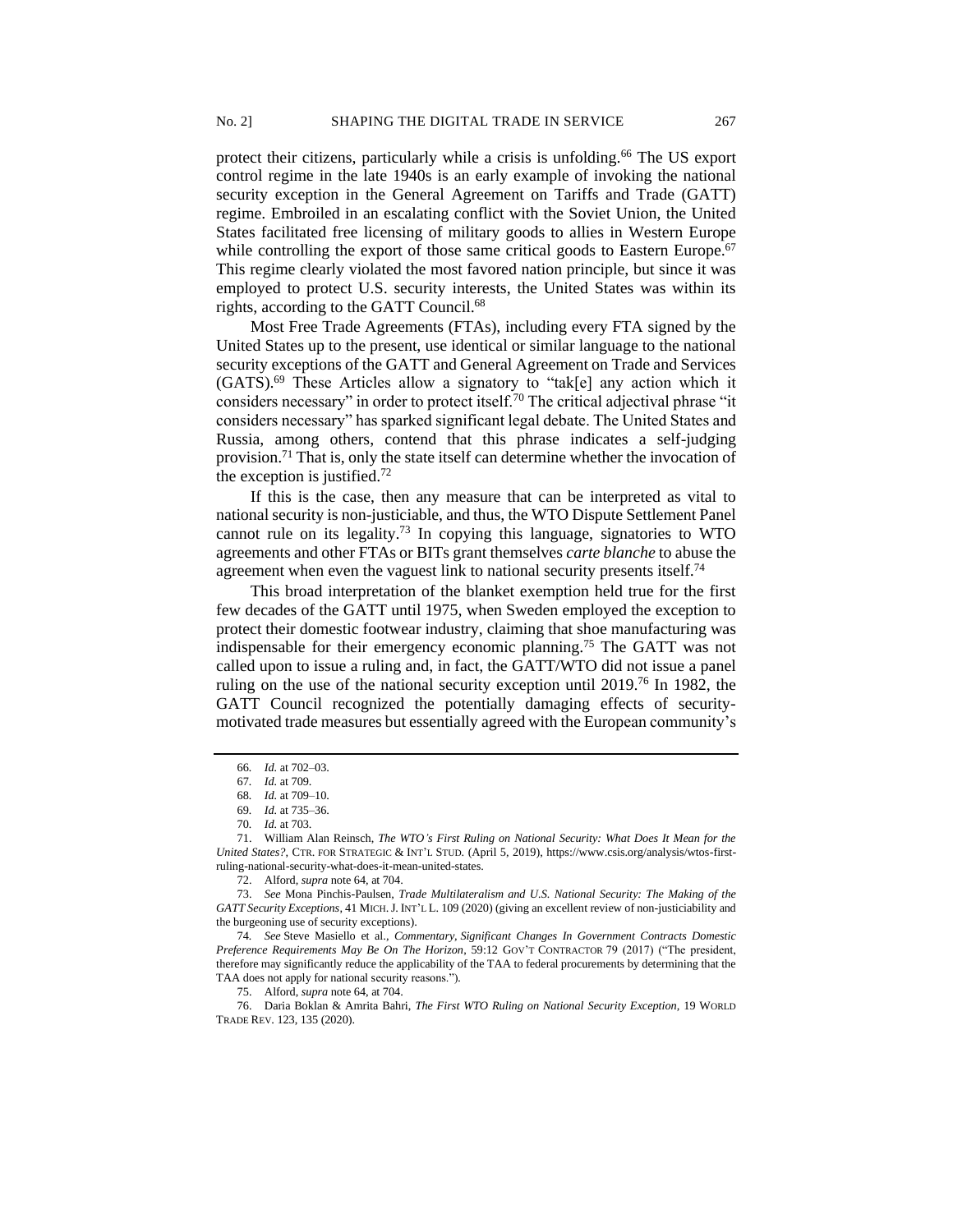argument that invoking Article XXI "required neither notification, [nor] justification, nor approval," an interpretation of the security exemption based on "thirty-five years of implementation of the General Agreement."<sup>77</sup> That interpretation has largely stood and continues to receive support from many states.<sup>78</sup>

After a controversial series of decisions regarding Argentine measures to mitigate an economic crisis, many states explicitly invoked the self-judging nature of national security exception in trade and foreign investment treaties to protect their executives from a review of their security measures.<sup>79</sup> While not all treaties expressly forbid tribunal review, trade agreements are shifting towards domestic control of national security exceptionalism, rather than standardizing tribunal review.<sup>80</sup> Domestically, executives are allowed to use national security as a sort of "unreviewable trump card."<sup>81</sup> These powers notwithstanding, states have often shown at least some restraint in using these national security exceptions because, given the ample legal room for maneuver that surrounds them, a state that egregiously uses them would find itself a target of these kinds of exceptions in retaliation as well.<sup>82</sup> The overuse of these exceptions could undermine the multilateral system, which presents another check to their overuse for those states that believe that the system as a whole is in their best interest.<sup>83</sup>

The Trump Administration notably experimented with this executive authority and largely dropped any pretense of restraint. In 2018, President Trump used Section 232 of the Trade Expansion Act of 1962 to impose tariffs on imports of steel. $84$  In an ensuing federal case concerning the Trump Administration's unprecedented weaponization of the national security exception, a judge somewhat facetiously asked whether the President could declare peanut butter a matter of national security and, thus, subject to tariffs.<sup>85</sup> The President's legal team dodged the question.<sup>86</sup> The court then declared that it would be "an improper inquiry" for the court to analyze whether the steel and aluminum tariff "has a nexus" to national security, effectively answering their own hypothetical in the affirmative.<sup>87</sup> The ruling made it clear that while some facets of the tariff process are subject to scrutiny, the President is essentially the

86*. Id.* 

<sup>77.</sup> Decision Concerning Article XXI of the General Agreement, L/5426 10 (Dec. 2, 1982), GATT B.I.S.D. (29th Supp.) (1983).

<sup>78</sup>*. See* Masiello, *supra* note 74, at ¶ 93 (explaining, in 2017, that executives have broad authority to invalidate agreements under the modern GATT/WTO national security exception rules).

<sup>79.</sup> Karl P. Sauvant et al., *The Rise of Self-Judging Essential Security Interest Clauses in International Investment Agreements*, in 188 COLUM. CTR. ON SUSTAINABLE INV., PERSPS. ON TOPICAL FOREIGN DIRECT INV. ISSUES (2016).

<sup>80.</sup> J. Benton Heath, *The New National Security Challenge to the Economic Order*, 129 Yale L.J. 1020, 1059 (2020).

<sup>81.</sup> Alford, *supra* note 64, at 698.

<sup>82.</sup> Van den Bossche & Akpofure, *supra* note 74, at 4–5.

<sup>83</sup>*. Id.*

<sup>84.</sup> Proclamation No. 9705, 11 C.F.R. 2811 (2018).

<sup>85</sup>*. See* Glenn Thursh, *Trump's Use of National Security to Impose Tariffs Faces Court Test*, N.Y. TIMES (Dec. 19, 2018), https://www.nytimes.com/2018/12/19/us/politics/trump-national-security-tariffs.html ("'Could he, say, put a tariff on peanut butter?' Judge Kelly asked, peering over her glasses.").

<sup>87.</sup> Transpacific Steel LLC v. United States, 466 F. Supp. 3d 1246, 1254 (Ct. Int'l Trade 2020), *rev'd*, 4 F.4th 1306 (Fed. Cir. 2021).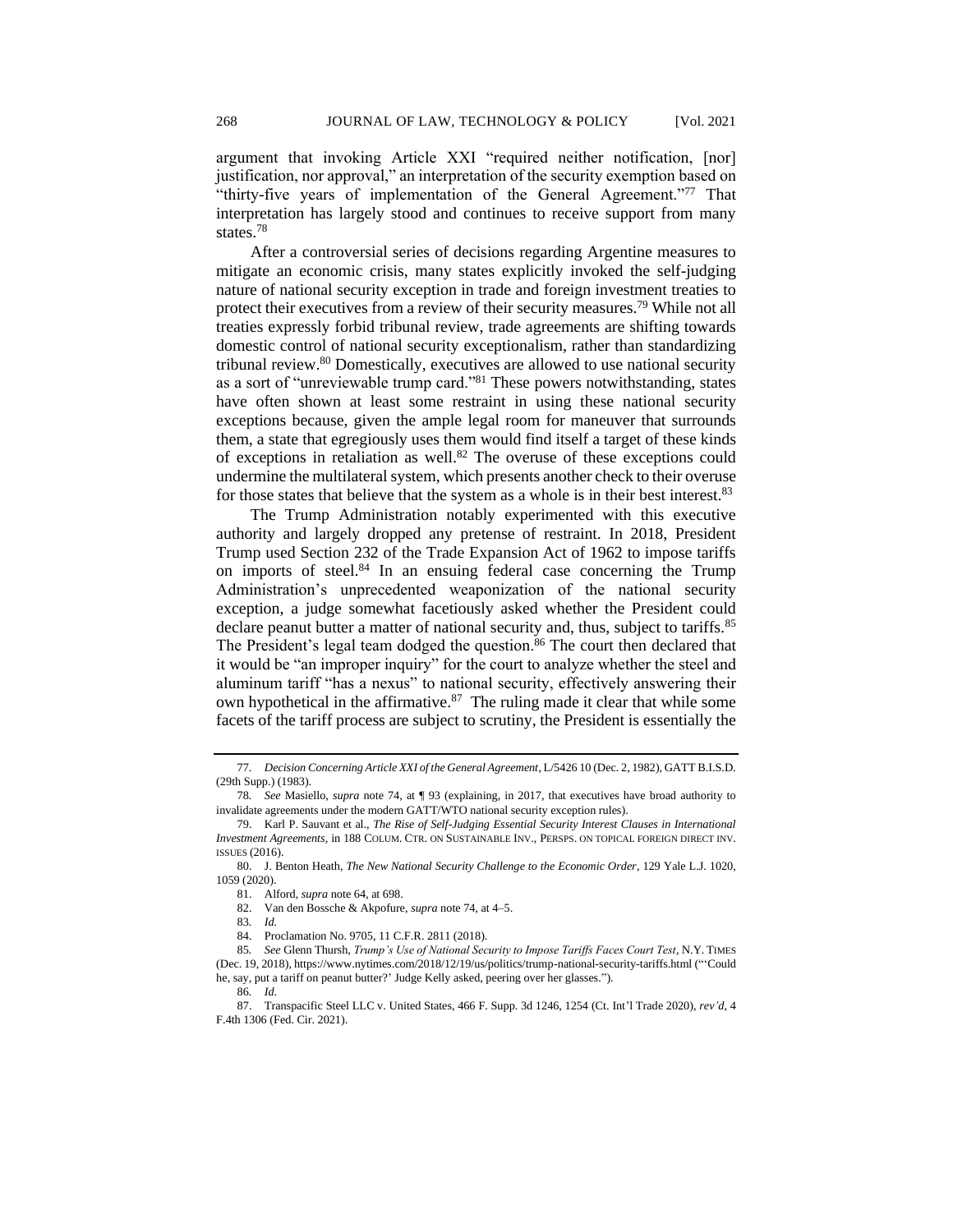sole arbiter of national security.<sup>88</sup> Given the paucity of rulings on the national security exception, executives can interpret the exception as broadly as they wish, even potentially threatening the free trade of peanut butter. At least through September 2021, the Biden administration has so far been reluctant to roll back the use of 232 protectionism.<sup>89</sup>

Though 232 has generally been used in more economically traditional sectors like steel and aluminum, the extent to which the national security argument—however specious—has been used to advance arguments for maximum sovereignty, even at the costs of economic efficiency, points to some of the disagreements that may arise as digital services like cloud computing promote commerce but also potentially have national security implications.<sup>90</sup>

International rulings in recent years have added a few small limitations to the use of security exceptions. In *Russia—Measures Concerning Traffic in Transit,* the Panel Report narrowed the interpretation of Article XXI of GATT, saying that invocations of the exception are subject to review and striking down the oft-touted non-justiciable argument.<sup>91</sup> This ruling means that Article XXI of GATT and the equivalent language in GATS are subject to review by WTO panels.<sup>92</sup> The Panel decision states that "it has jurisdiction to determine whether the requirements of Article XXI (b)(iii) of the GATT 1994 are satisfied."<sup>93</sup> While the decision does assuage some concerns about protectionism, the ruling does not lay to rest all disputes about this blanket exception.<sup>94</sup> In order for the Panel to determine that it had jurisdiction, it examined the three subsections of Article  $XXI(b)$ , which specify occasions in which the exception can be cited.<sup>95</sup> While this subparagraph includes the rather broad situation "emergency in international relations" and the potentially limitless "goods and materials as is carried on directly or indirectly for the purpose of supplying a military establishment," these three subsections do limit states' ability to invoke the exception.<sup>96</sup> The WTO Panel reasoned that by including these three specific situations in which the Article applies, the original drafters indicated the

<sup>88</sup>*. Id.* 

<sup>89.</sup> On the abuse of Section 232, *see* Scott Lincicome & Inu Manak, *Protectionism or National Security? The Use and Abuse of Section 232*, CATO INST. (Mar. 9, 2021), https://www.cato.org/policy-analysis/ protectionism-or-national-security-use-abuse-section-232.

<sup>90.</sup> Hedaia-t-Allah Nabil Abd Al Ghaffar, *Government Cloud Computing and National Security*, REV. ECON. & POL. SCI. (Mar. 23, 2020), https://www.emerald.com/insight/content/doi/10.1108/REPS-09-2019- 0125/full/html.

<sup>91.</sup> Panel Report, *Russia—Measures Concerning Traffic in Transit*, ¶7.56, WTO Doc. WT/DS512/R, (adopted Apr. 5, 2019) [hereinafter Traffic Panel Report].

<sup>92</sup>*. Id.* 

<sup>93</sup>*. Id*. It is important to note that the Panel was not second-guessing Russia's determination of its national security needs but rather was merely stating that the situation was within one of the three subsections of Article XXI (b)(iii) that justified an exception.

<sup>94</sup>*. See Members Adopt National Security Ruling on Russian Federation's Transit Restrictions*, WTO (Apr. 26, 2019), https://www.wto.org/english/news\_e/ news19\_e/dsb\_26apr19\_e.htm ("The United States, however, found the panel's analysis unpersuasive and problematic for systemic reasons.") [hereinafter *Ruling on Transit Restrictions*].

<sup>95.</sup> Marrakesh Agreement Establishing the World Trade Organization, Apr. 15, 1994, 1867 U.N.T.S. 154.

<sup>96</sup>*. Decision Concerning Article XXI of the General Agreement*, L/5426 10 at (b)(iii) (Dec. 2, 1982), GATT B.I.S.D. (29th Supp.) (1983).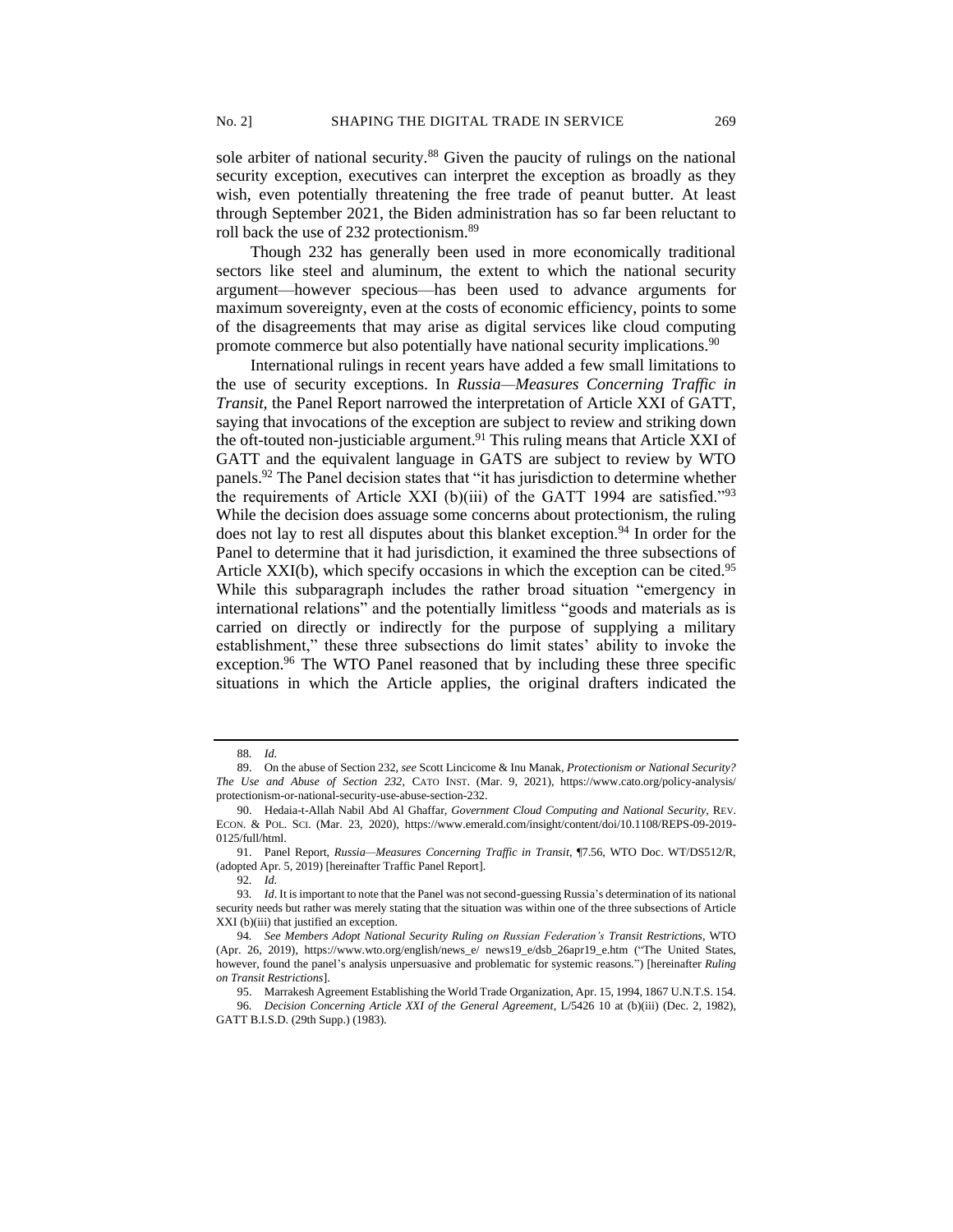limitations of the exception. $97$  Surely, if pleading national security can only exempt a state in certain cases, then the exception could not have been intended to be completely self-judging. Instead, these subsections enumerate situations which can be objectively determined by a WTO Panel, meaning that the WTO's national security exceptions are not non-justiciable.<sup>98</sup>

However, a fair number of national security exceptions are not tempered by these subparagraphs. The CPTPP and USMCA, notably, include the "which it considers" self-judging clause without the limitations of specific occasions in which national security should apply.<sup>99</sup> Without these situations clearly enumerated, it is far easier for countries to argue that the exception is completely self-judging.<sup>100</sup> Furthermore, the reaction to the WTO's ruling by prominent Members suggests that the self-judging exception is far from laid to rest.<sup>101</sup> The United States has indicated its unwillingness to accept this limitation of what it argues is a sovereign right, condemning the finding as "seriously flawed" and "premature."<sup>102</sup> Any attempts to issue rulings on U.S. invocations of national security exceptionalism or to negotiate narrower security exceptions are likely to be met with stiff resistance.<sup>103</sup> Both within the WTO and in other FTAs, it seems likely that the broader applicability of the national security exception will continue to be permitted.<sup>104</sup> That could have major implications for certain digital services like machine learning, data storage, and cloud computing that could plausibly intersect with national security considerations.<sup>105</sup>

As the *Russia-Measures Concerning Traffic* case shows, it is not only the United States that has increased its use of national security exceptions. Globally, there has been a distinct increase in citations of national security as the legal rationale for restrictive trade and foreign investment measures.<sup>106</sup> One reason for this uptick is the encroachment of national security into matters other than the purely militaristic.<sup>107</sup> Modern security threats can include "economic crises, cybersecurity, infectious disease, climate change, transnational crime, and corruption."<sup>108</sup> At the inception of the GATT, national security threats were

<sup>97.</sup> Traffic Panel Report, *supra* note 91, at ¶7.82.

<sup>98</sup>*. Id.* 

<sup>99.</sup> The Agreement between the United States of America, the United Mexican States, and Canada, Nov. 30, 2018, 19 USC 4511, art. 32.2; Comprehensive and Progressive Agreement for Trans-Pacific Partnership, Aus.-Brun.-Can.-Chil.-Jap.-Malaysia-Mex.-N. Zea.-Per.-Sing.-Viet., Mar. 8, 2018, art. 29.2 [hereinafter CPTPP].

<sup>100</sup>*. See* Steven Schill & Robyn Briese,*"If the State Considers": Self-Judging Clauses in International Dispute Settlement*, 13 MAX PLANCK Y.B. UNITED NATIONS L. 61 (2009) (detailing the effect of "self-judging clauses" contained in international agreements).

<sup>101.</sup> WTO Secretariat's Info. and External Rels. Div., *supra* note 94.

<sup>102.</sup> Tom Miles, *U.S. Says WTO National Security Ruling 'Seriously Flawed*,*'* REUTERS (Apr. 26, 2019, 11:39 AM), https://www.reuters.com/article/us-usa-trade-wto/u-s-says-wto-national-security-ruling-seriouslyflawed-idUSKCN1S21V9.

<sup>103</sup>*. See id.* (noting the objections of the U.S.).

<sup>104.</sup> S*ee id.* (highlighting the U.S.'s history of pushing for broad self-governance of FTAs).

<sup>105.</sup> Al Ghaffar, *supra* note 90, at 1.

<sup>106.</sup> Joel Slawotsky, *The National Security Security Exception in US-China FDI and Trade*, 6 CHINESE J. COMP. L., 228, 230 (2018); Pinchis-Paulsen, *supra* note 73, at 130–34.

<sup>107</sup>*. See* Al Ghaffar, *supra* note 90 (noting the encroachment of national security issues into the realm of cloud computing).

<sup>108.</sup> Heath, *supra* note 80, at 1024.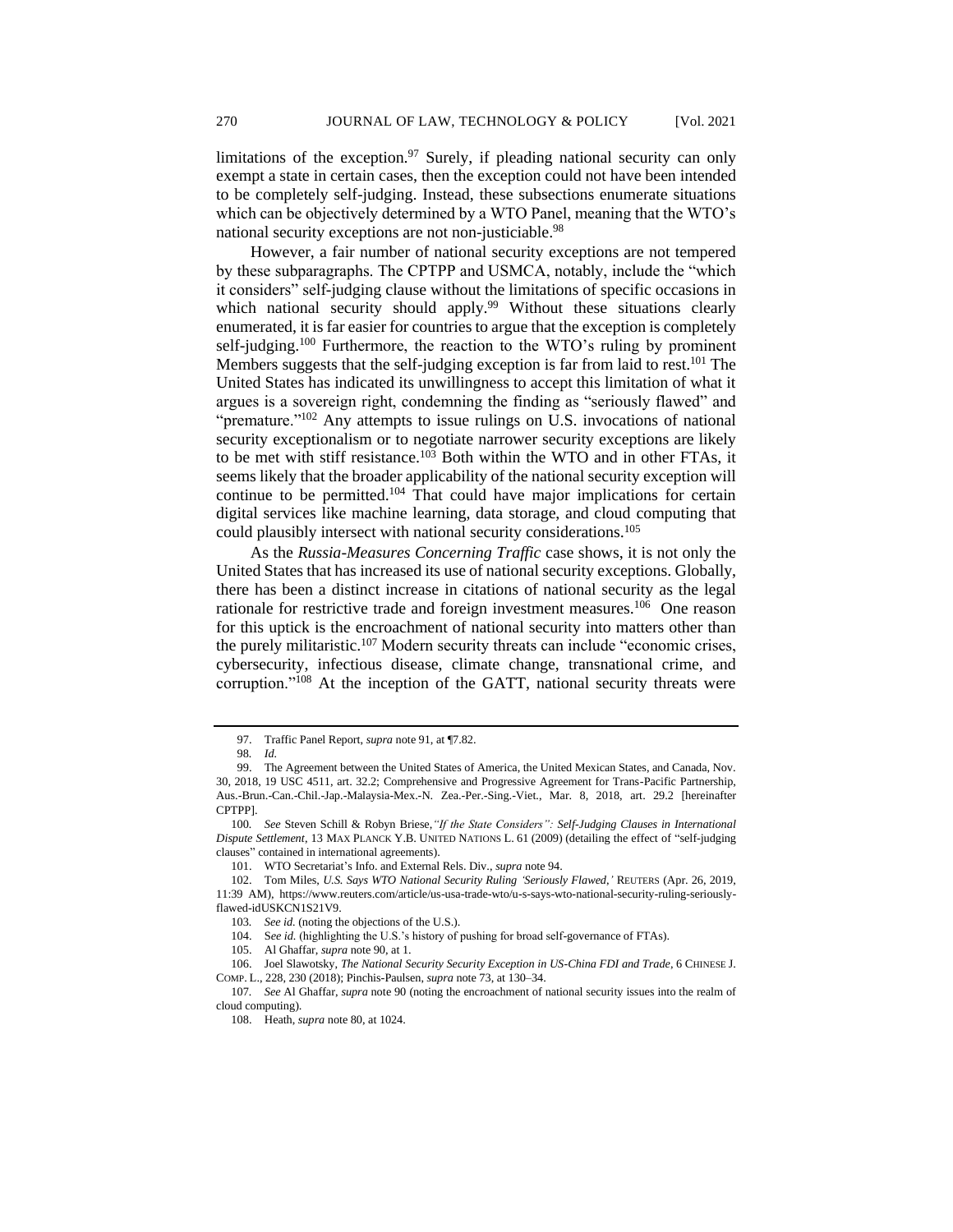immediately recognizable by the movement of troops or fissionable materials.<sup>109</sup> Now, non-state actors, actor-less threats, and emerging technologies are all critical parts of national security.<sup>110</sup>

Digital trade is particularly vulnerable on this front. With broader applications of national security, "nearly every online business, data transfer, or emerging technology" has the potential to warrant use of a security exception.<sup>111</sup> This means that the trade rules which would facilitate the growth of digital trade can be waived in any instance that a country feels would threaten their data privacy, a critical piece of technology, or any number of other security justifications.<sup>112</sup> The growth of digital trade, and the benefits therein, could be stymied by abuse of this loophole.<sup>113</sup> The WTO may have narrowed the scope of the security exception slightly, but broader definitions of national security allow governments more instances in which sovereignty can supersede trade obligations, and countries appear more willing now than ever before to use that opportunity.<sup>114</sup>

Finally, digital services at least touching upon national security and geopolitics is not entirely hypothetical or in the future. To give just one example, Microsoft works closely with both the United States government and the Chinese government.<sup>115</sup> Microsoft developed a customized version of the Windows 10 operating system for local governments and state-owned enterprises in China that allowed them to use their own encryption and localize data.<sup>116</sup> Microsoft has trained many of China's best AI researchers and has helped many Chinese AI startups.<sup>117</sup> In fact, it is so prominent in that area that, as one researcher put it, Microsoft Research Asia "is considered the West Point for Chinese premium tech talent."<sup>118</sup> West Point is not entirely a metaphor either. Microsoft helped a university run by the Chinese military do cutting edge

<sup>109</sup>*. Cf.* The White House, *A National Security Strategy for a New Century*, HOMELAND SEC. DIGIT. LIBR. (Oct. 1998), https://www.hsdl.org/?view&did=2959 (detailing the United States' modern approach to national security).

<sup>110.</sup> *See* Heath, *supra* note 80, at 1031–33 (detailing new national security challenges).

<sup>111.</sup> Robert D. Williams, *The Future of America's National Security and Innovation Ecosystem*, LAWFARE (Nov. 30, 2018, 3:01 PM), https://lawfareblog.com/balance-future-americas-national-security-and-innovationecosystem.

<sup>112</sup>*. See* Joshua P. Meltzer, *Cybersecurity, digital trade, and data flows: Re-thinking a role of international trade rules* (Glob. Econ. and Dev. at Brookings., Working Paper No. 132, 2020) (considering new international trade rules in the advent of digital trade and the use of national security exceptions).

<sup>113</sup>*. Id.* 

<sup>114</sup>*. Cf. Ruling on Transit Restrictions*, *supra* note 94 (detailing the U.S.'s resistance to the decision accepting a narrow readings of national security exceptions).

<sup>115.</sup> Ma Si, *New Windows 10 Courts Government Deals,* CHINA DAILY (Mar. 21, 2017), http://www.chinadaily.com.cn/bizchina/tech/2017-03/21/content\_28621478.htm; He Wei, *Microsoft Unveils Windows Tailored for Government Customers,* CHINA DAILY (May 25, 2017, 6:51 AM), https://www.chinadaily.com.cn/business/tech/2017-05/25/content\_29487296.htm.

<sup>116</sup>*.* Wei, *supra* note 115.

<sup>117.</sup> Nicholas Thompson & Ian Bremmer, *The AI Cold War That Threatens Us All*, WIRED (Oct. 23, 2018, 6:00 AM), https://www.wired.com/story/ai-cold-war-china-could-doom-us-all.

<sup>118.</sup> Will Knight, *Microsoft's Roots in China Have Positioned It to Buy TikTok*, (Aug. 6, 2020, 11:30 AM), https://www.wired.com/story/microsofts-roots-china-positioned-buy-tiktok.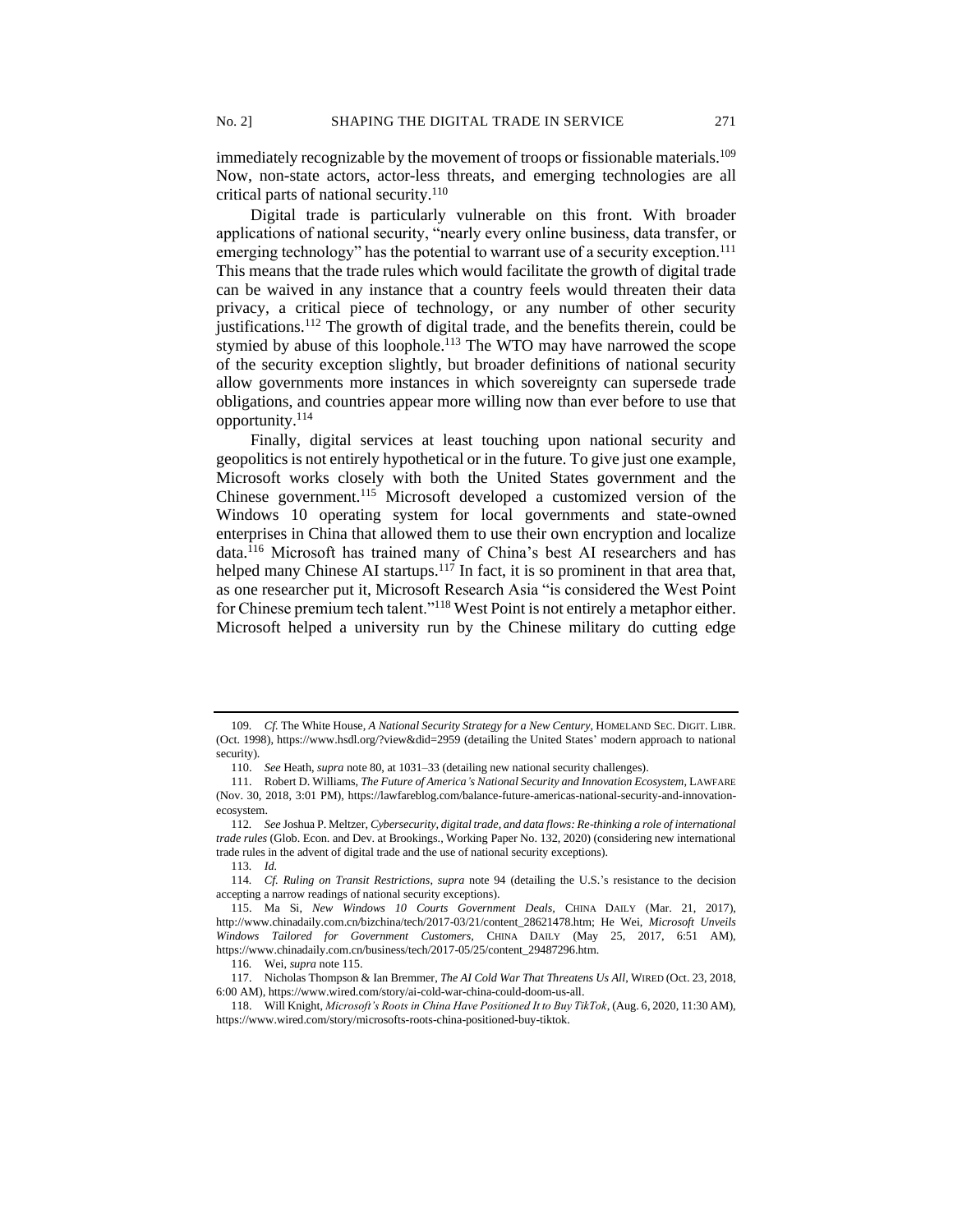research on AI and facial recognition.<sup>119</sup> Microsoft also won the \$10 billion JEDI contract to provide cloud computing services for the U.S. military.<sup>120</sup> One could imagine a plethora of ways in which these very sensitive and very significant services being supplied to both the U.S. and Chinese governments by the exact same company could present thorny dilemmas with respect to sovereignty and commerce. As digital services continue to grow, examples like this will become legion.

## *B. Privacy and Data Localization*

Cross-border movement of data is helpful to businesses that span borders, but some countries assert that their citizens' privacy can only be properly protected if those citizens' data is kept in-country and stored according to very specific requirements, and so those countries want to hold on to as much policy sovereignty as possible with regards to privacy and data location, even if it abrades international business.<sup>121</sup> Privacy and data localization are thus good examples of digital services policy areas that affect the sovereignty-versuscommerce-facilitation conundrum.

Another iteration of the tension between facilitating trade and respecting domestic authority emerges in policy disagreements about privacy and data localization.<sup>122</sup> European states began enacting broader privacy rights and regulations in the 1970s.<sup>123</sup> The history of fascist regimes and the Soviet-backed authoritarian governments in Eastern Europe during the Cold War era made Europeans (both in the 1990s context and today's context) particularly sensitive to privacy as a right.<sup>124</sup> As part of the construction of the single market, the EU created a unified Data Protection Directive in 1995 but left implementation up to the member states.<sup>125</sup> By the 2010s, differing implementations started to be viewed as problematic and there was a widespread sense that data protection regulations needed to be significantly updated, given advances in technology and globalization post-1995.<sup>126</sup> The new EU law that replaced the 1995 Data Protection Directive was the General Data Protection Regulation (GDPR) which

<sup>119.</sup> Madhumita Murgia & Yuan Yang, *Microsoft Worked with Chinese Military University on Artificial Intelligence*, FINANCIAL TIMES (Apr. 10, 2019), https://www.ft.com/content/9378e7ee-5ae6-11e9-9dde-7aedca0a081a.

<sup>120.</sup> Kate Conger et al., *Microsoft Wins Pentagon's \$10 Billion JEDI Contract, Thwarting Amazon,* N.Y. TIMES (Oct. 25, 2019), https://www.nytimes.com/2019/10/25/technology/dod-jedi-contract.html; Tom Simonite, *Microsoft Is the Surprise Winner of a \$10B Pentagon Contract*, WIRED (Oct. 25, 2019, 8:45 PM), https://www.wired.com/story/microsoft-surprise-winner-dollar10b-pentagon-contract.

<sup>121.</sup> Brad Smith, *Answering Europe's Call: Storing and Processing EU Data in the EU*, MICROSOFT: EU POL'Y BLOG (May 6, 2021), https://blogs.microsoft.com/eupolicy/2021/05/06/eu-data-boundary.

<sup>122.</sup> On data policy disagreements, particularly with regards to privacy, human rights, and national security, *see* Aaronson, *supra* note 57, at 675–79.

<sup>123.</sup> STEPHEN P. MULLIGAN et al., CONG. RSCH. SERV., R45631, DATA PROTECTION LAW: AN OVERVIEW 41 (2019).

<sup>124</sup>*. See* Olivia B. Waxman, *The GDPR Is Just the Latest Example of Europe's Caution on Privacy Rights. That Outlook Has a Disturbing History*, TIME (May 24, 2018, 7:12 PM), https://time.com/5290043/nazi-historyeu-data-privacy-gdpr (tracing modern European privacy law back to the World War II and Cold War eras).

<sup>125.</sup> Mulligan et al., *supra* note 123, at 41.

<sup>126</sup>*. Id.*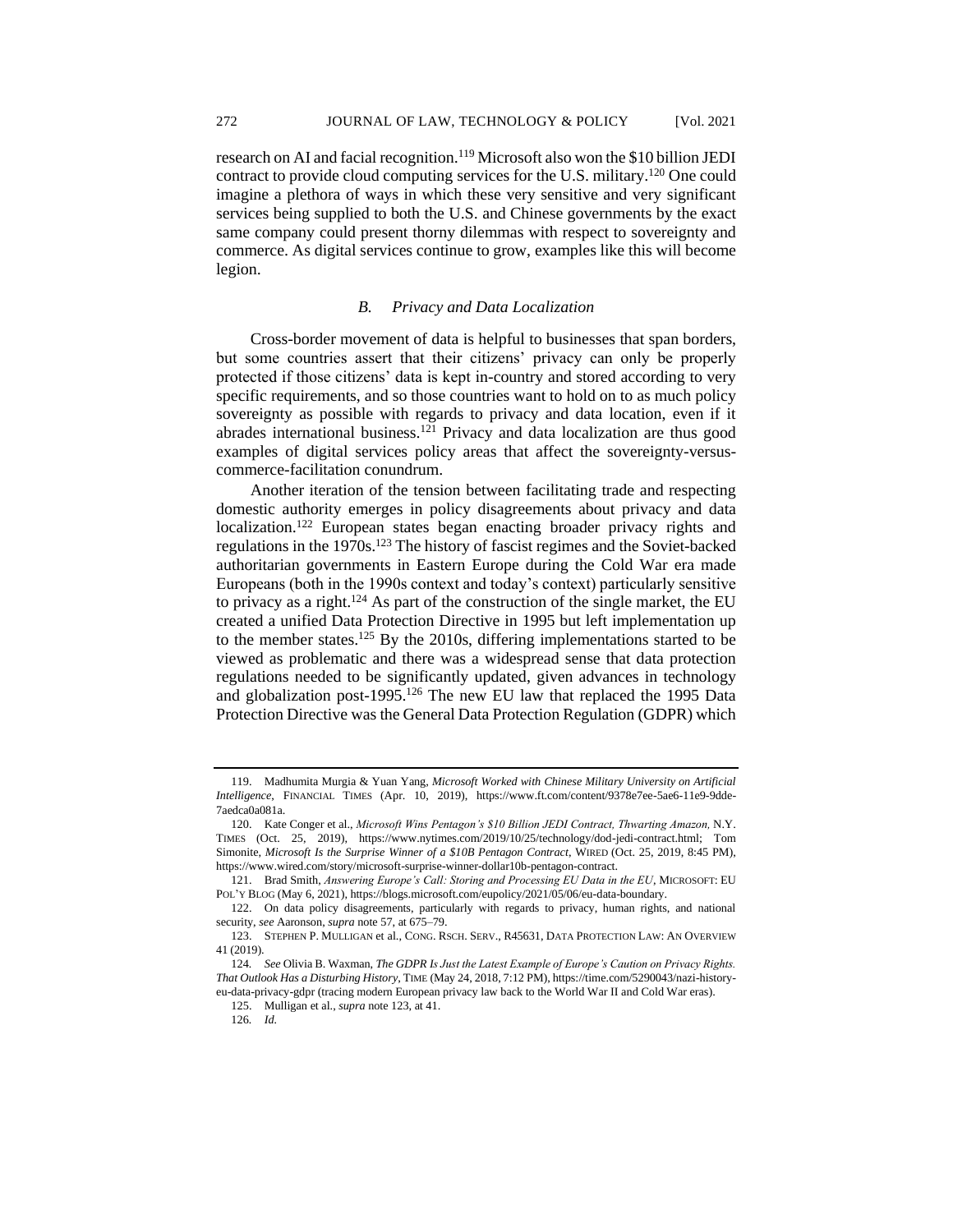went into effect in May 2018.<sup>127</sup> The GDPR is an attempt to strengthen consumers' privacy rights by requiring that digital firms get clear, transparent consent to collect data from users, requiring that users be allowed to have data portability, and requiring those firms to respect users' "right to be forgotten" by deleting data the users no longer want available on the digital firms' platforms.<sup>128</sup>

In contrast to the EU, which tends to place freedom of expression and privacy rights on the same footing, the United States tends to place freedom of expression above privacy rights.<sup>129</sup> As importantly, United States privacy regulations tend to be written more narrowly.<sup>130</sup> Whereas "U.S. data privacy statutes generally are sector-specific, European privacy regulations have generally concerned *any* entity's accumulation of large amounts of data."<sup>131</sup> But again, it bears noting that despite the headline-level differences in their position, the United States and the EU economies are highly integrated and data already can flow between them through the EU-US Privacy Shield.<sup>132</sup> Under the Privacy Shield agreement, U.S. firms that wanted to transfer data from the EU selfcertified that they adhere to twenty-three privacy principles determined by the EU.<sup>133</sup> The GDPR's standards are higher than those of the Privacy Shield, and so U.S. firms effectively needed to comply with both the Privacy Shield and the GDPR.<sup>134</sup> Adapting to these higher standards of privacy is largely accepted as a cost of business in the European market, and the GDPR's more stringent policies are understood as required to participate fully in this lucrative realm.<sup>135</sup> As the Court of Justice of the European Union invalidated the Privacy Shield framework in July of 2020, both the United States and the EU are likely to pursue alternative avenues for continued data cooperation, and the involved parties are committed to maintaining a degree of cooperation between varying privacy regimes.<sup>136</sup>

U.S. tech firms have made some policy changes to more fully come into compliance with the GDPR. For example, Google revamped its privacy dashboard to be more transparent and Facebook announced that it, too, would create a clearer, more user-friendly privacy interface and would be more open

<sup>127</sup>*. Id.*

<sup>128</sup>*. Id.* at 45.

<sup>129.</sup> Noam Cohen & Mark Scott, *Times Articles Removed From Google Results in Europe*, N.Y. TIMES (Oct. 3, 2014), https://www.nytimes.com/2014/10/04/business/media/times-articles-removed-from-googleresults-in-europe.html.

<sup>130.</sup> Mulligan., *supra* note 123, at 40.

<sup>131</sup>*. Id.*

<sup>132.</sup> Privacy Shield replaced the Safe Harbor Agreement after Safe Harbor was struck down by the European Court of Justice. *See* Henry Farrell, *Constructing the International Foundations of E-Commerce—The EU-U.S. Safe Harbor Arrangement*, 57 INT'L ORG. 277, 296 (2003).

<sup>133</sup>*. Id.* 

<sup>134.</sup> Hayley Evans & Shannon Togawa Mercer, *Privacy Shield on Shaky Ground: What's Up with EU-U.S. Data Privacy Regulations*, LAWFARE (Sept. 2, 2018, 2:31 PM), [https://www.lawfareblog.com/privacy](https://www.lawfareblog.com/privacy-shield-shaky-ground-whats-eu-us-data-privacy-regulations)[shield-shaky-ground-whats-eu-us-data-privacy-regulations.](https://www.lawfareblog.com/privacy-shield-shaky-ground-whats-eu-us-data-privacy-regulations)

<sup>135</sup>*. Cf.* Jennifer Lund, *What is GDPR and How Does It Impact Your Business?*, SUPER OFFICE (May 4, 2021), https://www.superoffice.com/blog/gdpr (outlining the costs on businesses imposed by the GDPR).

<sup>136</sup>*. Schrems II Confirms Validity of EU Standard Contractual Clauses, Invalidates EU-U.S. Privacy Shield*, JONES DAY (July 2020), https://www.jonesday.com/en/insights/2020/07/schrems-ii-confirms-validity.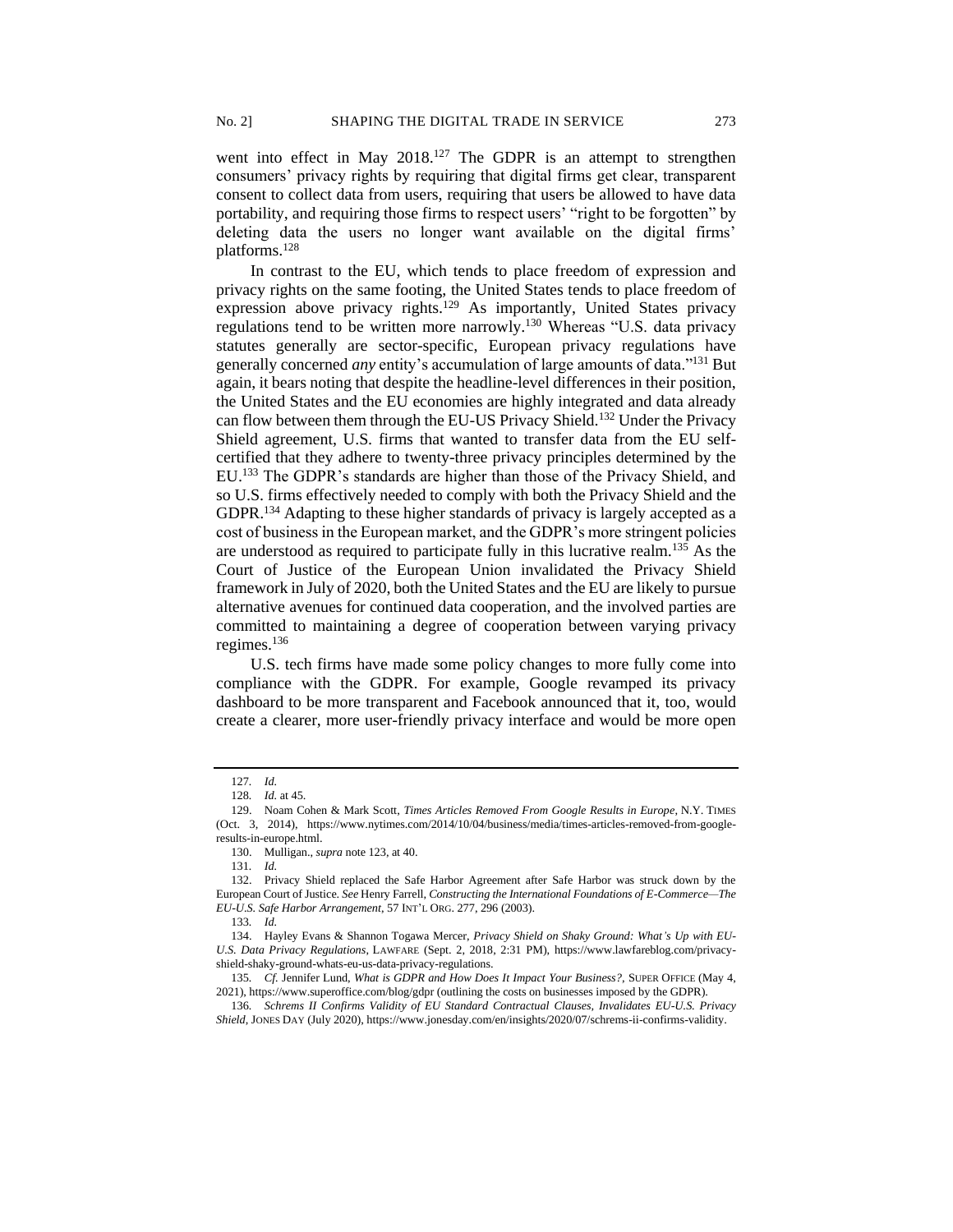about its data collection.<sup>137</sup> These moves, however, seem unlikely to be enough to satisfy EU authorities. In January 2019, France fined Google fifty-seven million euros for not being clear and transparent enough with users on how it was gathering their data.<sup>138</sup> This was the biggest fine levied under the GDPR to that point.<sup>139</sup> This fine and other rulings like it could become significant friction points moving forward because, unlike the EU's previous fines, this was the first time that the data practices at the core of Google's (and Facebook's) business model have been deemed illegal.<sup>140</sup> Even beyond the GDPR, Europe's more robust data privacy understandings are increasingly being fused with competition concerns.<sup>141</sup> To give one example, German competition authorities have said that Facebook being able to encroach on privacy without users leaving is a measure of its market power.<sup>142</sup>

Another remaining friction point concerns data localization. One of the major demands made by European states has been that large technology firms store users' data in-country.<sup>143</sup>

These data localization requirements present large U.S.-based technology firms with an implicit deal: you get to keep collecting troves of data and in exchange we, the Europeans, can be more confident that this data cannot be accessed by the U.S. government. From the perspective of those tech giants, this makes commercial sense given how valuable that data is. In 2017, the amount of revenue that Facebook generated from European users' data grew to \$8.86 per user, a 41% increase over the previous year which was faster growth than any other region worldwide.<sup>144</sup> This is why, with very little complaining, Facebook built data centers in Ireland and Sweden.<sup>145</sup>

Meanwhile, the United States has made banning data localization a high priority in the e-commerce chapters of trade agreements it negotiates.<sup>146</sup> It pushed for those when it was still a negotiating party on the Trans-Pacific

<sup>137.</sup> Nitasha Tiku, *Europe's New Privacy Law Will Change the Web, and More*, WIRED (Mar. 19, 2018, 6:00 AM), https://www.wired.com/story/europes-new-privacy-law-will-change-the-web-and-more.

<sup>138.</sup> Mathieu Rosemain, *France Fines Google \$57 Million for European Privacy Rule Breach*, REUTERS (Jan. 21, 2019), https://www.reuters.com/article/us-google-privacy-france/france-fines-google-57-million-foreuropean-privacy-rule-breach-idUSKCN1PF208.

<sup>139</sup>*. Id.* 

<sup>140</sup>*. The French Fine Against Google is the Start of a War*, ECONOMIST (Jan. 26, 2019), https://www.economist.com/business/2019/01/24/the-french-fine-against-google-is-the-start-of-a-war.

Meanwhile, smaller European firms are making data privacy a central way to differentiate themselves from the tech titans and a central part of their marketing pitch to European consumers. *See* Mark Scott, *European Cloud Companies Play Up Privacy Credentials*, N.Y. TIMES (Jun. 9, 2015, 7:00 PM), https://bits.blogs.nytimes.com/ 2015/06/09/european-firms-play-up-privacy-credentials.

<sup>141</sup>*. Europe's Beef with GAFA: Big Tech Faces Competition and Privacy Concerns*, ECONOMIST (Mar. 23, 2019), https://www.economist.com/briefing/2019/03/23/big-tech-faces-competition-and-privacy-concernsin-brussels.

<sup>142</sup>*. Id.*

<sup>143.</sup> Smith, *supra* note 121.

<sup>144.</sup> Tiku, *supra* note 137.

<sup>145.</sup> Amazon also opened data centers in France, Britain, the Netherlands, Finland, and Belgium. Mark Scott, U.S. Tech Giants Are Investing Billions to Keep Data in Europe, N.Y. TIMES (Oct. 3, 2016), https://www.nytimes.com/2016/10/04/technology/us-europe-cloud-computing-amazon-microsoft-google.html.

<sup>146.</sup> Hannah Monicken, *Business Groups Emphasize Data Flows as E-Commerce Talks Resume*, INSIDE U.S. TRADE, (June 21, 2019, 4:38 PM), https://insidetrade.com/daily-news/business-groups-emphasize-dataflows-e-commerce-talks-resume.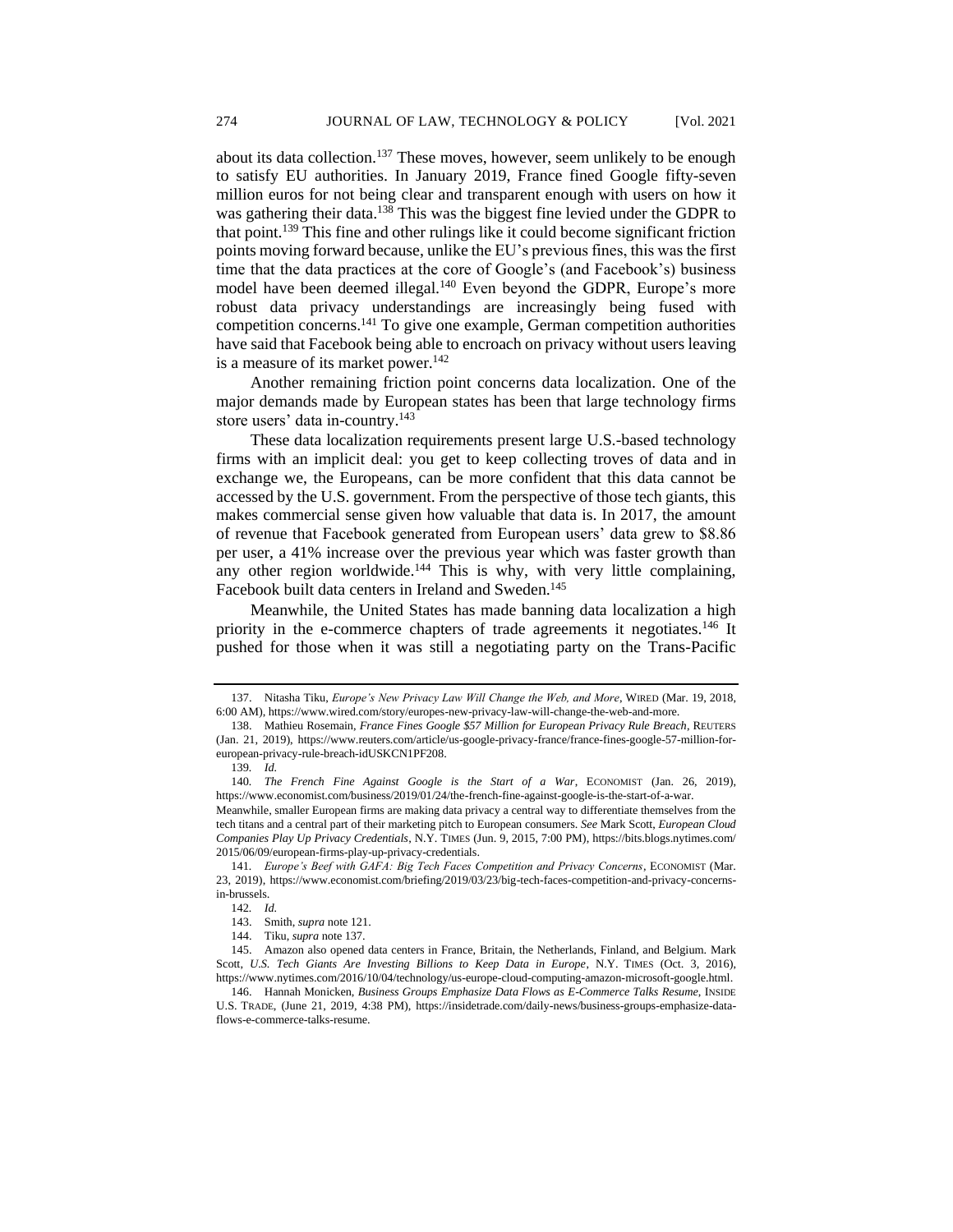Partnership (TPP) and during talks to create a Transatlantic Trade and Investment Partnership (TTIP), a proposed free trade agreement between the United States and the European Union.<sup>147</sup> In 2017, the U.S. Trade Representative singled out South Korea's data localization requirements as "a key barrier to digital trade."<sup>148</sup> Prohibiting localization requirements was one of the ways in which the U.S.-Mexico-Canada Agreement altered the North America Free Trade Agreement.<sup>149</sup> Data localization requirements have emerged as one of the main areas of disagreement between the United States, the EU, and China in talks for a multilateral e-commerce agreement under the aegis of the WTO.<sup>150</sup>

These disagreements can be understood as clashes between competing spheres of self-rule.<sup>151</sup> Traditionally, states have been free to autonomously regulate varying levels of privacy expectations.<sup>152</sup> The context of each nation's history gives rise to distinct cultural differences in regulatory expectations. Sovereign jurisdiction allows them to codify these privacy philosophies into law. In order to allow the free flow of digital information and services, however, each must be willing to compromise sections of these domestically developed frameworks.<sup>153</sup> Continued disagreements over localization requirements and privacy standards can thus be understood as an expository example of the tension between domestic jurisdiction and the push for greater global trade.<sup>154</sup> While in some cases, the benefits of international commerce have triumphed over isolationist compulsions, the underlying discord between nations' protective sovereignty and the imperative of cooperation for international trade remains a fundamentally unanswered problem that is not likely to go away anytime soon.<sup>155</sup>

<sup>147</sup>*. See TPP Countries to Discuss Australian Alternative to Data-Flow Proposal*, INSIDE U.S. TRADE (Jul. 5, 2012, 1:04 PM), https://insidetrade.com/daily-news/tpp-countries-discuss-australian-alternative-data-flowproposal (describing U.S. data flow proposals); *Business Groups Prioritize Action on Cross-Border Data Flows in TTIP*, INSIDE U.S.TRADE (May 30, 2013, 11:55 PM), https://insidetrade.com/inside-us-trade/business-groupsprioritize-action-cross-border-data-flows-ttip (discussing the United States' prioritization of data protection).

<sup>148.</sup> Isabelle Hoagland, *USTR: Korean Restrictions on Location-Based Data a 'Key Barrier to Digital Trade*, INSIDE U.S. TRADE (Apr. 14, 2017, 12:00 PM), https://insidertrade.com/daily-news/ustr-koreanrestrictions-location-based-data-key-barrier-digital-trade.

<sup>149.</sup> United States-Mexico-Canada Agreement art. 19.12, Nov. 30, 2018, 134 STAT. 11, 2018 CAN. T.S. NO.2020/5; 19 U.S.C. § 4511 (enacting the USMCA, including the prohibition on localization) [hereinafter USMCA]. *See also* Anupam Chander & Uyen Le, *Data Nationalism*, 64 EMORY L.J. 677, 685–88 (Mar. 2015) (stating that Canada's Personal Information Protection and Electronic Documents Act (PIPEDA), does not prohibit transfer of data outside Canada, but BC and Nova Scotia has provinces require that information held by public institutions (hospitals, colleges, the government) has to stay inside Canada).

<sup>150</sup>*. Divisions Emerge as Some WTO Members Push for E-commerce Deal*, INSIDE U.S. TRADE (Jul. 27, 2018).

<sup>151.</sup> Theodore F. Claypoole*, Data Localization and the Limits of "Everything from Everywhere"*, NAT'L L. REV. (Feb. 22, 2021), https://www.natlawreview.com/article/data-localization-and-limits-everythingeverywhere.

<sup>152.</sup> *See* Nigel Cory & Luke Dascoli, *How Barriers to Cross-Border Data Flows Are Spreading Globally, What They Cost, and How to Address Them*, INFO. TECH. & INNOVATION FOUND. (July 19, 2021), https://itif.org/publications/2021/07/19/how-barriers-cross-border-data-flows-are-spreading-globally-whatthey-cost (demonstrating that policymakers have broad authority to regulate data privacy).

<sup>153</sup>*. Id.*

<sup>154</sup>*. Id.*

<sup>155</sup>*. See* World Trade Report, *Six Decades of Multilateral Trade Cooperation: What Have We Learnt?* WTO 77 (2007), https://www.wto.org/english/res\_e/booksp\_e/anrep\_e/world\_trade\_report07\_e.pdf ("Domestic politics makes international cooperation always more difficult.").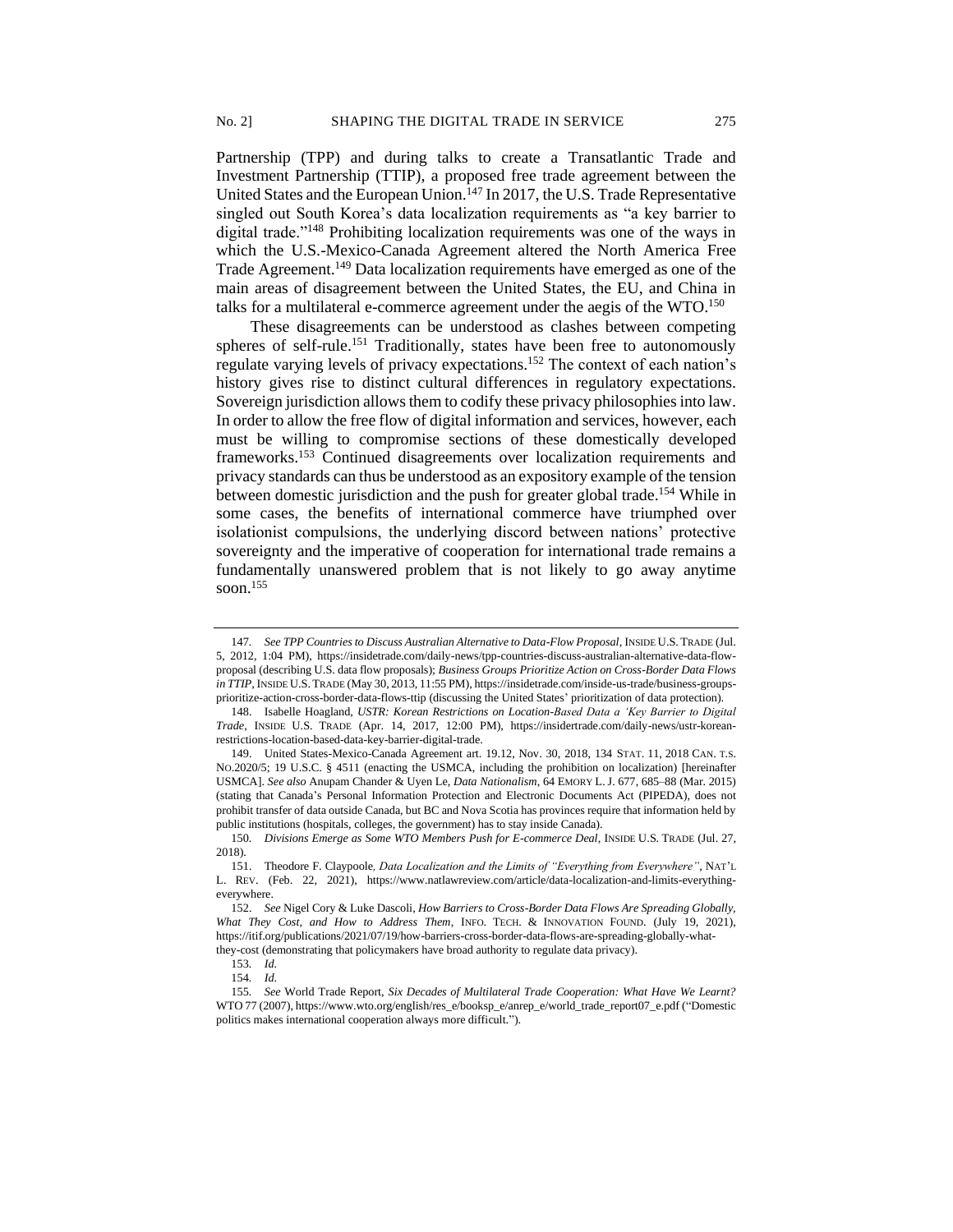## *C. Technical Frictions*

A less obvious but nevertheless important vector of domestic jurisdiction coming into conflict with international trade comes from the technical frictions that can prevent easier digital trade between states.<sup>156</sup> While these do not seem to be as politicized as other barriers, they may nevertheless comprise very real constraints on commerce.<sup>157</sup> Misaligned spectrum policies and persnickety electronic-signature regulations can be burdensome on firms even in otherwise open and highly developed markets.<sup>158</sup> Further opportunities for countries to assert sovereignty occur in commonly accepted necessities, including domain name registration, conformity assessments, restricted payment methods, and encryption standards<sup>159</sup> Notice and takedown requirements can present similar frictions and have been an area of contention even between otherwise similarlysituated states like Canada and the United States.<sup>160</sup> While these safety policies can constitute necessary aspects of regulatory frameworks in the digital sphere, they can nonetheless introduce unnecessary and counterproductive friction to the streamlining of international trade.<sup>161</sup>

These technical frictions run counter to one of the major advantages of the Mode 1 digital services trade which is that, because it does not require the establishment of a commercial presence (like Mode 3) or the movement of people across borders (like Modes 2 and 4), Mode 1 trade tends to be less affected by regulatory trade barriers than the other modes.<sup>162</sup> Because of this, and because of the reduced proximity burden, digitalization significantly reduces entry costs.<sup>163</sup> Still, there are certain forms of entry barriers specific to the digital services trade that can be especially problematic. Some countries may require specific licenses for e-commerce activities, and, even worse, in some of those countries the requirements are applied in a discriminatory manner toward foreign firms.<sup>164</sup> Other forms of entry barriers can include forced public-private or joint venture partnerships, local content requirements, and discriminatory public procurement practices.<sup>165</sup> These barriers can be particularly burdensome for small businesses, as they tend to disproportionately rely on digital services such as online payment and e-commerce websites to facilitate export sales.<sup>166</sup>

<sup>156</sup>*. See* USMAN AHMED & GRANT ALDONAS, ADDRESSING BARRIERS TO DIGITAL TRADE 7 (Int'l Ctr. for Trade & Sustainable Dev. & World Econ. F., 2015), https://e15initiative.org/wp-content/uploads/2015/09/E15- Digital-Ahmed-and-Aldonas-Final.pdf (for a background of hinderances on digital trade).

<sup>157</sup>*. Id.*

<sup>158</sup>*. Id.*

<sup>159</sup>*. Id.*

<sup>160.</sup> *See* Suzi Fadhilah Bt. Ismail et al., *Transplanting the United States' Style of Safe Habour Provisions on Internet Service Providers via Multilateral Agreements: Can One Size Fit All?*, 26 INT'L ISLAMIC U. MALAYSIA L. J. 369, 374 (2018) (noting the United States practices private takedown notices (applying safe harbor), whereas Canada uses the notice and notice system, in which websites that receive notification are given seven days to respond).

<sup>161.</sup> Fefer, *supra* note 5, at 11.

<sup>162</sup>*. Id.* at 12.

<sup>163.</sup> WTO Secretariat, *supra* note 1, at 100.

<sup>164</sup>*. Id.* at 96.

<sup>165.</sup> Fefer, *supra* note 5, at 11–12.

<sup>166</sup>*. Id.* at 13.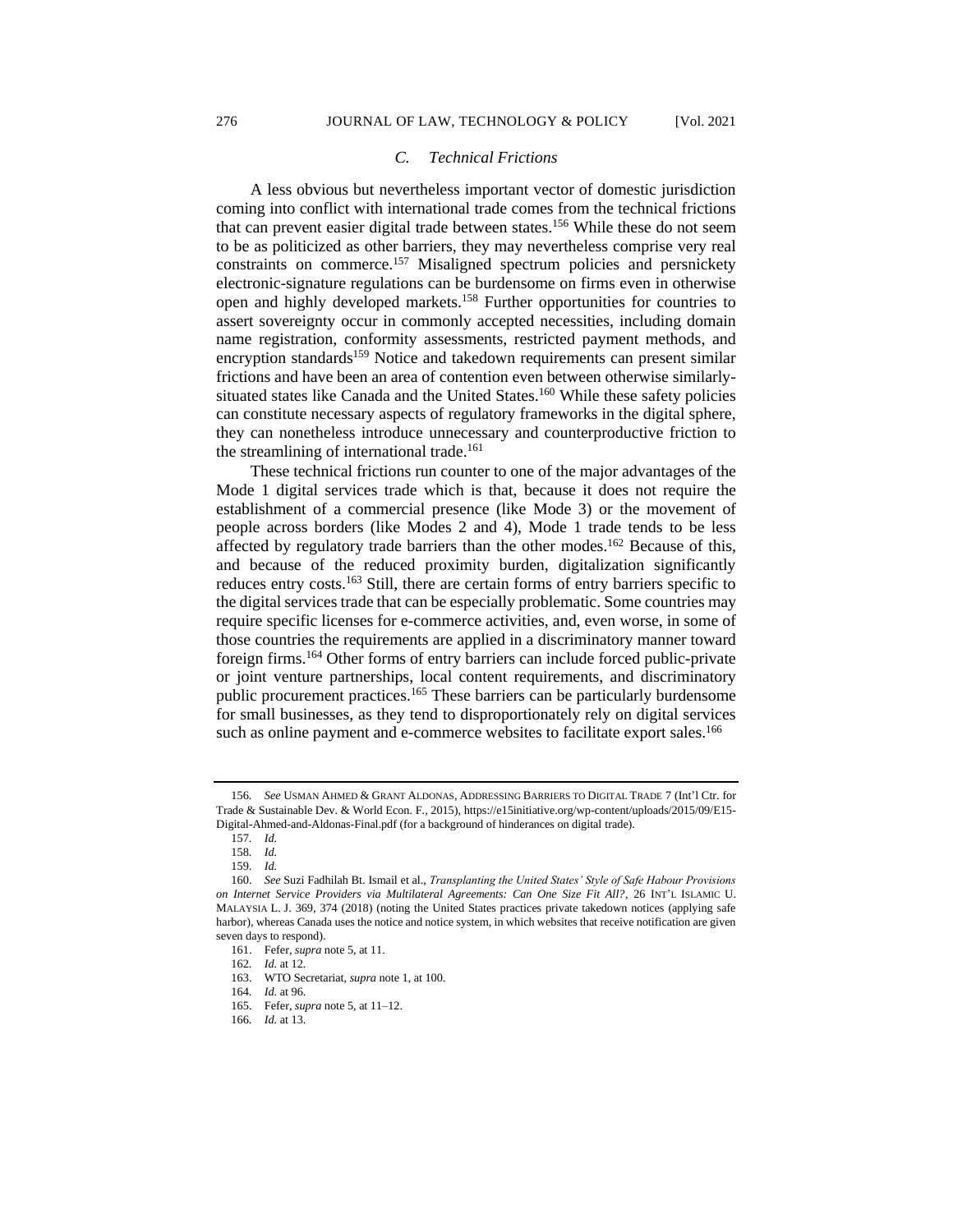#### IV. LEGITIMATE REGULATION AND DISGUISED PROTECTIONISM

One of the core ideas undergirding international trade law is that states have a right to engage in legitimate regulation, but that disguised protectionism ought to be curtailed.<sup>167</sup> The challenge of differentiating between the two can be difficult. Regulatory differences are often quite complex, and even when everyone agrees on the impact of a given regulation—a big if—the intent of that regulation is frequently in the eye of the beholder. Some scholars argue that regulatory trade barriers are just clever means of protecting domestic businesses from foreign competition, while others note that the further international law wades into domestic regulatory matters, the more potential it has to constrain national sovereignty.<sup>168</sup> Many of these difficulties are particularly acute for digitally enabled trade in services, as highlighted by the most high-profile WTO dispute over Mode 1 trade in services to date: the US-Gambling case.

# *A. The US-Gambling Case*<sup>169</sup>

Antigua and Barbuda (hereafter Antigua) rely heavily on tourism for revenue.<sup>170</sup> In 1995, Hurricane Luis caused widespread damage in Antigua, hurting the tourism industry.<sup>171</sup> To fill that gap, Antigua facilitated the construction of a "remote access" gambling industry.<sup>172</sup> By 1999, Antigua had 119 licensed gambling operators that generated almost 10% of the country's GDP.<sup>173</sup> Much of this gambling was on American sports by people in the United States,  $174$  and thus the provision of this form of entertainment (gambling) was being provided via Mode 1 trade in services. The federal statutes under consideration included the Interstate Wire Act, the Travel Act, and the Illegal Gambling Business Act.<sup>175</sup> The Wire Act banned gambling by means of

<sup>167.</sup> Robert Staiger and Alan Sykes, *International Trade, National Treatment, and Domestic Regulation*, 40 J. LEGAL STUD. 149 (2011).

<sup>168.</sup> Moonhawk Kim, *Disguised Protectionism and Linkages to the GATT/WTO*, 64 WORLD POLITICS 426, 437–440 (2012); Alan Sykes, *Regulatory Protectionism and the Law of International Trade*, 66 U. CHI. L. REV. 1 (1999); Ford C. Runge, *Trade Protectionism and Environmental Regulations: The New Nontariff Barriers*, 11 NW. J. INT'L L. & BUS. 47, 54 (1990). *See generally* Kyle Bagwell and Robert Staiger, *National Sovereignty in an Interdependent World* (Nat'l Bureau Econ. Rsrch., Working Paper No. 10249, 2004) (analyzing the sovereign rights of nations and the extent these rights interfere with achieving international objectives).

<sup>169.</sup> Panel Report, *United States—Measures Affecting the Cross-Border Supply of Gambling and Betting Services* WTO Doc. WT/DS285/R (adopted Apr. 20, 2005) [hereinafter US Gambling Panel Report]; Appellate Body Report, *US—Measures Affecting the Cross-Border Supply of Gambling and Betting Services*, WTO Doc. WT/DS285/AB/R (adopted Apr. 20, 2005).

<sup>170</sup>*. The World Factbook*, CENTRAL INTELLIGENCE AGENCY, https://www.cia.gov/the-world-factbook/ countries/antigua-and-barbuda/ (last visited Aug. 29, 2021).

<sup>171.</sup> *Luis splits island of Barbuda*, TAMPA BAY TIMES (Sept. 10, 1995), https://www.tampabay.com/ archive/1995/09/10/luis-split-island-of-barbuda.

<sup>172.</sup> Panel Report, *United States—Measures Affecting the Cross-Border Supply of Gambling and Betting Services* WTO Doc. WT/DS285/R, 72 (adopted Apr. 20, 2005).

<sup>173.</sup> JEFFREY DUNOFF ET AL., INTERNATIONAL LAW- NORMS, ACTORS, PROCESS: A PROBLEM-ORIENTED APPROACH 635 (Aspen Casebook Series, 5th ed., 2020).

<sup>174</sup>*. Id.*

<sup>175.</sup> US Gambling Panel Report, *supra* note 169, at 183.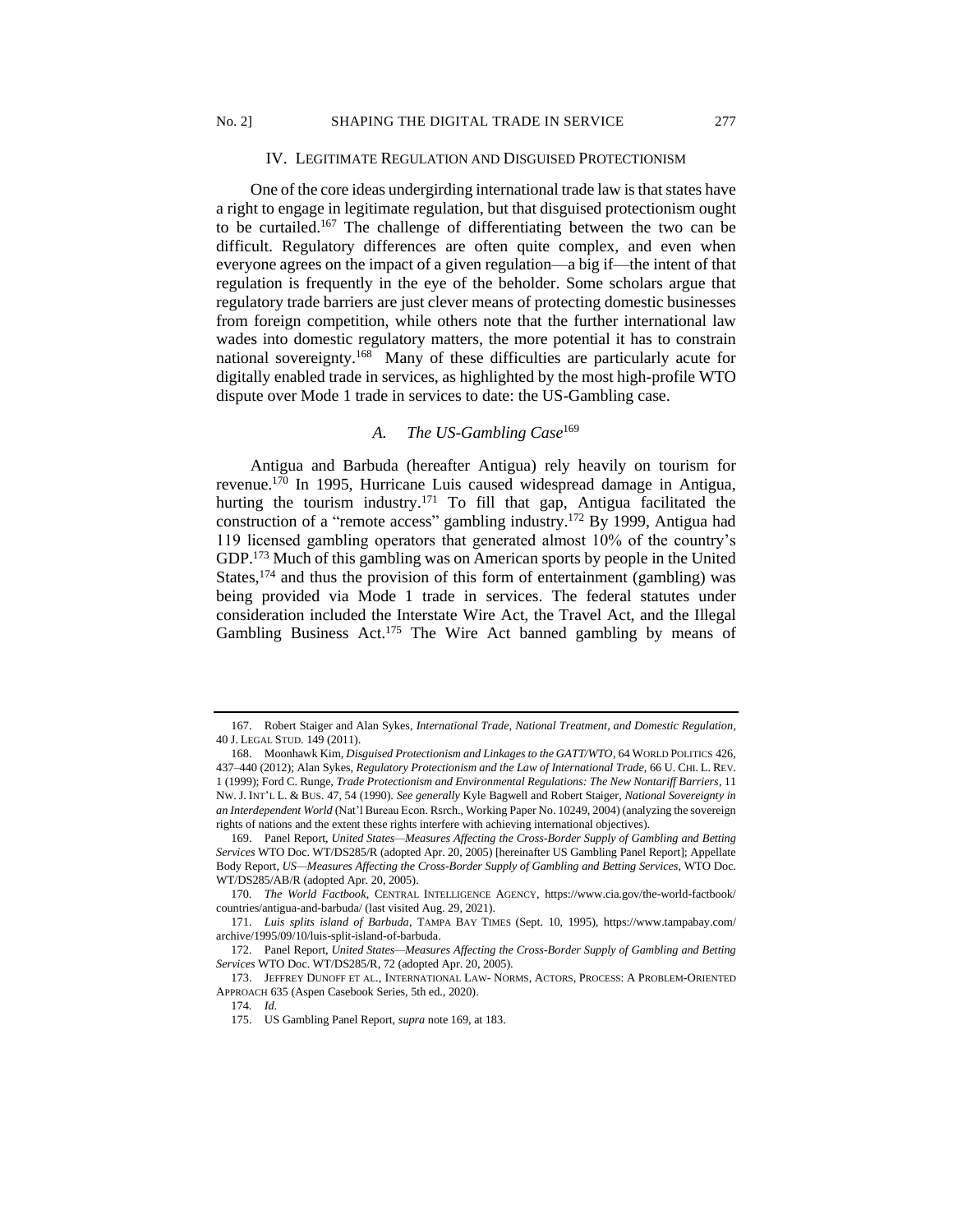telephone or other wire devices unless specifically authorized by a state.<sup>176</sup> The United States' Interstate Wire Act made it illegal to use "a wire communication facility for the transmission in interstate or foreign commerce of bets or wagers . . . on any sporting event or contest. . . .<sup>"177</sup> The Travel Act made it a criminal act to gamble when said act included interstate travel, or interstate or foreign mail.<sup>178</sup> The IGBA made it illegal to use the Internet as a means of engaging in the placing, receiving, or making of a bet.<sup>179</sup> These three laws, and in particular the Interstate Wire Act, in effect prohibited the Mode 1 trade in this service while allowing the local provision of that service.

The United States argued that these trade barriers were necessary to combat "money laundering, organized crime, underage gambling, and pathological gambling" and thus legitimate domestic regulation.<sup>180</sup> Antigua countered that those were specious arguments covering the "real" interest, which was to protect domestic gaming interests.<sup>181</sup> As evidence for that argument, they pointed out that U.S. law allowed Internet gambling when on the premises of a licensed operator.<sup>182</sup> The *Antigua-Gambling* case was then, in effect, the WTO adjudicating these competing claims.

GATS Article XVI delineates six types of restrictions that states may not impose unless they have specifically reserved the right to do so in their specific commitments.<sup>183</sup> This is why those commitments are said to have a negative-list character; a state is not allowed to impose any barrier that is not specifically enumerated in its specific commitments.<sup>184</sup> The six types of restrictions are:  $(1)$ the number of service suppliers, (2) the value of service transactions, (3) the number of operations or quantity of output, (4) the number of people supplying that service, (5) the type of legal entity, and (6) limitations on the participation of foreign capital.<sup>185</sup> GATS Article XVII goes on to say that states should extend national treatment to foreign service providers unless they have included limitations on national treatment in their specific commitments.<sup>186</sup> Antigua argued that the United States violated its market access commitments under the first of those commitments: the number of service suppliers.<sup>187</sup> However, the GATS also contains exception clauses under Article XIV which permit it to impose barriers to trade in services that would otherwise be prohibited if doing so was necessary "to protect public morals or maintain order", "to protect human, animal or plant life or health", to prevent "deceptive and fraudulent

<sup>176.</sup> Albena P. Petrova, *How to Interpret Exceptions Under GATS Article XIV and How to Set the Trend for Implementation and Compliance in WTO Cases Involving 'Public Morals' and 'Public Order' Concerns*, 6 RICH.J. GLOBAL L. & BUS. 45, 51 (2006).

<sup>177.</sup> Dunoff et al., *supra* note 173, at 635.

<sup>178.</sup> Petrova, *supra* note 176, at 50–51.

<sup>179</sup>*. Id.*

<sup>180.</sup> Dunoff et al., *supra* note 173, at 642.

<sup>181.</sup> US Gambling Panel Report, *supra* note 169, at 10.

<sup>182</sup>*. Id.* at 31–32.

<sup>183.</sup> World Trade Organization, General Agreement on Trade in Services, art. XVI.

<sup>184</sup>*. Id.*

<sup>185</sup>*. Id.*

<sup>186.</sup> World Trade Organization, General Agreement on Trade in Services, art XVII.

<sup>187.</sup> US Gambling Panel Report, *supra* note 169, at 51.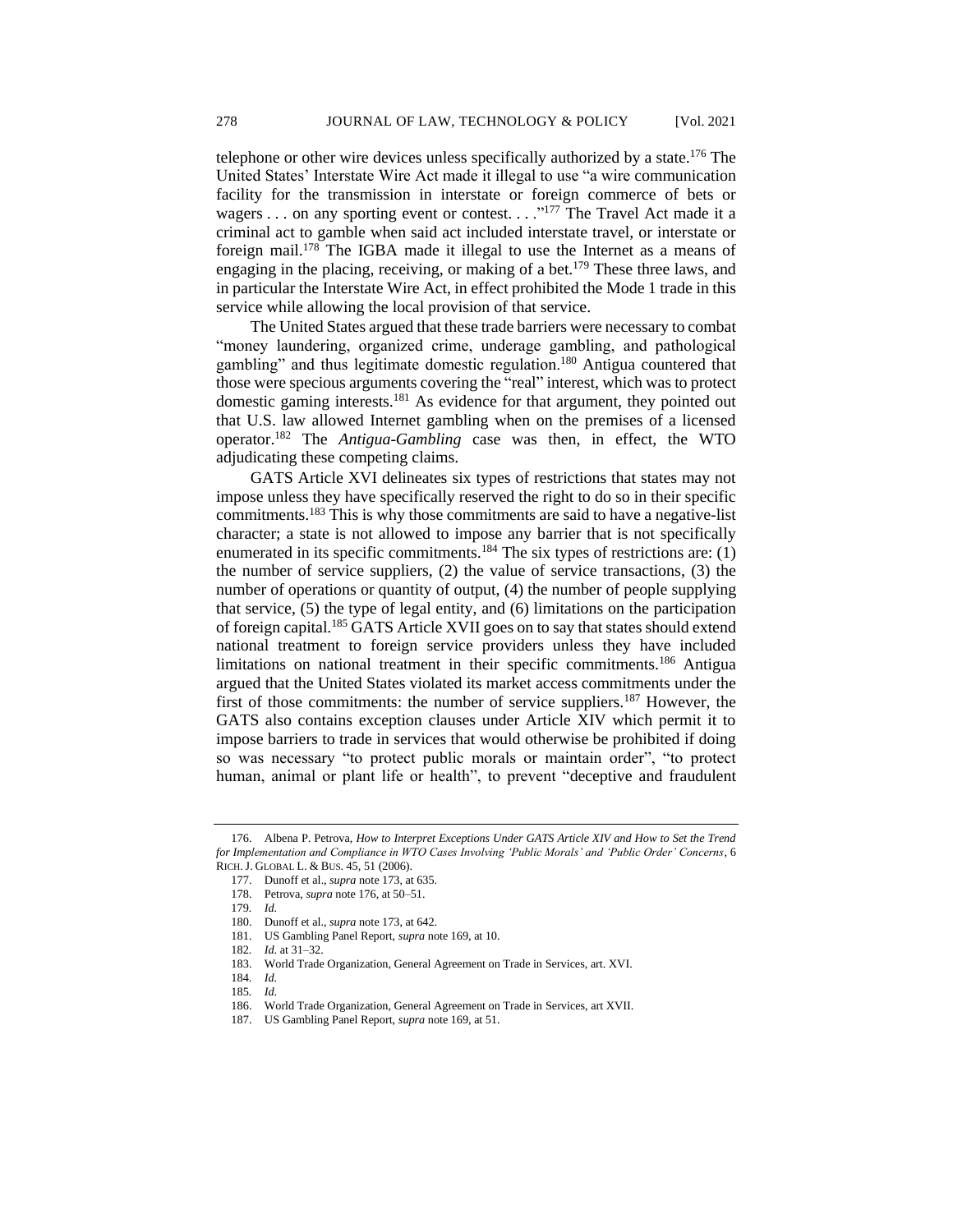practices", or to protect individuals' privacy and personal data.<sup>188</sup> The chapeau, or introductory provision, of Article XIV says that exception is "subject to the requirement that such measures are not applied in a manner which would constitute a means of arbitrary or unjustifiable discrimination between countries where like conditions prevail, or a disguised restriction on trade in services."<sup>189</sup> So the questions before the WTO Panel and then the WTO Appellate Body were the following: (1) did the United States violate its specific commitments under Article XVI, and, (2) if it did so, did those violations fall under the exceptions under Article XIV, and, (3) if it did, did those barriers satisfy the chapeau of Article XIV?<sup>190</sup>

As to the first question, in the United States commitment schedule, Section 10.D. is titled "Other Recreational Services (except sporting)."<sup>191</sup> Under that Section, the United States lists no reservations under Mode 1. So then the question became 'does gambling count as sporting or not?'<sup>192</sup> If it did fall under that heading, as the United States claimed that it did, then the United States was not in violation of its GATS commitments. Under the Central Product Classification system used in the W/120 document that states used to prepare their GATS Commitment Schedules, the five-digit "gambling and betting services" (96492) falls under the four-digit "Other recreational services" (9649), not under "Sporting services" (9641).<sup>193</sup> Therefore, gambling is not to be considered as "sporting" and thus falls under the "Other Recreational Services (except sporting)," meaning that because the United States had not given itself a carve-out in this and so it was in fact in violation of its GATS commitments, specifically Article XVI (a) that prohibits limitations on the number of suppliers and XVI (c) that prohibits limits on the quantity of output.<sup>194</sup> The Panel also said that when the United States agreed to no limitations on market access for Mode 1 on gambling and betting services, this included the digitally enabled supply of gambling and betting services.<sup>195</sup> The Panel report goes on to say that "GATS" does not limit the various technologically possible means of delivery under Mode 1."<sup>196</sup>

Having answered the first question as to whether the United States was in violation of its GATS commitments in the affirmative, the panel then turned to the second question: did the United States' violations of its Article XVI commitments fall under the Article XIV exceptions?<sup>197</sup> The United States argued that this differing treatment of local and international provision of this service was necessary to achieve domestic regulatory objectives, namely,

<sup>188.</sup> World Trade Organization, General Agreement on Trade in Services, art XIV.

<sup>189</sup>*. Id.*; Marrakesh Agreement Establishing the World Trade Organization, Apr. 15, 1994, 1867 U.N.T.S. 154.

<sup>190.</sup> U.S. Gambling Panel Report, *supra* note 169, at 51–59, 99–114.

<sup>191.</sup> U.S. Schedule of Commitments Under the General Agreement on Trade in Services, Section 10.D, WTO Doc. WT/GATS/SC/90 (1994).

<sup>192.</sup> US Gambling Panel Report, *supra* note 169, at 23, 28–32, 149–150.

<sup>193</sup>*. Id.* at 157–59.

<sup>194</sup>*. Id.* at 227–33.

<sup>195.</sup> U.S. Gambling Panel Report, *supra* note 169, at 215.

<sup>196</sup>*. Id*. at 202.

<sup>197</sup>*. Id.* at 233–260.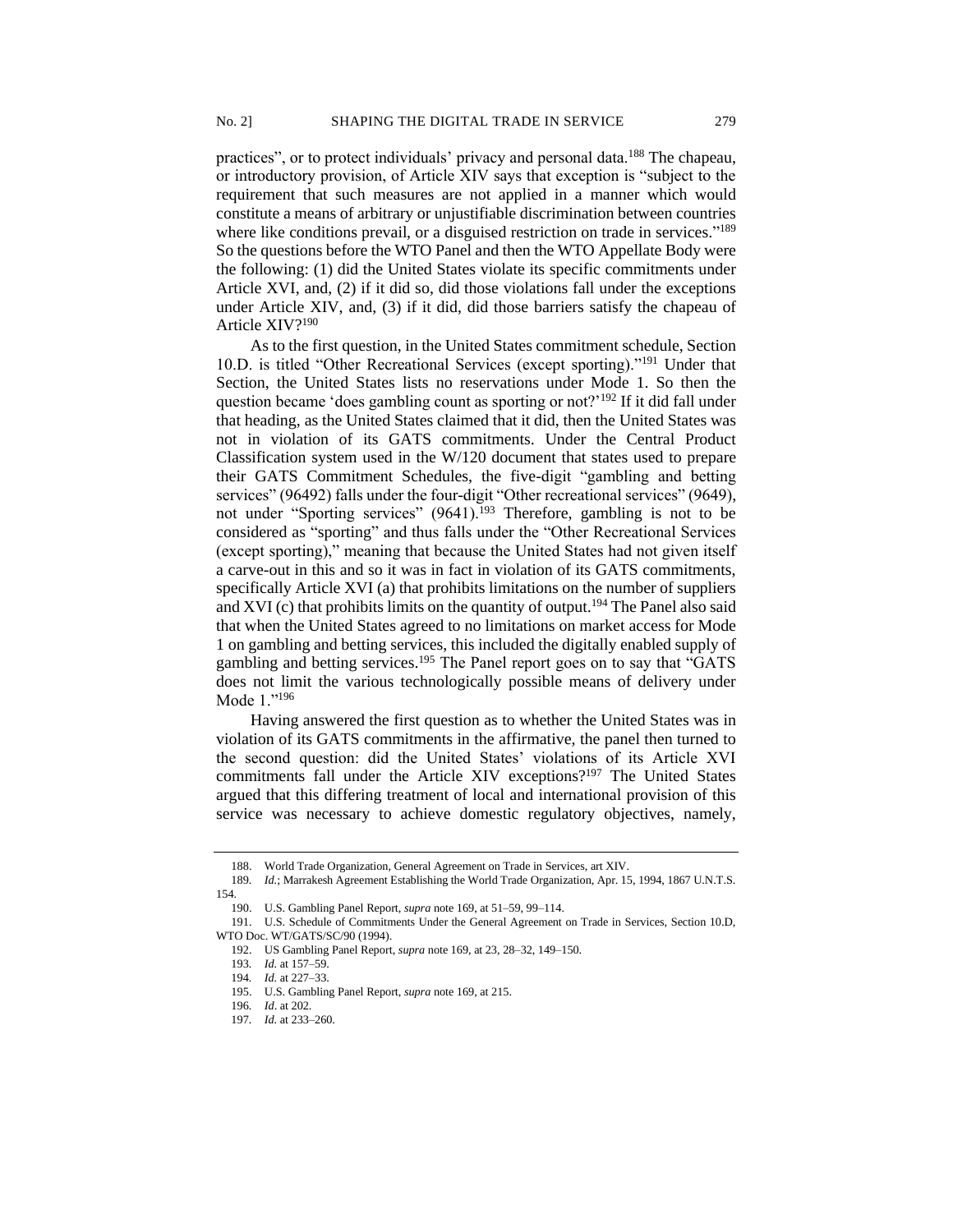combatting "money laundering, organized crime, underage gambling, and pathological gambling."<sup>198</sup> So then the Panel needed to determine if these measures were "necessary" and this meant that they needed to engage in a balancing test over how restrictive the measures were with how much those measures contributed to the policy ends to which they were devised.<sup>199</sup> The panel acknowledged the restrictiveness of the measures but found that these measures did indeed fall under the Article XIV exceptions pertaining to "protecting public morals and public order." 200

Then the panel finally turned to the third question: did those measures satisfy the requirements of the chapeau (introductory provision) to Article XIV which amounts to asking whether the United States' measures constituted arbitrary or unjustifiable discrimination.<sup>201</sup> Here the AB somewhat modified the Panel's reasoning but nevertheless ruled that the United States had engaged in unjustifiable discrimination because the Interstate Horseracing Act allowed using the Internet to offer betting services but only allowed domestic suppliers, not foreign suppliers, to do so, and so the WTO ruled in Antigua's favor.<sup>202</sup> Antigua, however, was so small that any retaliatory tariffs it took would have essentially no impact on the United States but would hurt its own citizens by raising their purchase costs, so it has never attempted to do so.<sup>203</sup> This means that, in effect, Antigua has never been compensated despite winning the case. Separately, to satisfy other WTO member states, the United States modified its GATS schedule to specifically exclude gambling.<sup>204</sup>

What does this case say about the tension between trying to constrain disguised protectionism without impinging on governments' legitimate regulations? Whether or not the United States engaged in disguised protectionism here is not at all obvious and is almost totally in the eye of the beholder. Furthermore, the WTO Appellate Body decision was narrow, which is understandable, but that means that it provides little jurisprudential forward guidance. This case also suggests just how much flexibility states have to implement and defend regulations that impede the digital services trade and suggests just how difficult it is to challenge another states' domestic service regulations. Finally, for all of importance of the highly detailed argument over classification, the practical outcome of the case (the United States maintained its policies and changed in GATS schedule while Antigua got little to nothing) was a product of politics. Something similar along these lines might have been said about the Chinese regulations at issue in *China-Audiovisuals* (discussed below).

Thus, how to differentiate between what is allowed and what is not with regards to regulatory impediments to the trade in digital services was left wide

<sup>198</sup>*. Id.* at 242.

<sup>199.</sup> US Gambling Panel Report, *supra* note 169, at 242–44, 254.

<sup>200.</sup> World Trade Organization, General Agreement on Trade in Services, art XIV.

<sup>201.</sup> US Gambling Panel Report, *supra* note 169, at 261, 268–271.

<sup>202.</sup> WTO Appellate Body Report, *supra* note 169, at 120.

<sup>203.</sup> Sallie James, *U.S. Response to Gambling Dispute Reveals Weak Hand*, CATO INST. (Nov. 6, 2006),

https://www.cato.org/free-trade-bulletin/us-response-gambling-dispute-reveals-weak-hand.

<sup>204.</sup> Simon Lester, *The WTO Gambling Dispute: Antigua Mulls Retaliation as the US Negotiates Withdrawal of Its GATS Commitments*, AM. SOC'Y INT'L L. *(*April 8, 2008).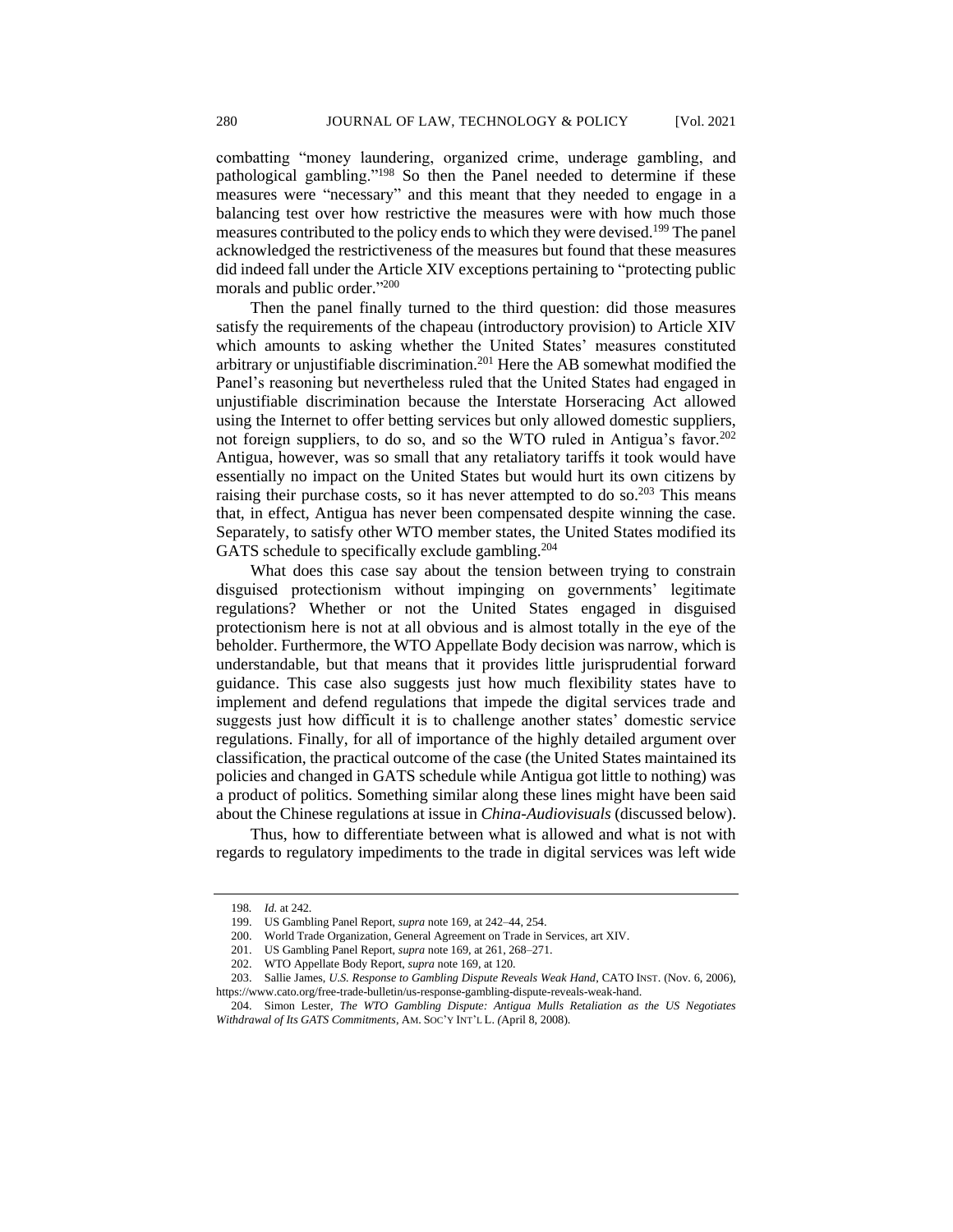open, at least at the multilateral level.<sup>205</sup> At that multilateral level, there have been some small steps toward building a more robust set of rules, which we cover in greater detail below, but those steps are proceeding at a glacial pace compared to the speed of technological change.<sup>206</sup> Consequently, it is at the regional level where the most concrete legal norms around the digital services trade have started to develop.<sup>207</sup> Meanwhile, the central challenge here has only grown over time.

# *B. How Digital Services Make Adjudicating Legitimate Regulation Versus Disguised Protectionism More Difficult*

The legitimate regulation versus disguised protectionism conceptual problem for international trade law is particularly challenging with regards to digital services for several reasons. First, TBT and SPS-aligned organizations such as International Standardization Organization (ISO) and the World Animal Health Organization (OIE) provide a helpful boost to regulatory cooperation in goods; no similarly effective organizations/rules exist to do that in services.<sup>208</sup> The WTO's trade rules subject states' regulation of goods to a three-part test.<sup>209</sup> First, "if a state's regulations match the recommendations of a designated international non-governmental organization such as ISO or the OIE, that regulation is automatically considered WTO-compliant."<sup>210</sup>

Second, "if a state's regulations do not match those recommendations, they must have a scientific basis."<sup>211</sup> The second stage creates an additional constraint on states' regulations by implicitly asserting that regulatory differences not based on science must be motivated by a desire to give an unfair advantage to domestic firms and thus are simply disguised protectionism. This was very much intentional. During the negotiation of the Uruguay Round, USTR Clayton Yuetter argued that "standards that cannot be supported scientifically will properly be subject to WTO challenge. Bad science is too often just disguised protectionism."<sup>212</sup> Importantly, though, services regulations are less frequently scientific or technical in nature than they are for goods.<sup>213</sup> Even though GATT

<sup>205.</sup> Merit Janow & Petros Mavroidis, *Digital Trade, E-Commerce, the WTO and Regional Frameworks*, 18 WORLD TRADE REV.s1,s7 (2019).

<sup>206</sup>*. Id.* at S1–S7.

<sup>207.</sup> *Id.* ("international frameworks might be expected to develop between jurisdictions that have the most confidence in each other, the most experience, or the greatest trade flows."). *See generally* P. Sauyé & A. Shingal, *Why Do Economies Enter into Preferential Agreements on Trade in Services? Assessing the Potential for Negotiated Regulatory Convergence in Asian Services Markets*, 33 ASIAN DEV. REV. 56, 56–73 (2016) (providing a discussion of preferentialism in services).

<sup>208</sup>*. See generally Facilitating Trade Through Regulatory Cooperation: The Case of the WTO's TBT/SPS Agreements and Committees*, WTO (2019), https://www.wto.org/english/res\_e/booksp\_e/tbtsps19\_e.pdf (giving a background on the regulatory status of the WTO and the relative lack of such mechanisms for services).

<sup>209.</sup> Gary Winslett, *Protectionism*, *in* THE LANGUAGE OF WORLD TRADE POLITICS: UNPACKING THE TERMS OF TRADE 32, 38 (Klaus Dingwerth & Clara Weinhardt eds., Routledge 2019).

<sup>210</sup>*. Id*.

<sup>211</sup>*. Id.*

<sup>212</sup>*.* Clayton Yuetter, *'Gatting' the Greens - Environmentalists Must Live With Trade*, FIN. TIMES*,* September 2, 1994.

<sup>213.</sup> WTO, *supra* note 1, at 157. *See also* Fefer, supra note 3, at 3 (noting that Mode 1 trade does not face as many barriers as Modes 2, 3, and 4).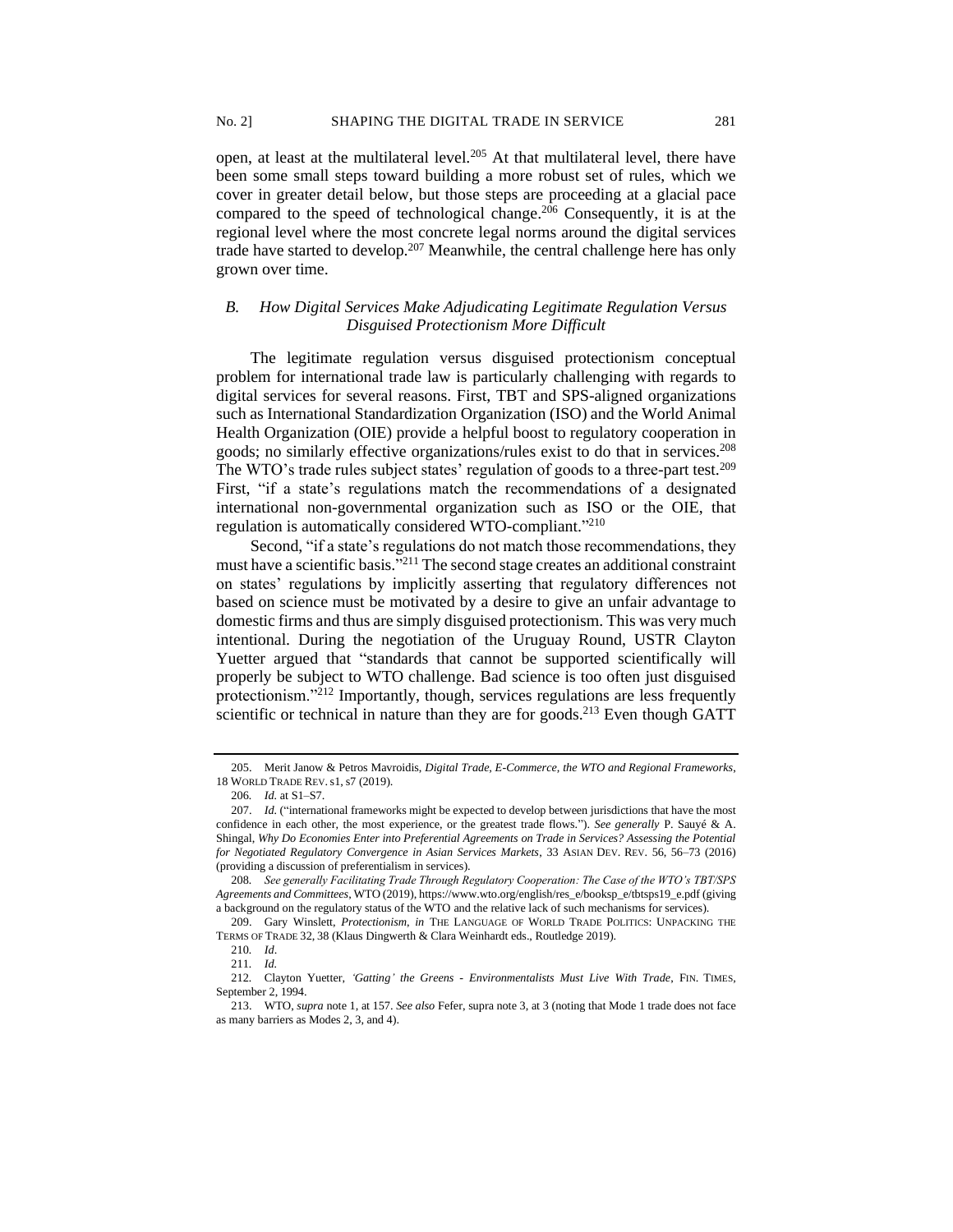rules do not apply to services, this difference is still important because it means that one of the usual heuristics observers use to determine if a regulatory difference is protectionist or not simply does not work as well or as often for digitally-enabled services. Additionally, the negative list approach used by the GATT and then the WTO which proved so helpful to reducing protectionist barriers to the flow of goods is less helpful for generating the kind of regulatory cooperation needed to promote trade in services.<sup>214</sup>

Third, that regulation has to be the least trade-restrictive means of achieving the regulatory goal. The WTO is thus attempting to respect states' regulatory prerogatives while limiting their ability to use regulatory means for protectionist ends.<sup>215</sup> Even though the regulations promulgated by ISO and other standards bodies are not legally binding, because they are automatically considered WTO-compliant there is still a powerful incentive to adopt those standards.<sup>216</sup> But those standards are mostly on goods.<sup>217</sup>

Additionally, some commercial activities combine aspects of both goods and services and so it is unclear whether they should be governed by goods rules (the GATT) or services rules (GATS).<sup>218</sup> The WTO framework is predicated on a clear dichotomy between goods and services.<sup>219</sup> Emerging digital technologies challenge the clarity of this classification system.<sup>220</sup> A book is very clearly a tangible good and so that same book, delivered electronically, can be considered a good. An e-book, after all, is merely a book delivered through a novel means of delivery. However, the book is transformed into an intangible good delivered remotely to consumers and can be seen as an Internet service in that way.<sup>221</sup> As e-commerce continues to rapidly develop, this classification question is becoming more important.

This is not merely a technical challenge. The rules surrounding the international trade in goods are much more specifically enumerated than they are for services, meaning that if electronically delivered products are categorized as goods, then the liberalizing rules around it are much more robust than if those products are classified as services.<sup>222</sup> For example, the GATT, which governs the trade in goods, bans quantitative restrictions and allows for discriminatory regulations only in a quite limited number of circumstances.<sup>223</sup> The GATS, which covers services, only contains bound commitments that states have proactively signed on to.<sup>224</sup> Thus, the national treatment obligations that

<sup>214.</sup> Thomas Bollyky & Petros Mavroidis, *Trade, Social Preference and Regulatory Cooperation* 1 (EUI Working Papers, RSCAS 2016/47, 2016).

<sup>215.</sup> Winslett, *supra* note 209, at 38.

<sup>216</sup>*. Id.* at 38.

<sup>217.</sup> WTO Secretariat, *supra* note 1, at 164–65.

<sup>218.</sup> Merit Janow & Petros Mavroidis, *Digital Trade, E-Commerce, the WTO and Regional Frameworks*, 18 WORLD TRADE REV. 1, 2 (2019).

<sup>219</sup>*. Id.*

<sup>220</sup>*. Id.*

<sup>221</sup>*. See generally* Anupam Chander, *The Internet of Things: Both Goods and Services*, 18 WORLD TRADE REV. 9 (2019) (discussing "Smart" or Internet delivered goods and services).

<sup>222.</sup> Paola Conconi & Joost Pauwelyn, *Appellate Body Report on China-Audiovisuals,* 10 WORLD TRADE REV. 97–98 (2011).

<sup>223</sup>*. Id.*

<sup>224</sup>*. Id.*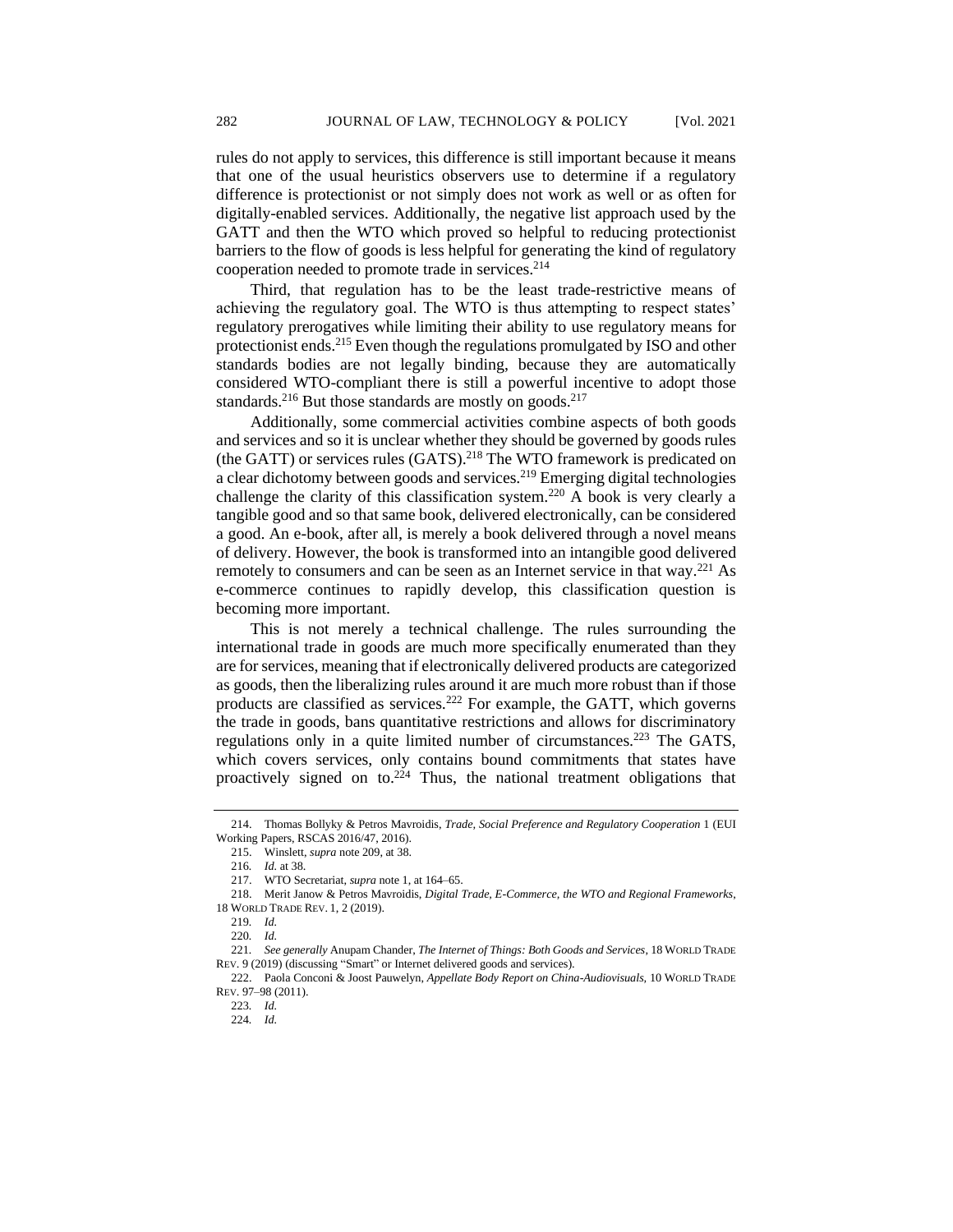generally apply to the GATT do not apply to services because dumping and other market distorting actions are unregulated except through MFN and specific commitments states have positively identified.<sup>225</sup>

This critical difference means that countries are likely to have fewer commitments in the services trade than in the goods trade.<sup>226</sup> Similarly, the remedies available to a state to counteract dumping in goods are wellestablished.<sup>227</sup> In contrast, anti-dumping duties are prohibited with regards to services.<sup>228</sup> Because the GATT rules that govern goods are much more constraining than the GATS services rules, the country that is attempting to defend its domestic regulations as legitimate will attempt to portray the commercial activity in question as a service whereas the country that is challenging those regulations will argue that it is a good.<sup>229</sup>

Unfortunately, the core international agreements are silent on the goodsversus-services classification question. The GATS does not define the concept of "service" beyond saying that "trade in services is defined as the supply of a service."<sup>230</sup> The GATT, similarly, does not define the term "good."<sup>231</sup> While the dichotomy between "good" and "service." <sup>232</sup> Bundled services and goods occur frequently, even outside of the digital trade realm.<sup>233</sup> For example, a smartwatch may be a tangible product, but it also provides services to its users, from heartrate monitoring<sup>234</sup> to GPS positioning.<sup>235</sup>

Several WTO cases have touched upon this question. In *Canada-Periodicals*, the Appellate Body examined Canadian restrictions on advertising after the United States complained about the Excise Tax that made it prohibitively expensive for magazines to publish split-run editions.<sup>236</sup> These split-runs allow periodicals to sell the same page to different advertisers, depending on the region in which each version of the edition will run.<sup>237</sup> While Canada banned the import of these types of split-run periodicals, *Sports Illustrated Canada* would produce split-run editions in New York and then transmit them electronically to Toronto and then print and distribute the split-

228*. Id.*; *see also* United States v. Eurodif S. A.*,* 555 U.S. 305 (2009) (showing the goods versus services division in anti-dumping treatment even came before the Supreme Court in 2009).

<sup>225</sup>*. Id.*

<sup>226</sup>*. Id.*

<sup>227</sup>*. See id.* (noting the divergence in anti-dumping regulation of goods and services).

<sup>229</sup>*. See* Conconi & Pauwelyn, *supra* note 222, at 95–118 (discussing the Chinese and United States dispute regarding film as a good or a service).

<sup>230.</sup> GATS: General Agreement on Trade in Services, Apr. 15, 1994, Annex 1B, 1869 U.N.T.S. 283, 285. 231. Conconi & Pauwelyn, *supra* note 222, at 98.

<sup>232</sup>*. See id.* at 98–100 (noting the problems that "today's sophisticated 'content' industry" creates).

<sup>233</sup>*. See id.* at 97–106 (discussing the legal and metaphysical distinctions between "goods" and "services" in the context of GATT and GATS).

<sup>234.</sup> Chander, *supra* note 221, at 15–18.

<sup>235</sup>*. See* Diksha Kashyap, *New Product Design Process: 6 Major Steps Involved*, YOUR ARTICLE LIBRARY, https://www.yourarticlelibrary.com/production-management/new-product-design-process-6-major-steps-

involved/57462 (last visited Aug. 31, 2021) (discussing a general overview of the product design process).

<sup>236.</sup> Aaron Scow, *The Sports Illustrated Canada Controversy: Canada "Strikes Out" in Its Bid to Protect Its Periodical Industry from U.S. Split-Run Periodicals*, 7 MINN.J. INT'L. L. 245 (1998).

<sup>237</sup>*. See id.* at 249–50 (explaining that the publisher would sell advertising space to advertisers in the regional market).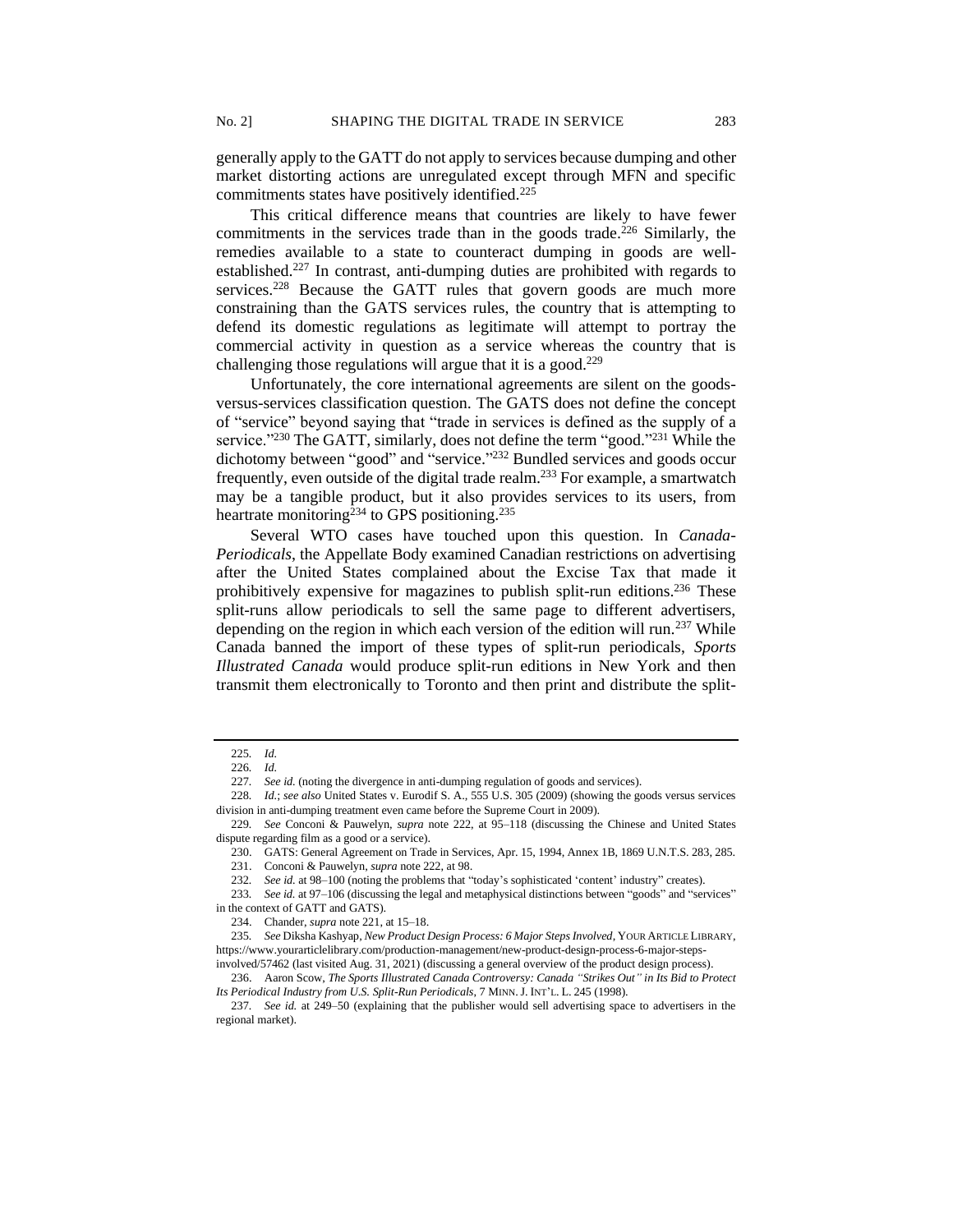run edition, thus avoiding any physical importation of the product.<sup>238</sup> The Excise Tax was the Canadian government's reaction to this loophole, an 80% tax on advertisements that were published in split-run editions.<sup>239</sup> The United States argued that the Canadian laws violated Canada's GATT commitments, as the import ban was "an impermissible import restriction" and the Excise Tax "an impermissible internal tax."<sup>240</sup>

The United States specific complaint was that these measures amounted to disguised protectionism that ensured that only Canadian magazines could compete for advertising aimed at the Canadian market.<sup>241</sup> Canada argued that these measures were not protectionist but rather a reasonable effort aimed at maintaining a distinct cultural space.<sup>242</sup> Canada claimed that the Excise Tax applied to advertising services, and thus fell under  $GATS$ ,  $243$  under which Canada had made no commitments in the realm of advertising.<sup>244</sup> The WTO Panel found that GATS and GATT can apply simultaneously and are not mutually exclusive.<sup>245</sup> The decision concluded that although periodicals contain services, including advertisements, the final product on which the Tax was applicable is a good, and thus GATT commitments applied.<sup>246</sup> This decision established that goods and services can could coexist, as can GATT and GATS. This possibility of simultaneous coexistence was upheld in a WTO dispute over Chinese commitments in the realm of audiovisuals.

#### *C. China-Audiovisuals*

Prior to China's accession to the WTO, it had an extremely restrictive audiovisual market. Only firms approved by the state could import films after they had been reviewed by censors who would prohibit any content they believed could harm "public morals," "injure the national glory," or "destroy social stability."<sup>247</sup> Despite agreeing to liberalize its audiovisual market, China retained restrictions on four kinds of cultural content: (1) reading material, (2) audiovisual home entertainment, (3) sound recordings, and (4) films for theatrical release.<sup>248</sup>

Starting in the mid-2000s, U.S. businesses pressured the United States government to file suit before the WTO, citing violations on three counts.<sup>249</sup> First, China was not allowing foreign firms the right to import the relevant

<sup>238</sup>*. Id.* at 256.

<sup>239</sup>*. Id*.

<sup>240</sup>*. Id.* at 261.

<sup>241</sup>*. Id.* at 248.

<sup>242</sup>*. Id.* at 281.

<sup>243</sup>*. Id.* at 261.

<sup>244</sup>*. Id.* at 268.

<sup>245</sup>*. See* Appellate Body Report, *Canada-Certain Measures Concerning Periodicals*, ¶ 9, WTO doc. WT/DS31/AB/R (adopted June 30, 1997) [hereinafter Appellate Report Canada Periodicals].

<sup>246</sup>*. See id.* ¶ 35 (concluding that the GATT commitments applied).

<sup>247.</sup> Conconi & Pauwelyn, *supra* note 222, at 99, 107.

<sup>248</sup>*. Id*.

<sup>249</sup>*. China Update*, INSIDE U.S. TRADE (June 6, 2008), https://insidetrade.com/inside-us-trade/chinaupdate-465.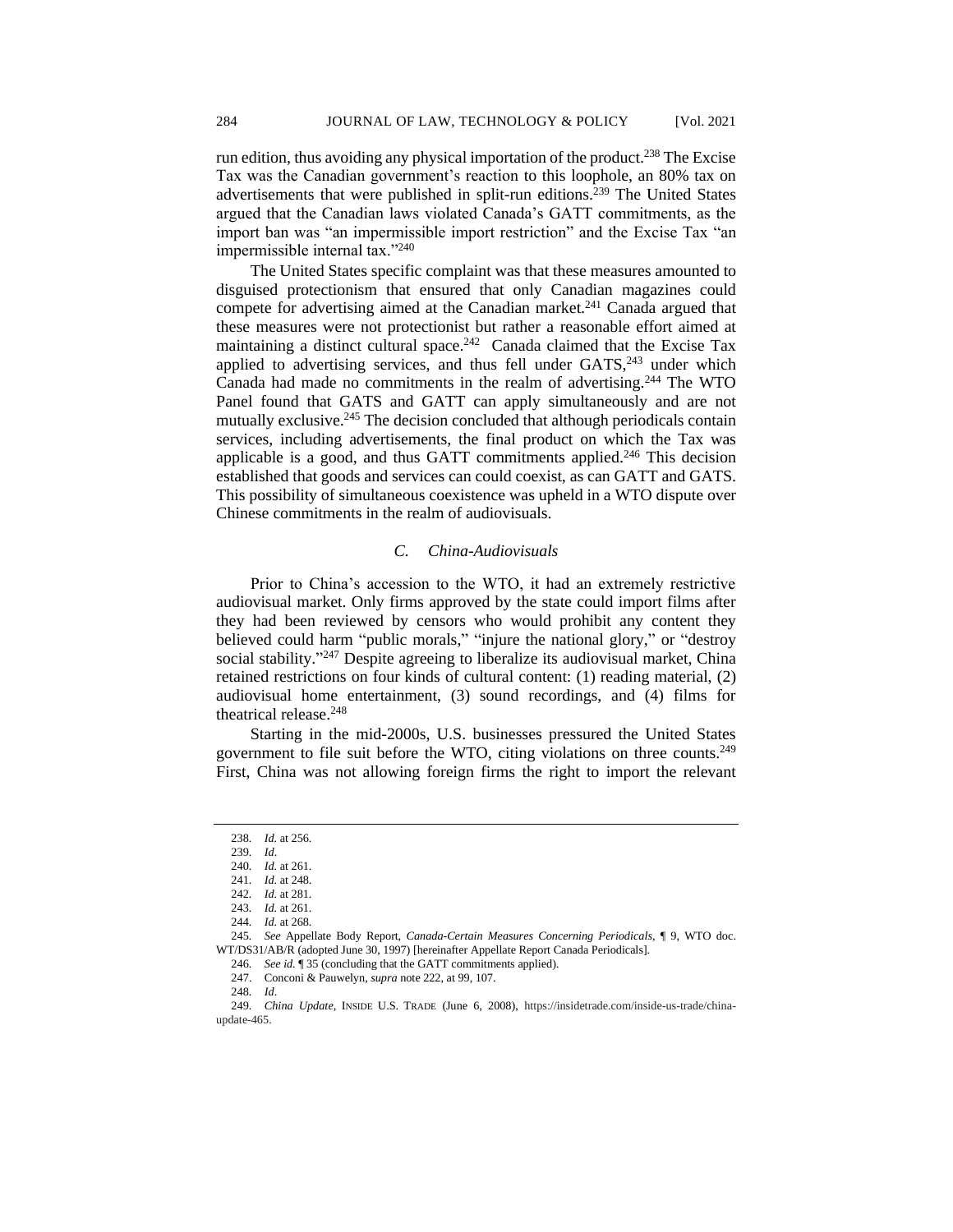goods, i.e. movie reels.<sup>250</sup> Second, Chinese laws created obstacles to the distribution of imported copyright-protected goods.<sup>251</sup> The United States argued that these first two were violations of China's GATT commitments.<sup>252</sup> Third, China violated distribution rights of foreign firms in China.<sup>253</sup> The United States argued that this violated China's GATS commitments.<sup>254</sup> China's GATS commitments include obligations to no less favorable treatments of foreign suppliers of audiovisual distribution as well as no restrictions on the market access for foreign suppliers of audiovisual products.<sup>255</sup> Central to the dispute was disagreement over how to classify audiovisual products. The United States argued that films for theatrical release were a good because they were, at the time, delivered via physical film reels.<sup>256</sup> China and the EU argued that the reels were incidental to the provision of entertainment which was, in their view, clearly first and foremost a service.<sup>257</sup> The United States countered that "the vast majority of goods are commercially exploited through a series of associated services and that China's argument would transform virtually all goods into services."258

As is so often the case, the arguments made by each side were clearly utilitarian. The United States was arguing that films were goods because that would mean that the stronger rules in the GATT would apply.<sup>259</sup> If, however, films were primarily services (as China argued), then the United States' first two complaints were moot from the start.<sup>260</sup>

Ultimately, the Dispute Settlement Panel side-stepped this goods-services distinction question.<sup>261</sup> They ruled in favor of the United States, saying that China had violated GATS Articles XVI and XVII; services suppliers must be given treatment no less favorable than that given to domestic suppliers except as otherwise provided for in the members' service schedule.<sup>262</sup> The Panel did not rule on whether electronically transmitted media counts as a good or a service, although the Appellate Body found that sound recordings delivered

<sup>250.</sup> Request for the Establishment of a Panel by the United States, *China—Measures Affecting Trading Rights and Distribution Services for Certain Publications and Audiovisual Entertainment Products*, ¶ 3, WTO Doc. WT/DS363/5 (Oct. 11, 2007).

<sup>251</sup>*. Id.*

<sup>252</sup>*. Id.*

<sup>253</sup>*. Id.*

<sup>254</sup>*. Id.*

<sup>255</sup>*. Id.*

<sup>256</sup>*. China IPR Panel Reveals Deep U.S.-EU Split Over Film Sound Recordings,* INSIDE U.S. TRADE (Aug. 15, 2008), https://insidetrade.com/inside-us-trade/china-ipr-panel-reveals-deep-us-eu-split-over-film-soundrecordings.

<sup>257</sup>*. See id.* (noting the EU has wanted to protect its own AV culture market while US has sought to open that market back up).

<sup>258.</sup> Appellate Body Report, *China—Measures Affecting Trading Rights and Distribution Services for Certain Publications and Audiovisual Entertainment Products*, ¶173, WT/DS363/AB/R, (Dec. 21, 2009) [hereinafter China Audiovisuals Report].

<sup>259</sup>*. See id.* at 24 (explaining the stance that the U.S. took).

<sup>260</sup>*. See id.* at 42 (explaining the stance that China took).

<sup>261</sup>*. Id.*

<sup>262</sup>*.* China Audiovisuals Report, *supra* note 258, ¶173; *U.S. Prevails in Key Points in Market Access WTO Case With China,* INSIDE U.S. TRADE (Aug. 14, 2009), https://insidetrade.com/inside-us-trade/us-prevails-keypoints-market-access-wto-case-china.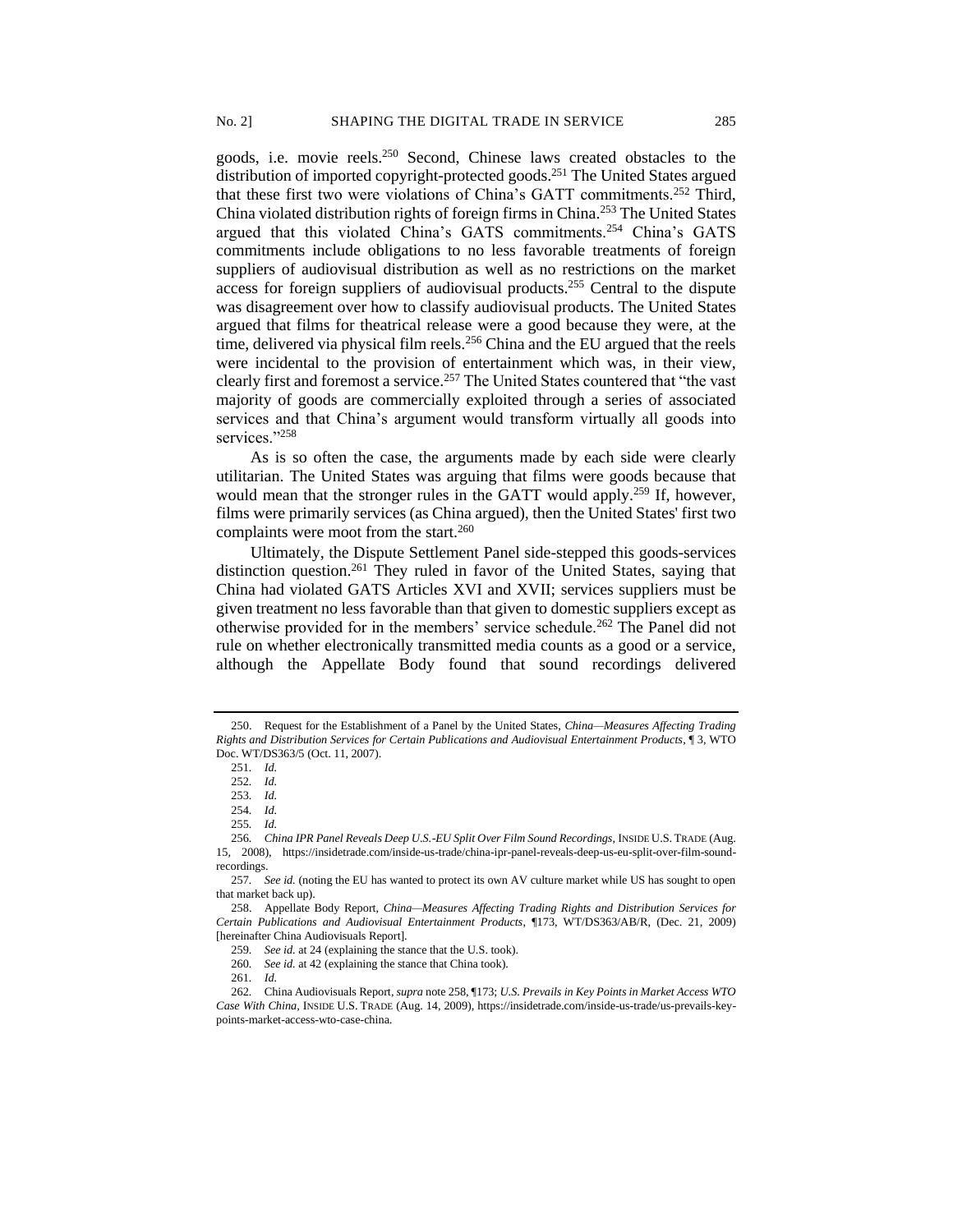electronically are covered by GATS.<sup>263</sup> Instead, the Appellate Body repeated the determination from the *Canada-Periodicals* case in ruling not on the product itself but rather the measure under dispute.<sup>264</sup> In *China-Audiovisuals*, because the contested regulations limited the importation of goods, the relevant statute was GATT.<sup>265</sup> Whether or not the WTO ever issues a conclusive definition of "goods" and "services," e-commerce is clearly already challenging the current system of categories. While thus far the Panel and Appellate Body have been able to analyze measures "under both the GATT 1994 and the GATS,"<sup>266</sup> it is unclear what the future of these bundled goods and services with new means of delivery will be at the WTO.

Even apart from audiovisuals and this case, differences in regulatory treatment continue to bedevil the bilateral trade in new technologies between the United States and China.<sup>267</sup> Foreign executives routinely report strong pressure to share intellectual property with local partner firms; this problem is so severe that, according to one survey, half of all American technology firms say that they limit investment in China to protect their intellectual property.<sup>268</sup> This has become one of the core American complaints against China.<sup>269</sup> In essence, the United States holds that China's IP regime amounts to disguised protectionism.<sup>270</sup> All of these threats to intellectual property are particularly troublesome to today's firms because intangible assets like intellectual property are comprising an increasing share of firms' overall value.<sup>271</sup> This is precisely why U.S. negotiators have argued that any e-commerce agreement under the WTO needs to protect source code and prohibit forced technology transfers.<sup>272</sup>

On the other hand, China is becoming an excellent place for American software developers and inventors to gain experience.<sup>273</sup> China's regulatory environment is becoming more innovation friendly and more protective of intellectual property while many consumer-oriented sectors of the Chinese

<sup>263</sup>*. WTO Weighs In on Public Morals Defense in Rejecting China IPR Appeal*, INSIDE U.S. TRADE (Dec. 25, 2009), https://insidetrade.com/inside-us-trade/wto-weighs-public-morals-defense-rejecting-china-iprappeal.

<sup>264</sup>*. Id.*

<sup>265.</sup> Chander, *supra* note 221, at 20–21.

<sup>266</sup>*. Id.* at 21.

<sup>267.</sup> *See America Still Leads in Technology, but China Is Catching Up Fast*, ECONOMIST (May 16, 2019), https://www.economist.com/special-report/2019/05/16/america-still-leads-in-technology-but-china-is-

catching-up-fast (exploring the trade war regarding new technologies between China and the United States).

<sup>268</sup>*. See id.* (stating that foreign executives tell horror stories regarding pressure to share secrets).

<sup>269</sup>*. See* Dennis C. Blair & Keith Alexander, *China's Intellectual Property Theft Must Stop*, N.Y. TIMES (Aug. 15, 2017), https://www.nytimes.com/2017/08/15/opinion/china-us-intellectual-property-trump.html (noting that Chinese companies have stolen trade secrets from virtually every sector of the American economy); Dan Harris, *China-US Trade Wars and the IP Elephant in the Room*, CHINA L. BLOG (Aug. 30, 2017), https://www.chinalawblog.com/2017/08/china-us-trade-wars-and-the-ip-elephant-in-the-room.html.

<sup>270.</sup> Harris, *supra* note 269.

<sup>271.</sup> WTO Secretariat, *supra* note 1, at 55; RYAN AVENT, THE WEALTH OF HUMANS: WORK, POWER, AND STATUS IN THE TWENTY-FIRST CENTURY 105–07 (St. Martin's Press, 2016).

<sup>272</sup>*. US Sets Out Goals For E-Commerce Negotiations at WTO*, INSIDE U.S. TRADE (Apr. 20, 2018), https://insidetrade.com/daily-news/us-sets-out-goals-e-commerce-negotiations-wto; *see also* USMCA, *supra*  note 149, art. 19.12 (showing that the USMCA bars requiring firms to disclose source code).

<sup>273.</sup> Clive Thompson, *How a Nation of Tech Copycats Transformed into a Hub for Innovation*, WIRED (Dec. 29, 2019), https://www.wired.com/2015/12/tech-innovation-in-china.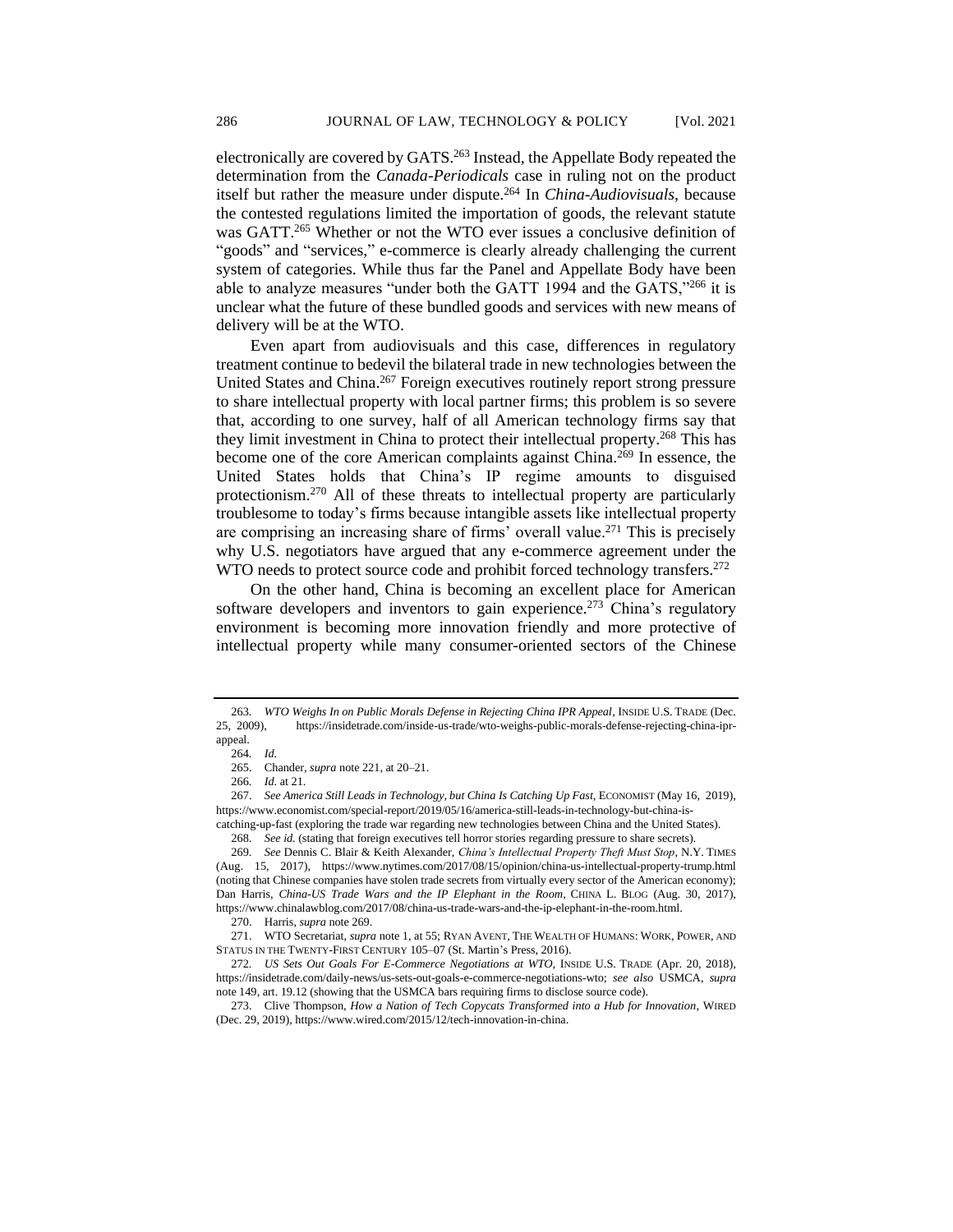economy are open and liberalized.<sup>274</sup> This conceptual fault line is not unique to the U.S.-China relationship. It also plagues the U.S.-EU trading relationship.<sup>275</sup>

## *D. Digital Services, Taxes, and the Question of Discriminatory Treatment*

The growth in traded digital services creates new challenges for governments. Different governments are trying to address those challenges in varying ways, but then those responses themselves become contested, with one state arguing that what they are doing is a legitimate policy while others assert that it is really just disguised protectionism.<sup>276</sup> This has most clearly occurred in the context of digital services taxes and the transatlantic relationship, but before we examine those digital service taxes, it is important to understand how the growth of trade in digital services challenges tax authorities.<sup>277</sup>

First, their digital nature means that their official sales location can easily be located in a different country from the buyer.<sup>278</sup> That creates huge opportunities for tax minimization.<sup>279</sup> Stationary targets have traditionally been the easiest for tax authorities to find and focus on.<sup>280</sup> This was why harvests, mines, and ports were some of the most important locations of tax collection for early states.<sup>281</sup> Hyper-mobile assets, on the other hand, are a taxman's nightmare.<sup>282</sup> Digital goods and services are obviously a lot more mobile than physical goods and more tangible services. An automaker's factory is where it is. Service at a coffee shop occurs at an easily definable location. While this difference between digital and tangible goods is pretty obvious, its implications for tax minimization often go overlooked. When a firm sells a digital product, it has an easier time construing that transaction as taking place in a tax-favorable location. Apple's iTunes maneuvers in Europe demonstrate this well.

EU consumers who purchased a song on Apple's iTunes from 2008 to 2016 may have been sitting a bus stop in Berlin, a cafe in Lyon, or at home in Naples, but none of them officially made that song purchase in the country in which they were sitting.<sup>283</sup> Rather, all three officially purchased their songs in Luxembourg despite probably having never been there.<sup>284</sup> Apple created iTunes SARL, a subsidiary in Luxembourg that is responsible for iTunes sales in the EU.<sup>285</sup> Apple then created an arrangement with Luxembourg in which it agreed to route

276*. Id.* 277*. Id.*

<sup>274.</sup> EDWARD TSE, CHINA'S DISRUPTORS, 72–75, 114–15 (Portfolio, 2015).

<sup>275.</sup> Alan Rappeport et al., *Europe's Planned Digital Tax Heightens Tensions with the United States*, N.Y.

TIMES (Mar. 19, 2018), https://www.nytimes.com/2018/03/19/us/politics/europe-digital-tax-trade.html.

<sup>278.</sup> Itai Grinberg, *The Looming Tax War,* FOREIGN AFFAIRS (Jan. 27, 2020), https://www.foreignaffairs.com/articles/united-states/2020-01-17/looming-tax-war.

<sup>279</sup>*. Id.*

<sup>280</sup>*. Id.*

<sup>281</sup>*. Id.*  282*. Id.*

<sup>283.</sup> Charles Duhigg & David Kocieniewski, *How Apple Sidesteps Billions in Taxes,* N.Y. TIMES (Apr. 28, 2012), https://www.nytimes.com/2012/04/29/business/apples-tax-strategy-aims-at-low-tax-statesand-nations.html.

<sup>284</sup>*. Id.*

<sup>285.</sup> SARL stands for Société Anonyme à Responsabilité Limitée. It is the French-language equivalent of Inc.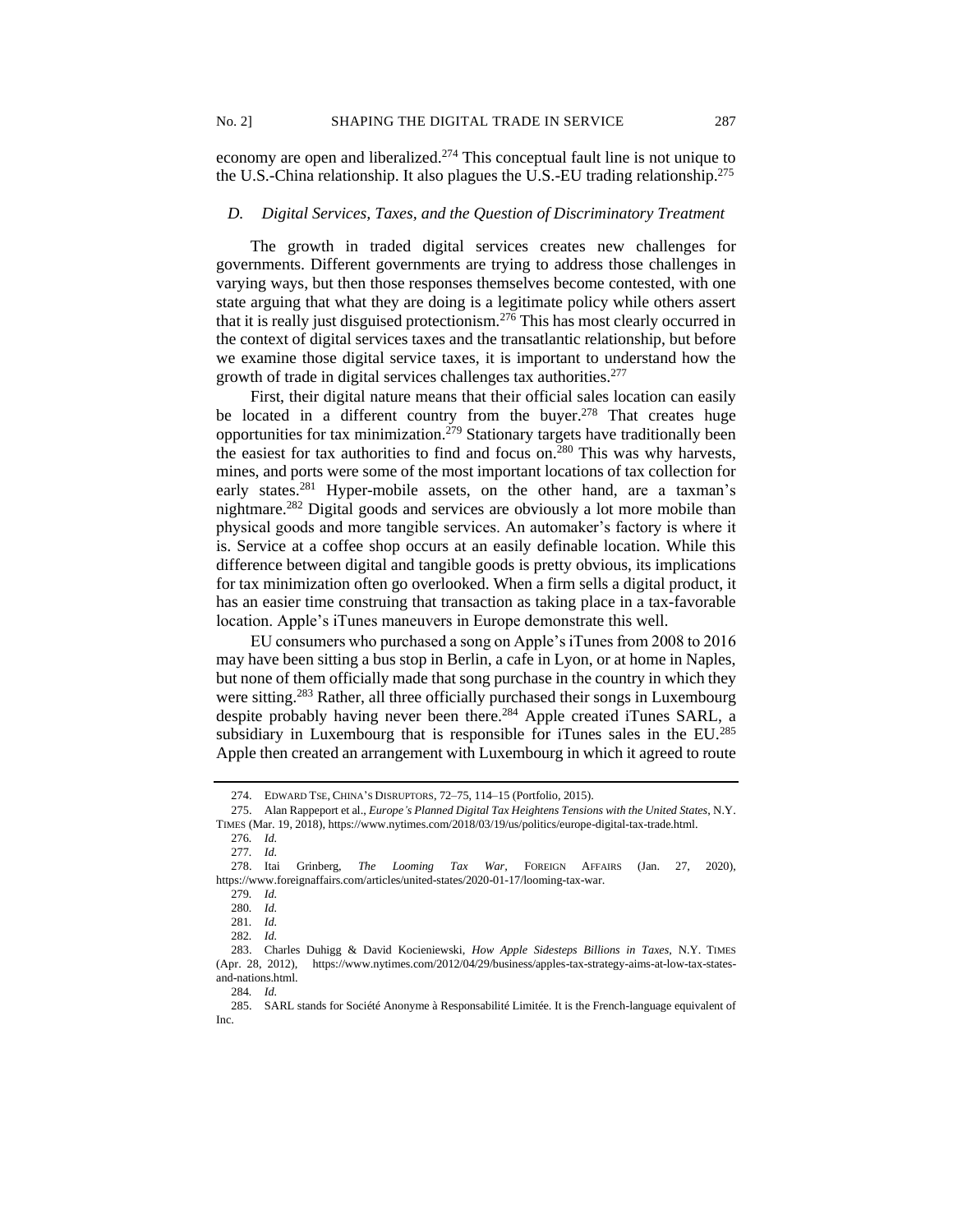transactions through iTunes SARL in Luxembourg, and in exchange, Luxembourg agreed to tax Apple at lower rates.<sup>286</sup>

This arrangement was so obviously an attempt to get out of paying taxes that Apple executives did not even bother to try to spin it any other way. Robert Hatta, who oversaw Apple's iTunes sales in European markets when this arrangement was being set up said, "We set up in Luxembourg because of the favorable taxes . . . downloads are different from tractors or steel because there's nothing you can touch, so it doesn't matter if your computer is in France or England. If you're buying from Luxembourg, it's a relationship with Luxembourg."<sup>287</sup> Amazon has adopted a basically identical strategy. When you buy something from Amazon in the EU, you are actually buying it from Amazon's subsidiary in Luxembourg, Amazon SARL.<sup>288</sup>

It is not just songs and other media content that are sold this way, either. Facebook and Google's digital advertising sales are just as easy to move in terms of sales location as Apple Music songs.<sup>289</sup> Another digital service that merits special attention is the sale of user data. Just as the sale of a song or advertising can be relocated, so too can the sale of users' data.<sup>290</sup> These three things: media content, advertising, and data collectively comprise such a large share of the major technology firms' revenue that their portability is no trifling matter.<sup>291</sup> It means that they can locate huge chunks of their profits and thus taxable revenue wherever they like.<sup>292</sup> This is further fueled by the extent to which large technology firms are so intensively built on intellectual property.<sup>293</sup>

Second, the centrality of intellectual property to these firms' operations, and particularly in combination with the proliferation of subsidiaries, means that they are much more capable of shifting profits across international lines than more traditional firms with more tangible assets.<sup>294</sup>

Let us assume that in a given month a tech firm makes 100 million dollars in profit in a high tax location and 1 million dollars in low tax location. This tech firm can transfer its intellectual property to a subsidiary in the low tax country. Then the subsidiary charges the firm in the high-tax location a large licensing fee, in this case let us say 95 million dollars, for the use of that intellectual

<sup>286.</sup> Duhigg & Kocieniewski, *supra* note 283.

<sup>287</sup>*. Id*.

<sup>288.</sup> Tom Bergin, *Special Report: Amazon's Billion-Dollar Tax Shield*, REUTERS (Dec. 6, 2012), https://www.reuters.com/article/us-tax-amazon/special-report-amazons-billion-dollar-tax-shield-

idUSBRE8B50AR20121206; Ian Griffiths, *How One Word Change Lets Amazon Pay Less Tax On Its UK Activities*, THE GUARDIAN (Apr. 4, 2012), https://www.theguardian.com/technology/2012/apr/04/amazonfulfilment-less-tax-uk-activities.

<sup>289.</sup> Tiku, *supra* note 137.

<sup>290.</sup> European Commission Press Release, The Commission, Digital Taxation: Commission Proposes New Measures to Ensure That All Companies Pay Fair Tax in the EU (Mar. 21, 2018) [hereinafter Digital Taxation].

<sup>291</sup>*. Id*. 292*. Id*.

<sup>293.</sup> Katz Sapper & Miller, *Tax Reform's Impact on Tech Companies: The Good, the Bad, and the Ugly,*  TECHPOINT INDEX (Feb. 8, 2018), https://techpoint.org/2018/02/tax-reforms-impact-tech-companies-good-badugly.

<sup>294</sup>*. Offshore Profit Shifting & the U.S. Tax Code—Part 1 (Microsoft and Hewlett-Packard): Hearing Before the Permanent Subcomm. on Investigations of the Comm. on Homeland Sec. and Gov't Aff*., 112th Cong. 101 (2012) [hereinafter *Hearings*].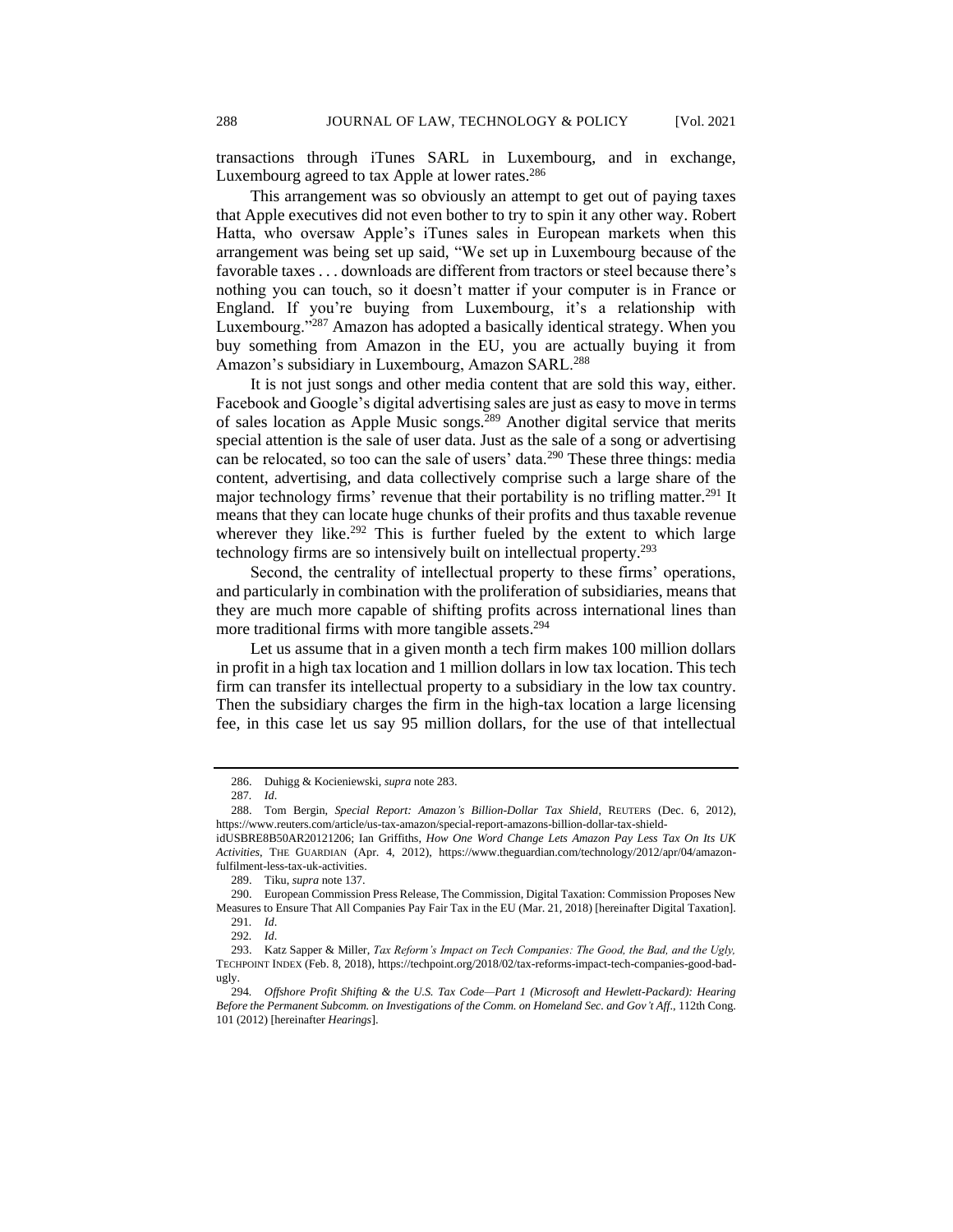property. That effectively means that the part of the firm in the high tax country would only make 5 million dollars and the subsidiary in the low tax country would make 96 million dollars, saving the firm money at the expense of the high tax country's revenue base. This is what is known as transfer pricing.<sup>295</sup> As Senator Carl Levin has put it, transfer pricing is "the corporate equivalent of the secret offshore accounts of individual tax dodgers."<sup>296</sup> Again, as with the Luxembourg song problem, big technology firms are able to do this to a much greater extent than firms that deal in more tangible goods and services that are less wedded to intellectual property.<sup>297</sup>

It is via this kind of transfer pricing that Microsoft has avoided paying taxes even on revenue it generates in the United States.<sup>298</sup> A Senate investigation made the case against this kind of chicanery succinctly:

Microsoft U.S. avoids U.S. taxes on 47 cents of each dollar of sales revenue that it receives from selling its own products right here in this country. The product is developed here. It is sold here, to customers here. And yet Microsoft pays no taxes here on nearly half the income. By routing its activity through Puerto Rico in this way Microsoft saved over \$4.5 billion in taxes on goods sold in the United States during the 3 years surveyed by the Subcommittee. That is \$4 million a day in taxes that Microsoft is not paying.<sup>299</sup>

Microsoft's maneuvers demonstrate another means by which firms can move money across border. They give intellectual property away to foreign subsidiaries for substantially lower rates than they are worth and then allow the subsidiary to keep the extra profit.<sup>300</sup> For example, in 2011, Microsoft licensed intellectual property to its subsidiaries Microsoft Ireland and Microsoft Singapore for \$2.8 billion and \$1.2 billion respectively, but then those netted \$9 billion and \$3 billion respectively.<sup>301</sup> What that meant was that Microsoft effectively shifted \$8 billion in profits, and thus taxable income, from the United States so as to pay less in taxes.

A related problem to both the IP and profit shell game and the Luxembourg song issue is that valuing intellectual property is notoriously difficult.<sup>302</sup> What is Apple's logo worth? Just exactly how much is a particular patent held by Google worth? How would a tax authority even start to evaluate that? That difficulty makes all of the other aspects of this issue even more challenging.

Large technology firms are more capable of using these tax minimization strategies than are other more traditional firms.<sup>303</sup> One way to estimate the ease with which different sectors can take advantage of these maneuvers is to look at

<sup>295</sup>*. Id*. at 2.

<sup>296.</sup> NICHOLAS SHAXSON, TREASURE ISLANDS: UNCOVERING THE DAMAGE OF OFFSHORE BANKING AND TAX HAVENS 14 (Palgrave MacMillan 2011).

<sup>297</sup>*. Hearings*, *supra* note 294, at 67.

<sup>298</sup>*. Id*. at 79.

<sup>299</sup>*. Id*. at 3.

<sup>300</sup>*. Id*. at 116.

<sup>301</sup>*. Id*. at 3.

<sup>302</sup>*. Id*. at 78.

<sup>303</sup>*. Id*. at 67.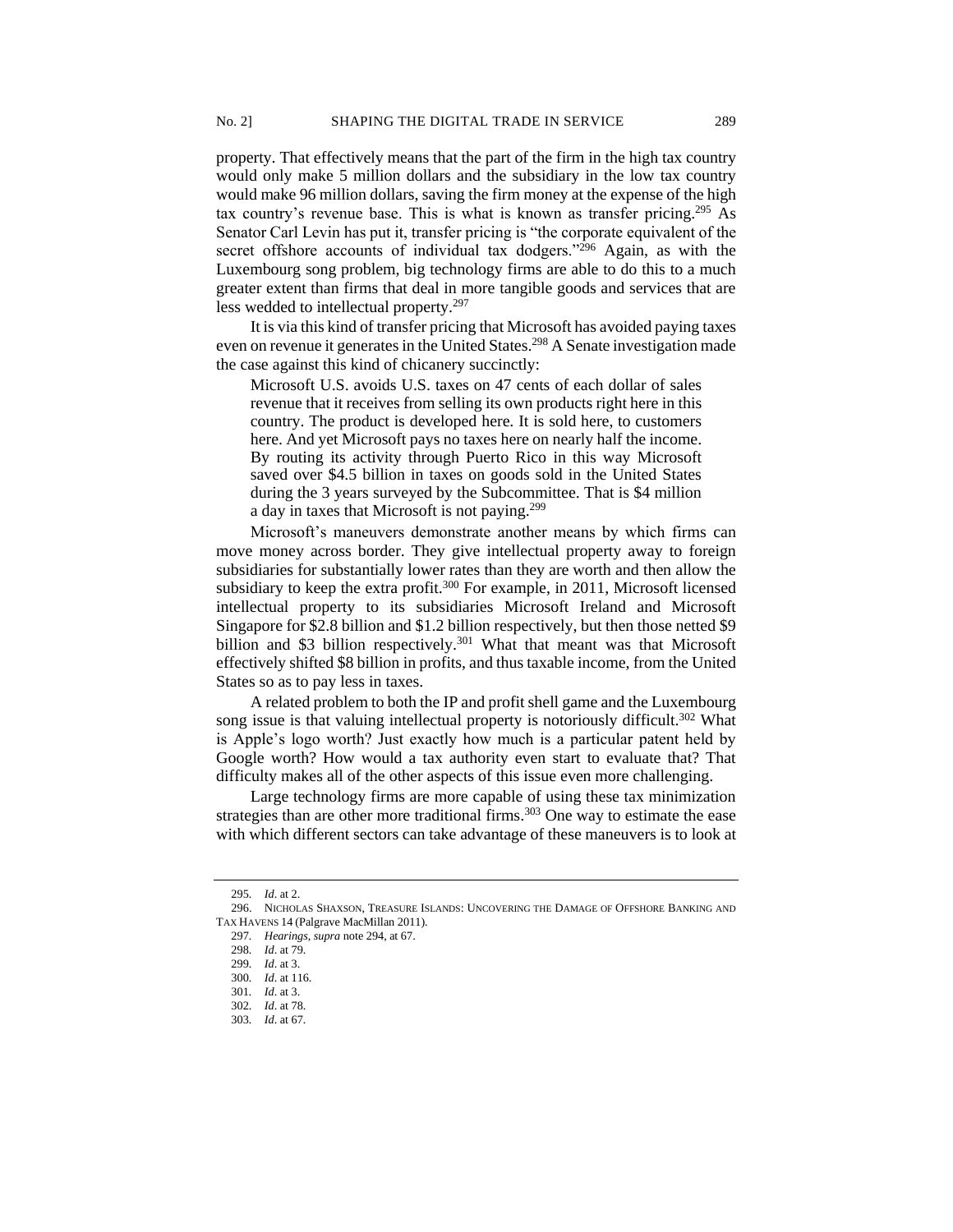how much cash each sector has parked overseas.<sup>304</sup> Technology firms have over \$700 billion parked overseas, more than all of the other sectors in the S&P 500 combined.<sup>305</sup> Of all of the industries in the S&P 500, technology firms paid the least in taxes over a ten-year period.<sup>306</sup> In the EU, technology firms have an effective tax rate that is approximately half of that paid by non-digital firms.<sup>307</sup>

States that want to collect taxes from these firms end up in a seemingly never-ending whack-a-mole exercise while states that want to use low taxes as a competitive advantage become that much more tenacious in defending the sweetheart deals they give to these firms.<sup>308</sup> Some EU member states such as Ireland and Luxembourg have offered very favorable terms to digital service firms.<sup>309</sup> Ireland allowed Apple to pay taxes in 2014 at a rate of only 0.005 percent and it did so in large part because Apple supports about 6,000 jobs in Ireland.<sup>310</sup> Apple needs to have its workers do their work somewhere and locating those jobs Ireland has saved it roughly \$220,000 per job per year in avoided taxes.<sup>311</sup> Without the tax advantages, Apple likely would not support nearly as many jobs in Ireland. Other EU states object to this, as they see it as aiding tax avoidance.<sup>312</sup> All of the states can see that digital firms' revenue is growing quickly (more than four times as fast as the revenue at other multinational corporations by one estimate) and want their piece of that.<sup>313</sup>

This tax competition was one of the major impetuses behind the EU Commission's 2018 digital service tax proposal that out a preferred solution and a back-up, potentially interim, solution if that preferred option cannot be quickly implemented.<sup>314</sup> The preferred solution is for states to tax digital firms on profits that are generated in their state, regardless of whether they have a physical presence there or not.<sup>315</sup> In other words, if a German buys an iTunes song sitting at a Frankfurt bus stop, it would not matter that Apple has iTunes SARL set up in Luxembourg or that they are the official seller of the song. The purchaser is in Germany, so the purchase gets taxed in Germany. A digital firm would be subject to this rule if it met any of the following three criteria: (1) it has more

<sup>304</sup>*. Earnings Parked Overseas Tearsheet*, ZION RESEARCH GROUP (Dec. 21, 2017).

<sup>305</sup>*. Id*.

<sup>306.</sup> Douglas MacMillan, *How the Tax Overhaul Will Affect Tech Companies' Earnings*, WALL ST. J*.* (Jan. 30, 2018), https://www.wsj.com/articles/how-the-tax-overhaul-will-affect-tech-companies-earnings-1517308201.

<sup>307.</sup> Digital Taxation, *supra* note 290.

<sup>308.</sup> Jennifer Rankin, *Amazon Ordered to Repay 250m by EU Over 'Illegal Tax Advantages*,' THE GUARDIAN (Oct. 4, 2017 6:25 PM), https://www.theguardian.com/technology/2017/oct/04/amazon-eu-tax-irishgovernment-apple.

<sup>309</sup>*. Id*. at 4.

<sup>310</sup>*. Id*. at 3–4; *Pay Up: The European Commission is Right to Get Tough With Tax-Dodging Tech Companies*, LONDON TIMES (Oct. 5, 2017 12:01 AM), https://www.thetimes.co.uk/article/pay-up-fvx8hzc76.

<sup>311.</sup> Jim Tankersley, *The No-Win Game of Apple's Taxes*, WASH. POST (Aug. 30, 2016), https://www.washingtonpost.com/news/wonk/wp/2016/08/30/the-no-win-game-of-apples-taxes.

<sup>312.</sup> European Commission, *Fair Taxation for the Digital Economy*, at 1 COM (2018) 147 final (Mar. 21, 2018).

<sup>313</sup>*. Id*.

<sup>314.</sup> Digital Taxation, *supra* note 290.

<sup>315.</sup> Jim Tankersley & Alan Rappeport, *As Nations Look to Tax Tech Firms, U.S. Scrambles to Broker a Deal*, N.Y. TIMES (Jul. 12, 2019), https://www.nytimes.com/2019/07/12/business/economy/tech-companytaxes.html.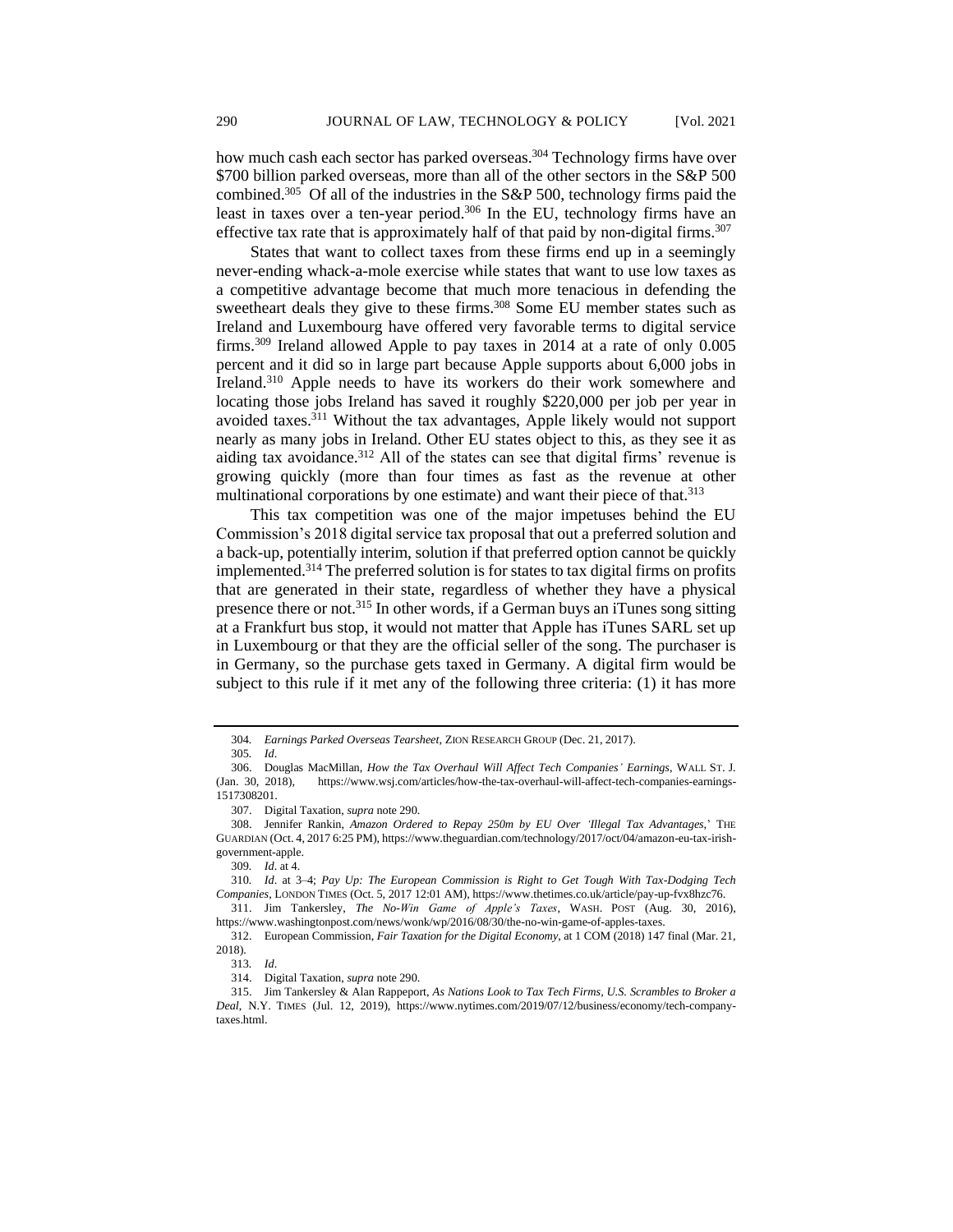than 7 million euros in annual revenue in any EU member state, (2) it has more than 100,000 users in any member state in a given year, or (3) it has more than 3000 contracts with businesses in a member state in a given year.<sup>316</sup> The Commission proposes that in the interim, and for longer if that first option cannot be implemented soon, a three percent tax be levied on revenues generated by sales of digital advertising, the operation of platforms that facilitate economic exchange between users, and the sale of user data.<sup>317</sup> In an attempt not to burden startups and small companies, this tax would only apply to those businesses that have at least 750 million euros in annual global revenue and have at least 50 million dollars in European revenue.<sup>318</sup>

One of the major potential roadblocks to either policy being adopted is how smaller states in the EU, some of whom benefit from the status quo, react to the initiative.<sup>319</sup> As one researcher has argued, "The taxation will go to the biggest markets with the most sales, and that effectively means that activities which could be taxed in Estonia will be transferred to Germany. . . . [S]ome member states may question whether that redistribution is a good thing."<sup>320</sup> As we mentioned earlier, Ireland and Luxembourg have been the progenitors of the most significant sweetheart deals and so obviously have a track record of their own unilateralism when it comes to tax policy and digital services.<sup>321</sup> For their part, Sweden, Denmark, and Finland were opposed to a special digital tax.<sup>322</sup> The Netherlands and Malta also both objected to the digital tax on sovereignty grounds.<sup>323</sup>

It is at this point that we return to the question of legitimate policy response versus disguised protectionism. This proposal generated significant transatlantic disagreement because U.S.-based firms and the U.S. government both saw it as an attempt to specifically and illegitimately target those U.S.-based technology firms.<sup>324</sup> The EU, however, insisted that there is no anti-American animus in the proposal and points to the fact that many of the 120-150 firms that would have to pay such a tax are not American.<sup>325</sup> Meanwhile, individual states were advancing similar legislation that fell along these very same fault lines.<sup>326</sup>

<sup>316.</sup> European Commission, *Fair Taxation for the Digital Economy*, at 1 COM (2018) 147 final (Mar. 21, 2018).

<sup>317</sup>*. Id*. at 4.

<sup>318</sup>*. Id*. at 4.

<sup>319.</sup> Alan Rappeport et al., *Europe's Planned Digital Tax Heightens Tensions With the United States*, N.Y. TIMES (Mar. 19, 2018), https://www.nytimes.com/2018/03/19/us/politics/europe-digital-tax-trade.html.

<sup>320</sup>*. Id*.

<sup>321.</sup> Rankin, *supra* note 308.

<sup>322</sup>*. Nordic Countries Oppose EU Plans for Digital Tax on Firms' Turnover*, REUTERS (May 31, 2018), https://www.reuters.com/article/us-eu-digital-tax/nordic-countries-oppose-eu-plans-for-digital-tax-on-firmsturnover-idUSKCN1IW337.

<sup>323</sup>*. See generally* Daniel Bunn, *A Summary of Criticisms of the EU Digital Tax*, TAX FOUND. (Oct. 22, 2018), https://taxfoundation.org/eu-digital-tax-criticisms/#\_ftn17 (summarizing the Netherlands' and Malta's objections to the digital tax).

<sup>324.</sup> Rappeport, *supra* note 319.

<sup>325.</sup> Viktoria Dendrinou, *American Tech Giants Face New Tax Grab in Europe*, BLOOMBERG (Mar. 20, 2018 12:12PM), https://www.bloomberg.com/news/articles/2018-03-20/why-tech-giants-may-haveto-pay-more-taxes-in-europe-quicktake.

<sup>326.</sup> Rappeport, *supra* note 319.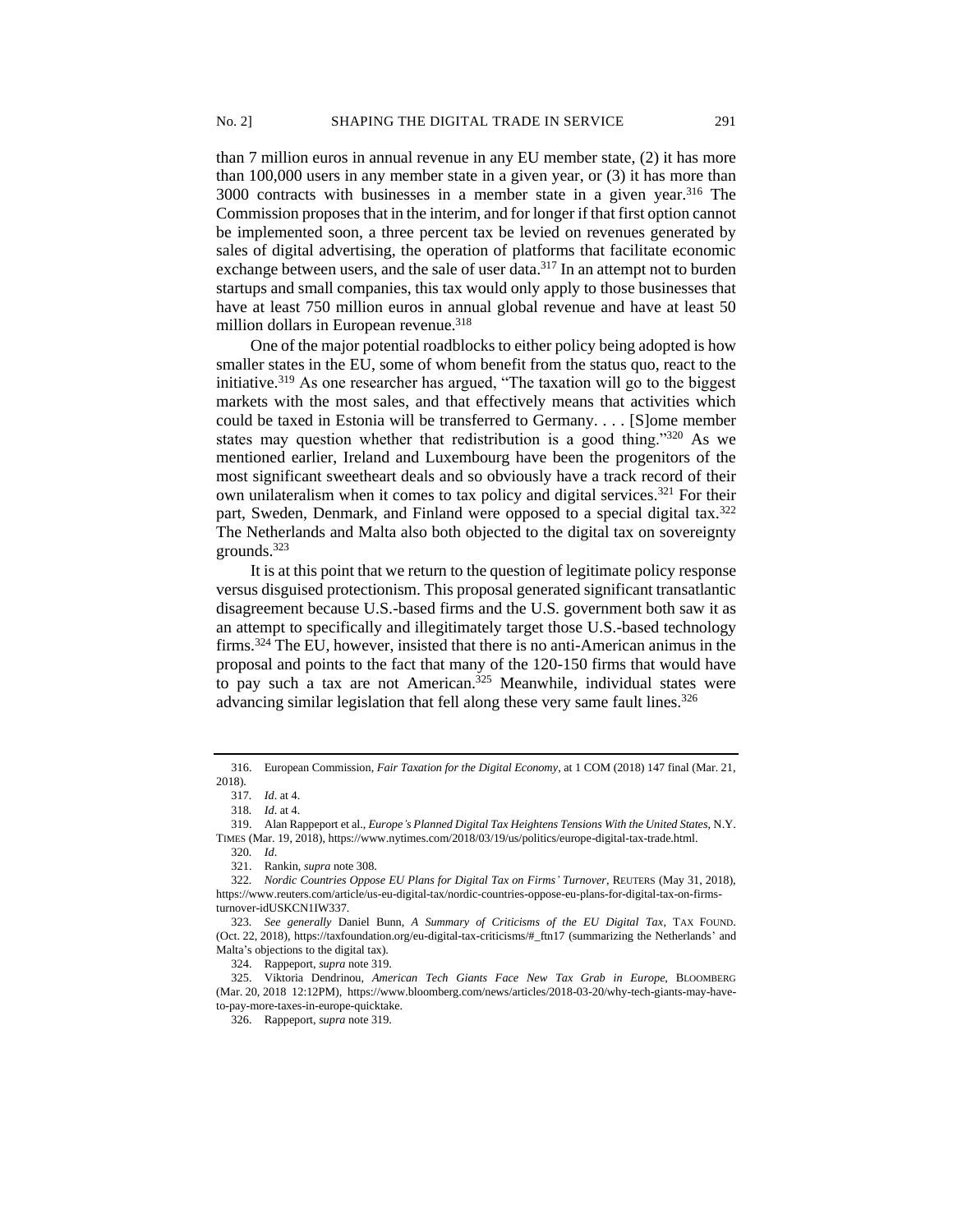Given the EU Commission's proposal seemed to not be advancing, in 2019 France announced a three percent tax on digital revenues accrued by technology companies with more than 750 million euros in global sales.<sup>327</sup> As with the Commission's proposal, it was not strictly limited to foreign companies,<sup>328</sup> but U.S. businesses as well as U.S. government officials argued that a digital service tax (DST) was discriminatory against American technology firms and would violate the principle of national treatment of services under WTO rules.<sup>329</sup> The U.S. Trade Representative launched a 301 investigation of France's digital service tax.<sup>330</sup> That 301 reports called for 2.4 billion in retaliatory tariffs against French goods and argued that numerous statements by French politicians demonstrated the DST's discriminatory intent and that more than half of firms expected to be subject to the tax were American while no French firms were expected to be subject to it.<sup>331</sup>

France ultimately agreed to suspend the collection of the DST in exchange for the United States suspending collection of those retaliatory tariffs while negotiations were ongoing under the auspices of the OECD.<sup>332</sup> But France was not alone in imposing these new digital service taxes, far from it. The UK, Italy, Austria, Turkey, Canada, Spain, and Mexico, among others, all have either passed or are considering their own digital service taxes.<sup>333</sup>

Part of the reason the United States dislikes other states imposing digital service taxes is that it wants that tax revenue as well.<sup>334</sup> U.S. officials can sometimes see the EU as tax-happy in general and especially towards U.S. companies. A 2016 decision by the EU to force Apple to pay \$14.5 billion in back taxes to Ireland was forcefully objected to by both U.S. political parties.<sup>335</sup>

<sup>327</sup>*. France Announces Plans to Implement Digital Services Tax,* INSIDE U.S. TRADE (Jan. 4, 2019 11:20 AM), https://insidetrade.com/daily-news/france-announces-plans-implement-digital-services-tax; Liz Alderman, *France Moves to Tax Tech Giants, Stoking Fight With White House*, N.Y. TIMES (July 11, 2019), https://www.nytimes.com/2019/07/11/business/france-digital-tax-tech-giants.html; *France Promises to Lift Digital Services Tax Once OECD Finds Solution*, INSIDE U.S. TRADE (Apr. 19, 2019) (stating that France also promised to rescind its own DST if and when the OECD agree on a new taxation mechanism for digital services.).

<sup>328.</sup> Alderman, *supra* note 327.

<sup>329</sup>*. Business, Tech Groups Raise EU Digital Taxation, Regulatory Issues with USTR*, INSIDE U.S. TRADE (Dec. 21, 2018), https://insidetrade.com/daily-news/business-tech-groups-raise-eu-digital-taxation-regulatoryissues-ustr; *USTR Pledges to Take Action Against Digital Services Taxes*, INSIDE U.S. TRADE (June 21, 2019), https://insidetrade.com/daily-news/ustr-pledges-take-action-against-digital-services-taxes.

<sup>329.</sup> *USTR To Launch Section 301 Investigation Into French Digital Services Taxes*, INSIDE U.S. TRADE (July 10, 2019), https://insidetrade.com/daily-news/ustr-pledges-take-action-against-digital-services-taxes. 330*. Id*.

<sup>331.</sup> Press Release, U.S. Trade Rep., Conclusion of USTR's Investigation Under Section 301 into France's Digital Services Tax (Dec. 2, 2019), https://ustr.gov/about-us/policy-offices/press-office/press-releases/2019/ december/conclusion-ustr%E2%80%99s-investigation.

<sup>332.</sup> Itai Grinberg, *The Looming Tax War*, FOREIGN AFFAIRS (Jan. 17, 2020), https://www.foreignaffairs.com/articles/united-states/2020-01-17/looming-tax-war; Tankersley & Rappeport, *supra* note 315; OECD, *Secretariat Proposal for "A Unified Approach" under Pillar One* (Oct. 9–Nov. 12, 2019) [hereinafter A Unified Approach]; *U.S.-France Détente Offers Little Clarity on Future OECD Talks,* INSIDE U.S. TRADE (Jan. 23, 2020), https://insidetrade.com/daily-news/us-france-dst-détente-offers-littleclarity-future-oecd-talks [hereinafter U.S.-France Détente].

<sup>333</sup>*.* U.S.-France Détente, *supra* note 332.

<sup>334.</sup> Tankersley & Rappeport, *supra* note 315.

<sup>335.</sup> James Kanter & Mark Scott, *Apple Owes \$14.5 Billion in Back Taxes to Ireland, E.U. Says*, N.Y. TIMES (Aug. 30, 2016), https://www.nytimes.com/2016/08/31/technology/apple-tax-eu-ireland.html.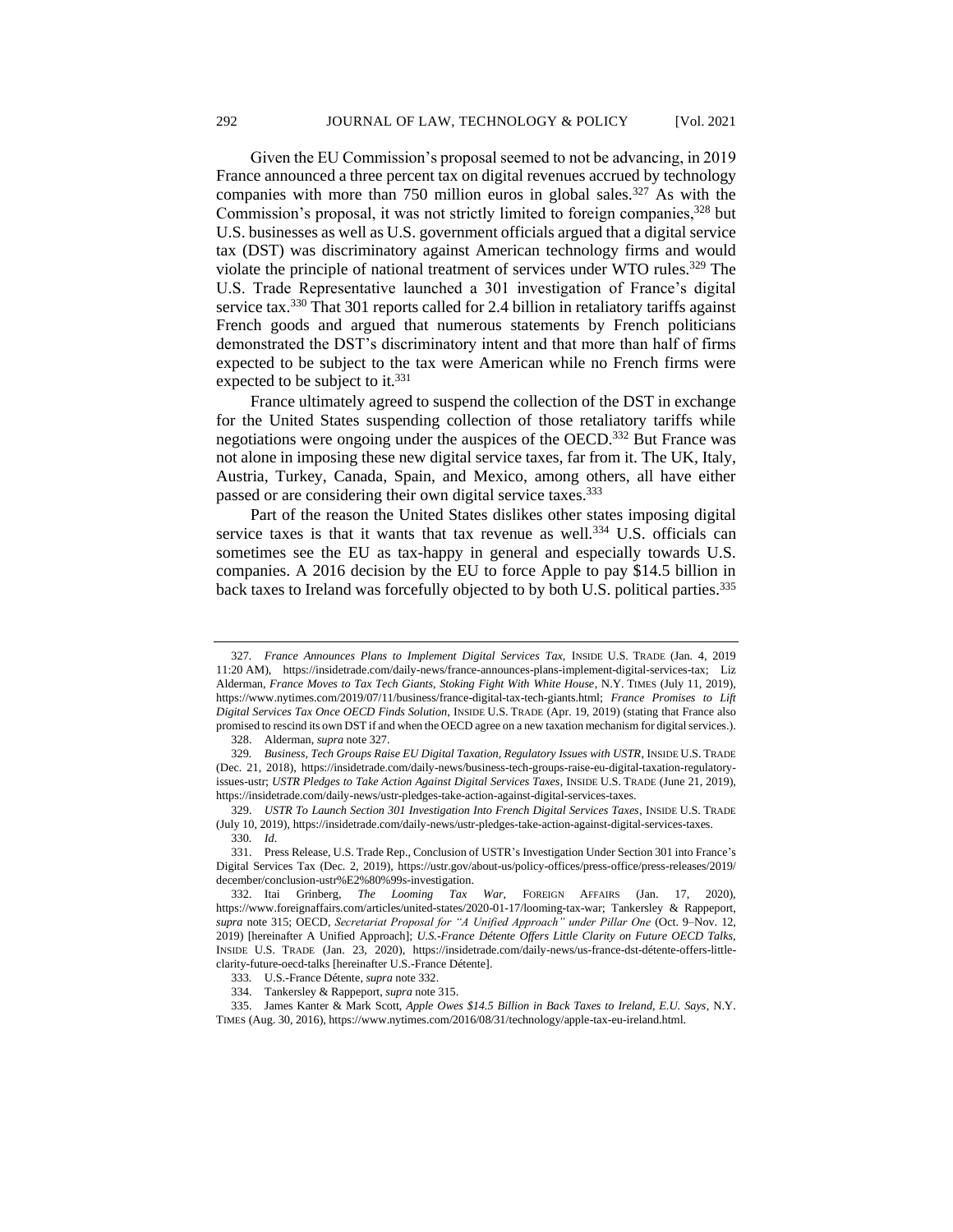Paul Ryan slammed the EU decision as "awful."<sup>336</sup> A bipartisan quartet of Senators (Hatch, Wyden, Schumer, and Portman) also sent a letter to the Treasury Department strongly objecting to the EU's tax and state aid investigations of related to the tech titans.<sup>337</sup> As Edward Kleinbard, a former chief of staff on the congressional joint committee on taxation, argues, "Even though U.S. companies are the grandmasters of tax avoidance . . . because of the nature of U.S. politics [the case] would be framed by the United States as Europe overreaching and discriminating against 'our team.'"<sup>338</sup> The decision was ultimately overturned by the European Court of Justice in July 2020, but the trajectory of events around it nevertheless suggests significant conceptual and political differences between the United States and the European Union with regards to taxing digital services.<sup>339</sup>

Meanwhile, under the OECD, states were negotiating over how to reduce base-erosion and profit-shifting (BEPS) tax minimization.<sup>340</sup> Those negotiations revolve around two pillars. Pillar One is about expanding states' ability to tax economic activity even when the firm in question does not have a physical presence there, so Pillar One is directly about the digital trade in services.<sup>341</sup> Pillar Two is about helping states deter firms from engaging in the profit-shifting activities discussed earlier.<sup>342</sup> Other countries have suggested curbing arm's length transfer pricing, a move the United States opposes. $343$  Still others suggested a strong desire to see some form of digital services taxes, a move U.S. Commerce Secretary Wilbur Ross completely rejected as a non-starter and dismissed out of hand as "silly."<sup>344</sup> The Trump Administration wanted concessions from other countries on Pillar Two without making any genuine concessions of its own on Pillar One and even officially withdrew from the talks altogether.<sup>345</sup>

<sup>336.</sup> Naomi Jagoda, *EU's \$14.5B Tax Ruling Against Apple 'Awful'*, THE HILL (Aug. 30, 2016 2:28 PM), https://thehill.com/policy/finance/293829-ryan-eu-tax-ruling-against-apple-awful.

<sup>337.</sup> Letter from Orrin Hatch, Ron Wyden, Rob Portman, & Charles Schumer, U.S. S. Comm. On Fin., to Sec'y of the Treasury (May 23, 2016), https://www.finance.senate.gov/chairmans-news/hatch-wyden-portmanschumer-continue-push-for-fairness-in-eu-state-aid-investigations.

<sup>338.</sup> Kanter & Scott, *supra* note 335.

<sup>339.</sup> Ruth Mason, *Special Report on State Aid—Part 3: Apple*, 154 UNIV. VA. L. ECON. RSCH. PAPER SERIES 735 (2017).

<sup>340.</sup> Grinberg, *supra* note 332; Tankersley & Rappeport, *supra* note 315; A Unified Approach, *supra* note 332.

<sup>341</sup>*. See* Walter Hellerstein, *Reflections on the Cross-Border Tax Challenges of the Digital Economy*, TAX NOTES INT'L 630–632 (Nov. 25, 2019), https://www.taxnotes.com/special-reports/digital-economy/reflectionscross-border-tax-challenges-digital-economy/2019/11/21/2b3rc (regarding the OECD's proposal to use of formulary apportionment).

<sup>342</sup>*. Id*.

<sup>343</sup>*. Mnuchin Suggests US Won't Back Mandatory Rules to Curb Digital Services Taxes*, INSIDE U.S. TRADE (Dec. 13, 2019), https://insidetrade.com/daily-news/mnuchin-suggests-us-wont-back-mandatory-rulescurb-digital-services-taxes.

<sup>344</sup>*. Le Maire: If U.S. Wants to Curb Tax Evasion, It Must Agree to Digital Taxes*, INSIDE U.S. TRADE (Jan. 31, 2020), https://insidetrade.com/daily-news/le-maire-if-us-wants-curb-tax-evasion-it-must-agree-digitaltaxes.

<sup>345</sup>*. OECD Group Reaffirms Commitment to Digital Tax Deal this Year; U.S. Concerns Linger*, INSIDE U.S. TRADE (Jan. 31, 2020), https://insidetrade.com/daily-news/oecd-group-reaffirms-commitment-digital-taxdeal-year-us-concerns-linger; Rappeport*, supra* note 319.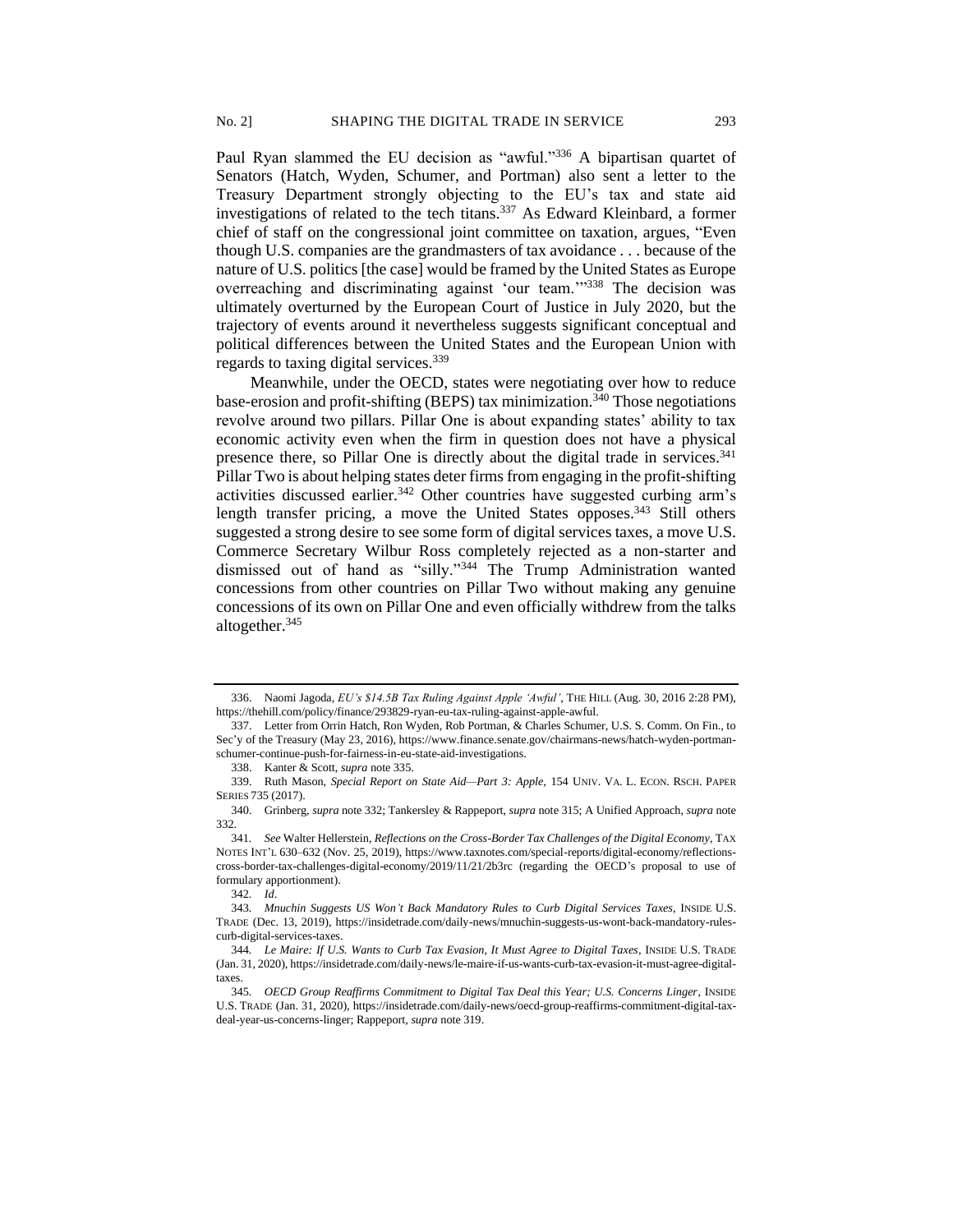Things changed when Joe Biden became president. Treasury Secretary Janet Yellen was eager to forge an agreement on this.<sup>346</sup> She restarted the discussion with a new proposal of a global minimum tax rate of fifteen percent (Pillar Two) and replacing the new digital service taxes with a new tax that would be based on where a firm sold its services (Pillar One).<sup>347</sup> Bruno Le Maire, the French finance minister, pointed out the major change in approach from the previous administration, saying "Let's be clear, we have someone with whom it's easy to discuss, easy to build compromises and easy to bridge some gaps between the different nations."<sup>348</sup> Yellen's proposal quickly gathered at least some support. In June 2021, the G7 announced an agreement that included the fifteen percent minimum tax rate along with a new tax applied to twenty percent of the profits made by large firms that are above a ten percent profit margin.<sup>349</sup> The Biden Administration has projected that this plan would raise U.S. tax revenue by approximately 500 billion over a decade.<sup>350</sup> As that projection implies, the biggest winners from this deal would be the governments of the largest economies that would now wrestle back their ability to tax these firms shielding assets in tax havens, and thus the biggest losers would be the firms and the tax havens.<sup>351</sup>

Though the G7 has agreed to this in principle, there is still a long road to home before this deal is finalized. Many of the difficult details remain to be resolved before it gets taken up by the G20, and China thus far has been cool to the idea.<sup>352</sup> Meanwhile, between those very eager to increase these taxes (France) and those reluctant to do so (Ireland, Hungary, Cyprus, and Malta), the EU is not particularly unified in its negotiating position.<sup>353</sup> A number of EU states are also worried that the new tax might not include Amazon since its profit margin could be below the ten percent threshold.<sup>354</sup> Additionally, any plan would need the United States included, and so any deal would have to be approved by Congress. Despite their other complaints about large tech firms, Congressional Republicans seem opposed to this idea, and everyone wants everyone else to move first.<sup>355</sup> The EU wants the deal approved by Congress before they end their digital service taxes while the United States wants the digital service taxes scrapped first.<sup>356</sup> Finally, it is worth noting that given the

<sup>346</sup>*. Paradise Lost: Twilight of the Tax Havens,* ECONOMIST (June 5, 2021), https://www.economist.com/ finance-and-economics/2021/06/03/twilight-of-the-tax-haven.

<sup>347</sup>*. Id*.; Hellerstein, *supra* note 341.

<sup>348.</sup> Alan Rappeport, *Finance Leaders Reach Global Tax Deal Aimed at Ending Profit Shifting*, N.Y. TIMES (June 5, 2021), https://www.nytimes.com/2021/06/05/us/politics/g7-global-minimum-tax.html.

<sup>349</sup>*. Id*.

<sup>350</sup>*. Id*.

<sup>351</sup>*. Paradise Lost: Twilight of the Tax Havens, supra* note 346.

<sup>352</sup>*. Id*.

<sup>353</sup>*. Id*.

<sup>354.</sup> David Milliken & Kate Holton, *Tech Giants and Tax Havens Targeted by Historic G7 Deal*, REUTERS (June 5, 2021 11:57 AM), https://www.reuters.com/business/g7-nations-near-historic-deal-taxingmultinationals-2021-06-05/.

<sup>355.</sup> Rappeport, *supra* note 348.

<sup>356</sup>*. A Less Loophole-Riddled System for Taxing Companies is Within Reach*, ECONOMIST (June 12, 2021), https://www.economist.com/leaders/2021/06/12/a-less-loophole-riddled-system-for-taxing-companies-iswithin-reach.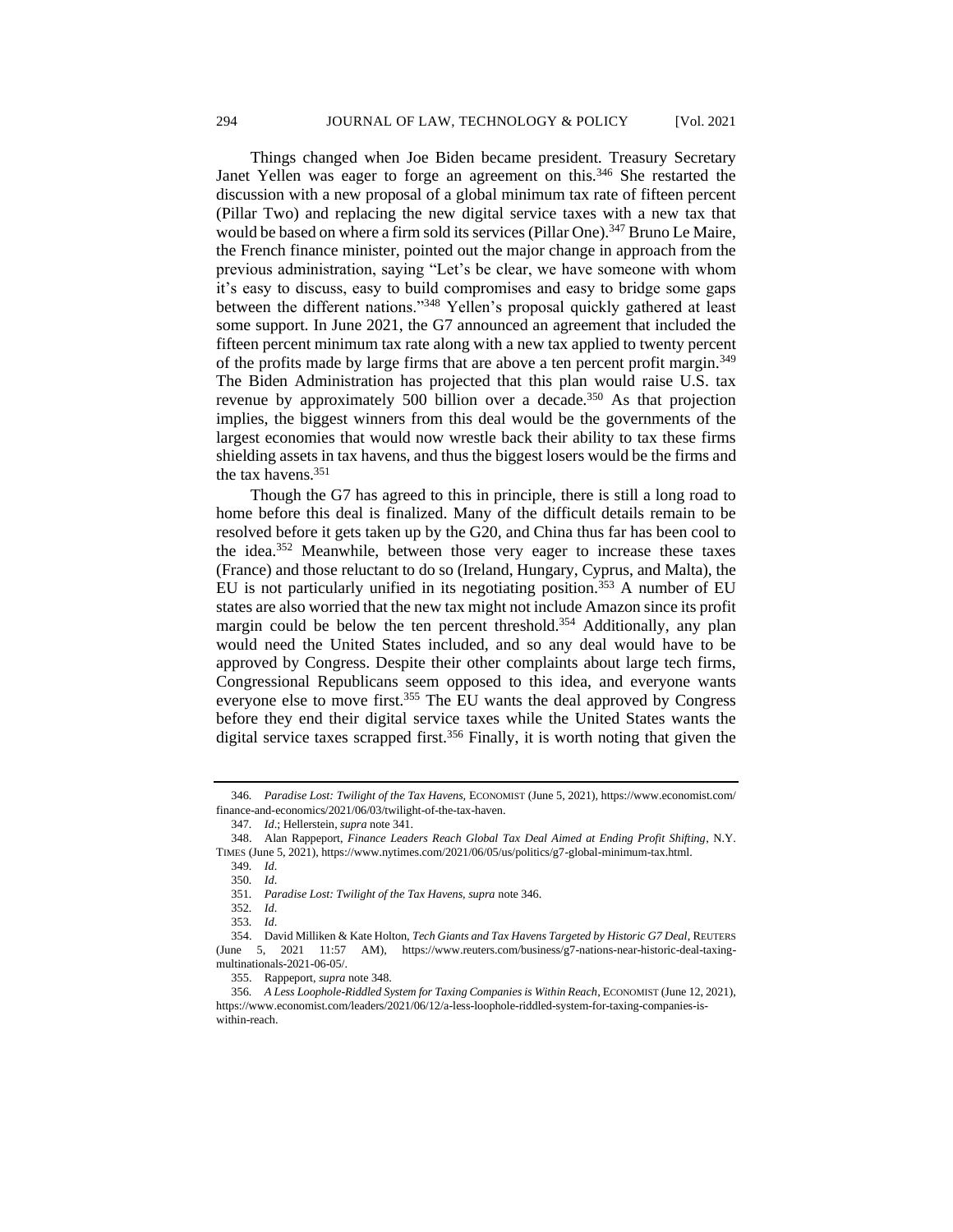way the deal is structured, it may only end up bringing in 50–80 billion dollars to governments annually, which is not a small change, but is not as high as some might hope for.<sup>357</sup>

These same kinds of legitimate regulation versus disguised protectionism arguments have plagued the transatlantic competition policy relationship vis-àvis digital services as well. As Daniel Crane, an expert in antitrust law, puts it, "[i]n the U.S., firms can enjoy and exploit their dominance as long as they don't do so in plainly anticompetitive ways . . . but in Europe, they have to take special pains not to do things that extend their dominance."358 Makan Delrahim, Assistant Attorney General for the Antitrust Division of the Department of Justice, agrees, remarking that "European competition law still imposes a ' special duty' on dominant market players, while we in the U.S. do not believe any such duty exists."<sup>359</sup>

The EU, especially under Competition Commissioner Margrethe Vestager, has taken a much tougher competition policy line with regards to these large digital service providers. To wit, in May 2017, the EU fined Facebook \$122 million over misleading statements that it made when it was seeking approval for its acquisition of WhatsApp in 2014.<sup>360</sup> In June 2017, the EU fined Google \$2.7 billion for promoting its own price comparison service in its search results while demoting competitor price comparison services.<sup>361</sup> In July 2018, the EU imposed a \$5 billion fine on Google because it had forced device manufacturers to pre-install the Google search app and the Chrome browser if they wanted to use the Android operating system and the Google Play store; the EU Commission said that this hurt competition by pushing users to use Google's products and not giving rivals a fair chance.<sup>362</sup> Amazon and Apple are both currently also being investigated by the Commission on competition grounds.<sup>363</sup> Europe's more robust data privacy understandings are increasingly being fused with competition concerns.<sup>364</sup> To give one example of this, the German

<sup>357.</sup> *Id.*

<sup>358.</sup> David Streitfeld & Mark Scott, *Amazon's E-Book Business Being Investigated in Europe*, N.Y. TIMES (June 11, 2015), https://www.nytimes.com/2015/06/12/business/international/european-union-amazon-ebooksantitrust-investigation.html.

<sup>359.</sup> MAKAN DELRAHIM, ASSISTANT ATT'Y GEN., ANTITRUST DIV. U.S. DEP'T OF JUST., GOOD TIMES,BAD TIMES, TRUST WILL TAKE US FAR: COMPETITION ENFORCEMENT AND THE RELATIONSHIP BETWEEN WASHINGTON AND BRUSSELS 7 (Feb. 21, 2018).

<sup>360.</sup> Mark Scott, *E.U. Fines Facebook \$122 Million Over Disclosures in WhatsApp Deal*, N.Y TIMES (May 18, 2017), https://www.nytimes.com/2017/05/18/technology/facebook-european-union-fine-whatsapp.html.

<sup>361.</sup> Mark Scott, *Google Fined Record 2.7 Billion in EU Antitrust Ruling*, N.Y. TIMES (June 27, 2017), https://www.nytimes.com/2017/06/27/technology/eu-google-fine.html.

<sup>362.</sup> Adam Satariano & Jack Nicas, *E.U. Fines Google \$5.1 Billion in Android Antitrust Case*, N.Y.TIMES (July 18, 2018), https://www.nytimes.com/2018/07/18/technology/google-eu-android-fine.html; Sam Schechner & Douglas MacMillan, *Google is Fined Five Billion by EU in Android Antitrust Case*, WALL ST. J., (July 18, 2018, 8:09 PM), https://www.wsj.com/articles/google-to-be-fined-5-billion-by-eu-in-android-case-1531903470.

<sup>363.</sup> Elizabeth Schulze, *If You Want to Know What a US Tech Crackdown Might Look Like, Check Out What Europe Did,* CNBC (June 7, 2019, 2:01 AM), https://www.cnbc.com/2019/06/07/how-google-facebookamazon-and-apple-faced-eu-tech-antitrust-rules.html.

<sup>364.</sup> *Big Tech Faces Competition and Privacy Concerns in Brussels*, ECONOMIST (Mar. 23, 2019), https://www.economist.com/briefing/2019/03/23/big-tech-faces-competition-and-privacy-concerns-in-brussels.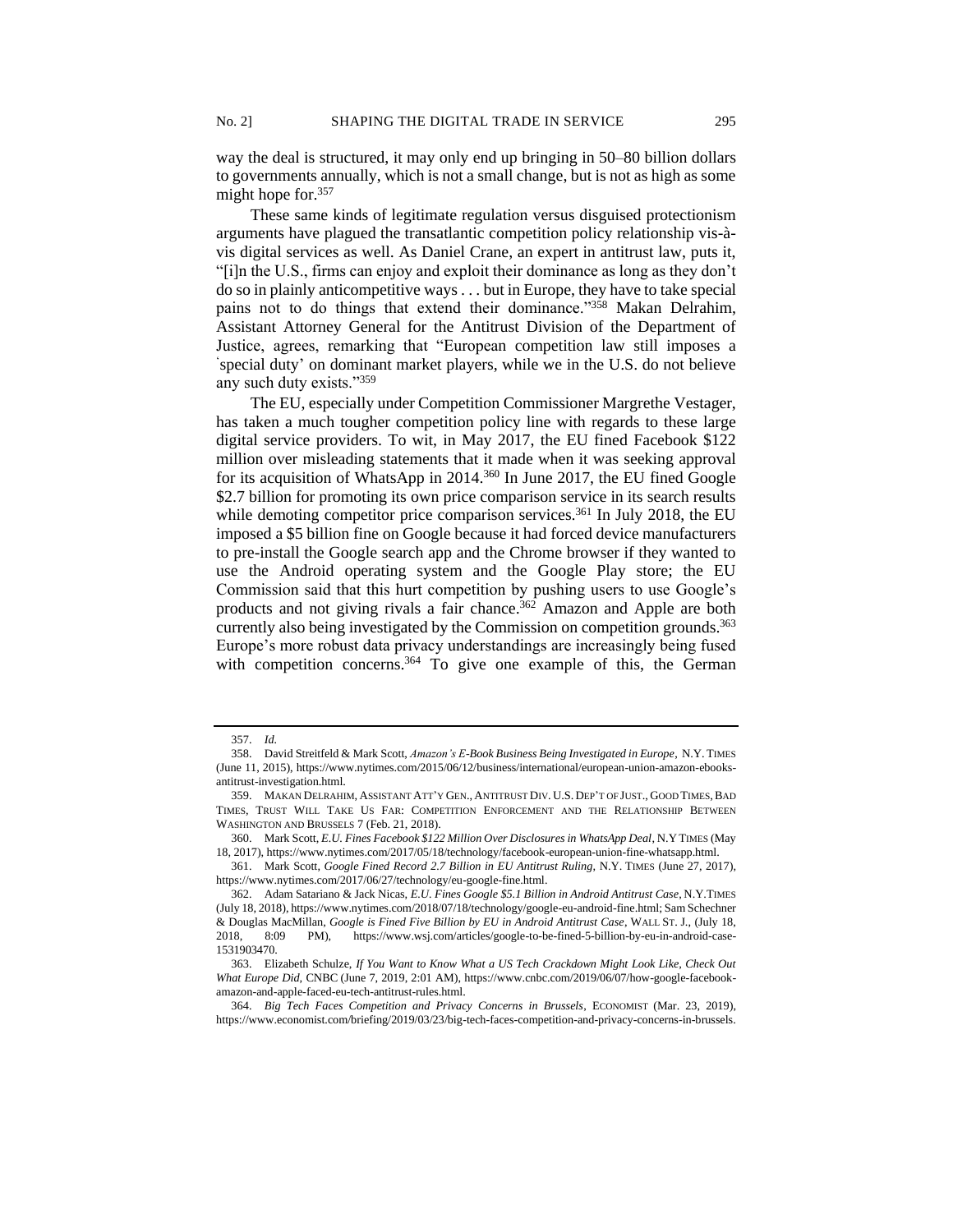competition authority has said that Facebook being able to encroach on privacy without users leaving is a measure of its market power.<sup>365</sup>

U.S. government officials have routinely complained that these actions, however high-minded they might sound, are actually unfair bullying of American firms.<sup>366</sup> From their perspective, the EU actions are those of a stodgy, hidebound, Old World engaging in protectionism on behalf of the outdated so as not to have to compete with the new.<sup>367</sup> Barack Obama, in an interview with Recode, encapsulated this framing when he said "[w]e have owned the Internet. Our companies have created it, expanded it, perfected it in ways that they can't compete. And oftentimes what is portrayed as high-minded positions on issues sometimes is just designed to carve out some of their commercial interests."<sup>368</sup> All of this means that there is a transatlantic disagreement with regards to the provision of digital services that sits adjacent to the tax policy disagreement.

#### V. NEW APPROACHES

## *A. CETA, CPTPP, and Digital Services Trade*

The Comprehensive Economic and Trade Agreement (CETA) between Canada and the European Union, signed in 2016, includes a chapter on electronic commerce and nods towards Canada and the EU's aspiration to promote more trade in digital services between them.<sup>369</sup> Unfortunately, the steps it takes to either promote trade in digital services or find some way through the thicket of differentiating between legitimate regulation and disguised protectionism are baby steps at best.<sup>370</sup> Chapter nine (Services) excludes cultural industries for Canada and audiovisuals for the EU.<sup>371</sup> Given the economic significance of these

<sup>365</sup>*. Id.* 

<sup>366</sup>*. See* Robert Wielaard, *EU Blocks GE, Honeywell Merger*, CBS NEWS (Jul. 3, 2001, 10:11 AM), https://www.cbsnews.com/news/eu-blocks-ge-honeywell-merger/ (discussing U.S. Senators who accused the EU of protectionism, warning of a "chilling effect" on relations); Dirk Auer & Geoffrey A. Manne, *Is European Competition Law Protectionist?*, ICLE at 2–3 (Mar. 3, 2019) (discussing criticism of protectionism from both sides of the political aisle about the Commission based on European competition law that shields European industries from larger American companies).

<sup>367.</sup> *Id.*

<sup>368.</sup> Kara Swisher, *White House. Red Chair. Obama Meets Swisher*, VOX (Feb. 15, 2015, 12:32 PM), https://www.vox.com/2015/2/15/11559056/white-house-red-chair-obama-meets-swisher.

<sup>369.</sup> Comprehensive Economic and Trade Agreement (CETA), Can.-E.U., Oct. 30, 2016, ch. 9 [hereinafter CETA]. On service liberalization in preferential trade agreements that goes beyond the GATS, *see* Martin Roy et al.,, *Services Liberalization in the New Generation of Preferential Trade Agreements (PTAs): How Much Further Than the GATS*? 155-192 (World Trade Rev., Working Paper ERSD-2006-07, 2006).

<sup>370.</sup> A rather pointed lack of ambition with regards to services is not confined to CETA. In fact, in some instances, countries have actually committed to less in regional trade agreements than they have to the GATS under the WTO. On GATS-minus commitments, *see* Rudolf Adlung & Sebastien Miroudot, *Poison in the Wine? Tracing GATS-minus Commitments in Regional Trade Agreements* 1045–1082 (Working Paper No. ERSD-2012-04, 2012) and Rudolf Adlung & Peter Morrison, *Less Than the GATS: 'Negative Preferences' in Regional Services Agreements*, 13, J. INT'L ECONOMIC L., 1103, 1103–1143 (2010).

<sup>371</sup>*. See* CETA, *supra* note 369, at 74–78. It is also worth noting that CETA only covers Mode 1 and Mode 2 trade in services. Modes 3 and 4 are specifically excluded. France was one of the central drivers of the EU's audiovisual carve-out. France has been supportive of a horizontal or general exclusion approach to cultural exceptions, as opposed to a more targeted approach. Maria Trinidad Garcia Leiva, *Cultural Diversity and Free Trade: The Case of the EU-Canada Agreement*, 23 INT'L J. CULTURAL POL'Y 6 (2015).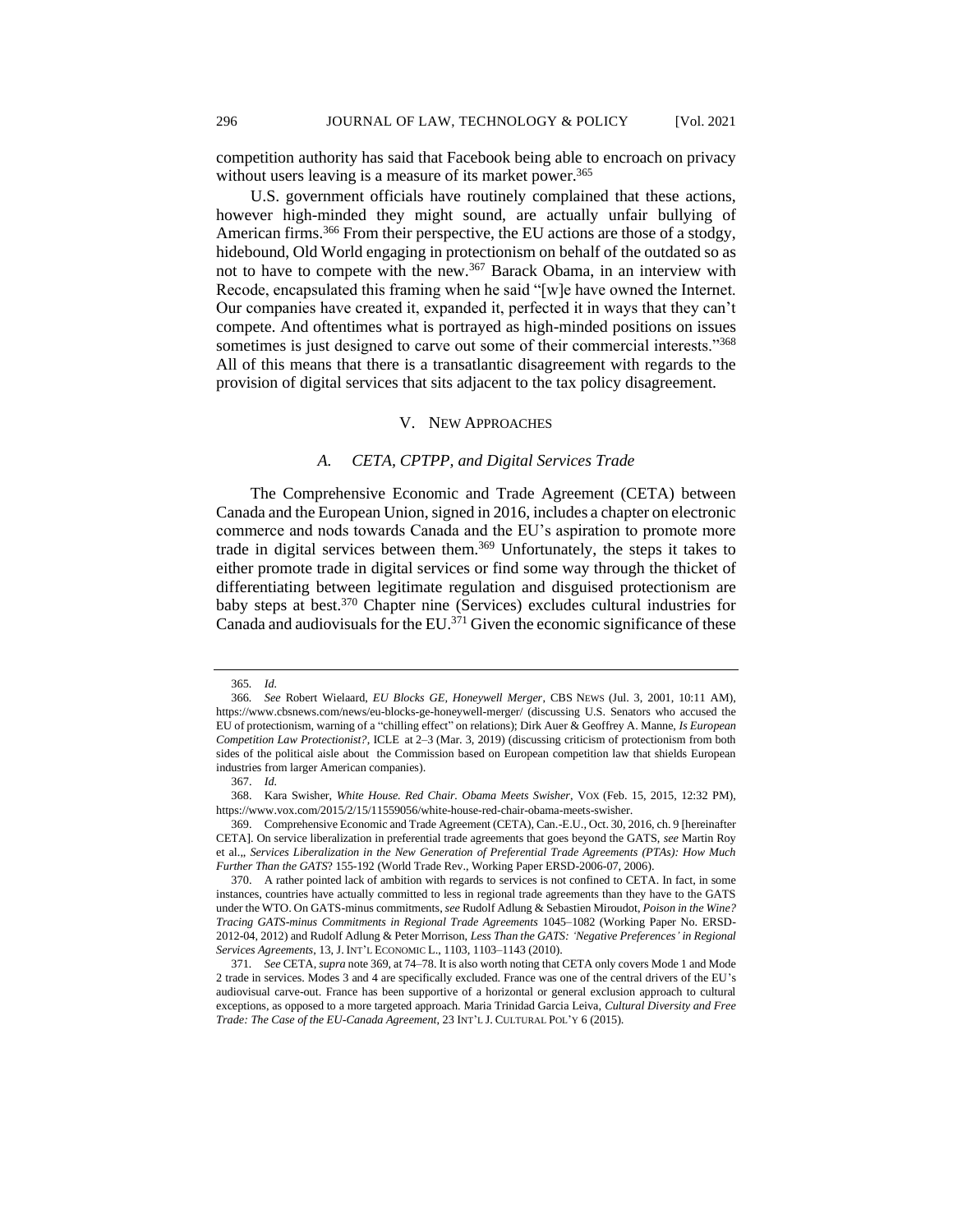industries, those are major sectors to exclude. That it was these specific industries chosen suggests that both parties fear that liberalization in digital services, particularly in these sectors, could benefit American technology companies and American cultural content producers more than their own businesses.<sup>372</sup> Of course, each of the parties would say that carving these sectors out is not about protecting domestic businesses but rather about safeguarding cultural distinctiveness. In this way, the carve-outs sit exactly along the disguised protectionism versus legitimate regulation fault line we discussed earlier.

Chapter eleven (Mutual Recognition on Professional Qualification) could, in theory, be extremely helpful. Both Canada and the EU are service-oriented economies and improving the efficiencies of their service sectors could be very helpful to overall economic growth and to the competitiveness of their service providers in global markets. $373$  However, in practice all that it does of substance is to instruct each party to encourage its relevant authorities to make recommendations on proposed mutual recognition agreements to a committee that will then decide on the proposed MRA.<sup>374</sup> Chapter twelve (Domestic Regulation) instructs the parties to set up their licensing regime in a way that is transparent, objective, established in advance, and made publicly available, but does little else.<sup>375</sup> It does not, for example, give any recommendations for industries or occupations that may be ready for a limited MRA right now.<sup>376</sup> Let us suppose that architectural licensing is fairly similar in the EU and Canada. An MRA just on architectural licensing may allow an architect in Canada to more easily provide services via electronic delivery of blueprints to clients in the EU and vice versa. Successfully completing such an MRA for architects could create momentum for MRAs in other professions as well. Chapter twenty-one (Regulatory Cooperation) is similarly structured and similarly brief.<sup>377</sup> Even if an MRA for architects was not politically feasible, greater regulatory cooperation could help facilitate the international trade in that service.<sup>378</sup> We use architects here as example, but the principle should hold for many occupations.

Chapter sixteen (Electronic Commerce) starts on a hopeful note, saying that the parties "recognise that electronic commerce increases economic growth and trade opportunities in many sectors and confirm the applicability of the WTO rules to electronic commerce" but then the rest of the chapter does little to

<sup>372.</sup> *See* Leiva, *supra* note 371, at 9–11 (discussing the impact of CETA on the political economy including free trade and cultural policies).

<sup>373.</sup> *See The Service Economy*, OECD 11 (2020), https://www.oecd.org/sti/ind/2090561.pdf ("[B]arriers to international trade and investment continue to pose obstacles to the globalization of service sectors. Doing away with these barriers is essential for fulfilling the potential… of competitive advantage."); CETA, *supra* note 369, ch. 11(3) (discussing that mutual recognition of professional qualifications would allow the parties to develop higher standards for their service providers above other parties in the global market).

<sup>374.</sup> *See* CETA, *supra* note 369 ch. 11, art. 11.3 (outlining the negotiation of an MRA).

<sup>375</sup>*. Id.* at ch. 12, art. 12.3.

<sup>376.</sup> *See Id.* at ch. 11, art. 11.2 (lacking the guidance for industries ready for limited MRA now).

<sup>377</sup>*. Id.* at ch. 21.

<sup>378.</sup> *See* Anabela Correia de Brito et al., *The Contribution of Mutual Recognition to International Regulatory Co-operation* 13 (OECD, Working Papers No. 2, 2016) ("Attention is growing on the potential of international regulatory cooperation (IRC) to help policy makers maximise welfare and address the potential barriers to economic integration and trade.").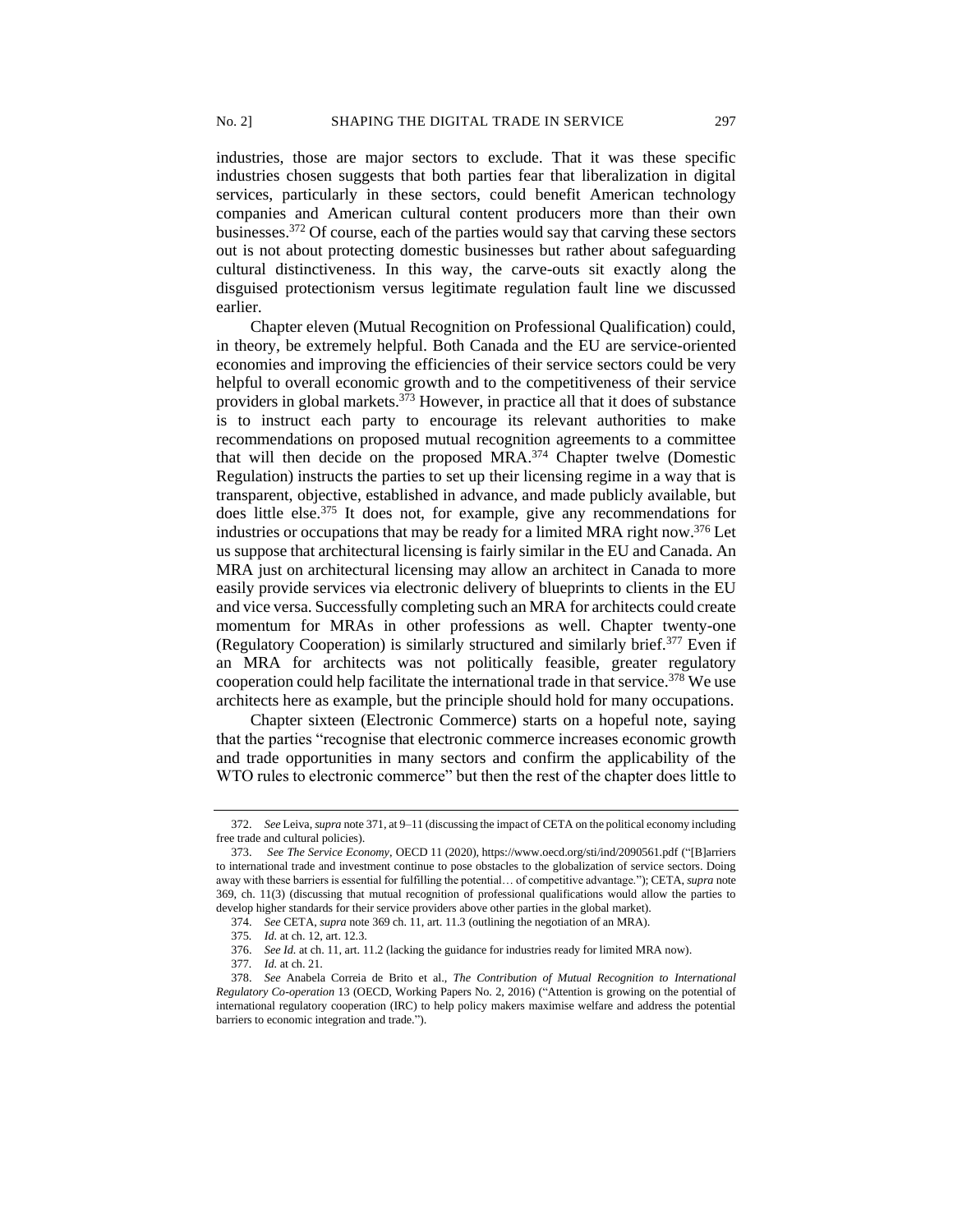promote electronic commerce.<sup>379</sup> In fact, the whole of Chapter sixteen is a mere two pages long. Two. Like Chapter eleven, Chapter sixteen gives few concrete instructions. Its only substantive recommendation is for the parties to encourage a dialogue on electronic signatures, intermediary suppliers who transmit or store data, spam emails, and anti-fraud initiatives.<sup>380</sup> Such a dialogue is a nice start, but when that is the alpha and omega of substantive legal directives in the ecommerce chapter, that belies an extremely limited ambition.

There are several potential causes of that limited ambition. As noted earlier, the EU and Canada may fear the benefits of liberalization go to U.S. technology giants. After all, there is a dearth of large digital firms native to Europe. Of the two hundred largest digital firms in the world, only eight are from Europe and none are in the top fifteen.<sup>381</sup> Big technology firms feed on large, liquid pools of data, users, capital, and skilled labor; European fragmentation undercuts that.<sup>382</sup> Though Toronto is becoming a leading research hub for artificial intelligence, it is still the case that none of the major North American technology firms are native to Canada.<sup>383</sup> Another reason might be that Canadian and European government officials are prioritizing privacy and other regulatory sovereignty concerns over facilitating commerce.<sup>384</sup>

In our earlier sections, we identified a number of barriers to the digital services trade. Few of those are explicitly focused on in CETA's e-commerce chapter or anywhere else in the agreement. Furthermore, what provisions are in the agreement have very "legalization" to them. International law scholars have defined legalization as deriving from the extent to which an agreement obliges the parties abide by the agreed-upon terms, has precise rather than vague provisions, and delegates dispute adjudication and other enforcement responsibilities to third-party institutions like the UN or WTO.<sup>385</sup> There is little to none of that here. CETA's provisions with regards to a number of barriers to the trade in digital services are either totally absent or are so imprecise and delegate so little authority to third parties that they amount to the softest of soft law.<sup>386</sup> In our final section below, we proposed a set of measures meant to

<sup>379.</sup> CETA, *supra* note 369 at ch. 16, art. 16.2.

<sup>380</sup>*. Id.* at ch. 16, art. 16.6.

<sup>381</sup>*. See Top 100 Digital Companies*, FORBES (2019), https://www.forbes.com/top-digital-companies/ list/#tab:rank (ranking digital companies).

<sup>382.</sup> *See generally* THE DIGITAL TRANSFORMATION OF LABOR: AUTOMATION, THE GIG ECONOMY AND WELFARE (Anthony Larsson & Robin Teigland eds. 2020) (e-book) ("This book also seeks to illuminate what actors/groups are mostly benefited by digitalization/digital transformation and which actors/groups that are put at risk by it.").

<sup>383.</sup> *See* Rahul Kalvapalle, *AI Fuels Boom in Innovation, Investment and Jobs in Canada: U of T Report,*  U OF T NEWS (June 23, 2020), https://www.utoronto.ca/news/ai-fuels-boom-innovation-investment-and-jobscanada-report-says (discussing how artificial intelligence is leading to innovation and job creation); *see also Top 100 Digital Companies*, FORBES (2019), https://www.forbes.com/top-digital-companies/list/#tab:rank (ranking digital companies).

<sup>384.</sup> *See generally* David Uberti, *Canada's Proposed Privacy Overhaul Leans Toward European-Style Rules*, WSJ PRO (Nov. 25, 2020, 5:30 AM), https://www.wsj.com/articles/canadas-proposed-privacy-overhaulleans-toward-european-style-rules-11606300200 (discussing Canadian privacy legislation that is similar to EU regulation).

<sup>385.</sup> On obligation, precision, and delegation as underpinnings of legalization, *see* Kenneth Abbott et al., *The Concept of Legalization*, 54 INT'L ORG*.*, 401–419 (2000).

<sup>386.</sup> CETA, *supra* note 369, at ch. 16, art. 16.2-3.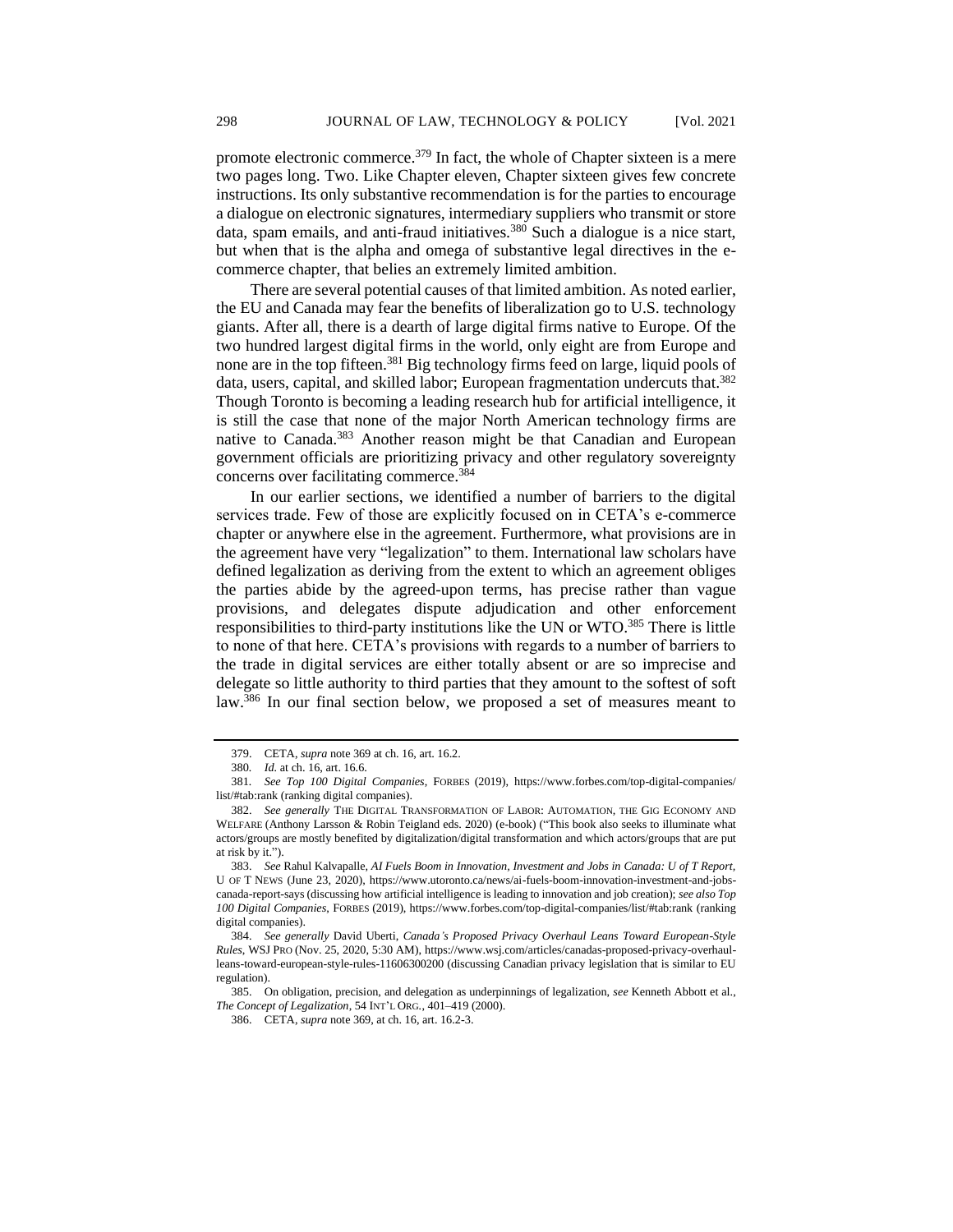advance regulatory cooperation in this area in a much more substantive way than CETA has attempted to do and that can be carried out even where there is little appetite for hard law.

The Comprehensive and Progressive Trans-Pacific Partnership (CPTPP) is a free trade agreement between Japan, Canada, Australia, Mexico, Chile, New Zealand, Malaysia, Peru, Singapore, Vietnam, and Brunei that came into effect at the end of 2018.<sup>387</sup> The CPTPP is a much more ambitious agreement than CETA with regards to the trade in digital services. A big part of that added ambition comes in Article 14.4 which states:

No Party shall accord less favourable treatment to digital products created, produced, published, contracted for, commissioned or first made available on commercial terms in the territory of another Party, or to digital products of which the author, performer, producer, developer or owner is a person of another Party, than it accords to other like digital products.<sup>388</sup>

This article thus entrenches the national treatment principle as it pertains to digital products. It *even* echoes the GATT's use of "like products." <sup>389</sup> As Joshua Meltzer points out, there is no commonly agreed on definition of digital trade.<sup>390</sup> So it is helpful that the CPTPP provides a copy-able definition of what counts as a digital product. Chapter fourteen, Article 1 says "digital product means a computer programme, text, video, image, sound recording or other product that is digitally encoded, produced for commercial sale or distribution, and that can be transmitted electronically."<sup>391</sup> Our only critique is that, under this definition, it is still rather unclear on the extent to which digital *services* count as digital products.<sup>392</sup> A show on Netflix seems to fall under this definition,<sup>393</sup> but does telemedicine?

Like CETA, the CPTPP covers electronic signatures, but unlike CETA, it does more than call for a dialogue. It prohibits parties from refusing to accept signatures simply because they are electronic and says that the states involved cannot prohibit other parties from mutually determining appropriate authentication methods.<sup>394</sup> Because physical signatures require the signatory to be on-location, the refusal to accept electronic signatures has little function other than to disadvantage foreign service suppliers. It is blatant protectionism. There is no conceivable function of requiring physical, in-person signatures that could not be achieved in a less trade-disruptive manner.

<sup>387.</sup> CPTPP, *supra* note 99.

<sup>388.</sup> *Id.* at ch. 14, art. 14.4.

<sup>389.</sup> General Agreement on Tariffs and Trade, Oct. 30, 1947, 61 Stat. A-11, 55 U.N.T.S. 194 [hereinafter GATT].

<sup>390.</sup> Meltzer, *supra* note 9, at 33.

<sup>391.</sup> CPTPP, *supra* note 99, at ch. 14, art. 14.1.

<sup>392.</sup> CPTPP, *supra* note 99, at ch. 10, art. 10.2 specifically includes access to telecommunications services. With respect to market access, the CPTPP essentially repeats the language of the GATS. General Agreement on Trade in Services, Apr. 15, 1994, 1869 U.N.T.S 183, 33 I.L.M 1167 [hereinafter GATS].

<sup>393.</sup> *See generally* Emily Jackson, *CPTPP Side Deals Leave Door Open for Canada to Regulate Netflix, Experts Say*, FIN. POST (Mar. 8, 2018), https://financialpost.com/telecom/media/cptpp-side-deals-leave-dooropen-for-canada-to-regulate-netflix-experts-say (discussing CPTPP impact on foreign audio-video services).

<sup>394.</sup> *Id.* at ch. 14(6); CPTPP, *supra* note 99, at ch. 14, art. 14.6.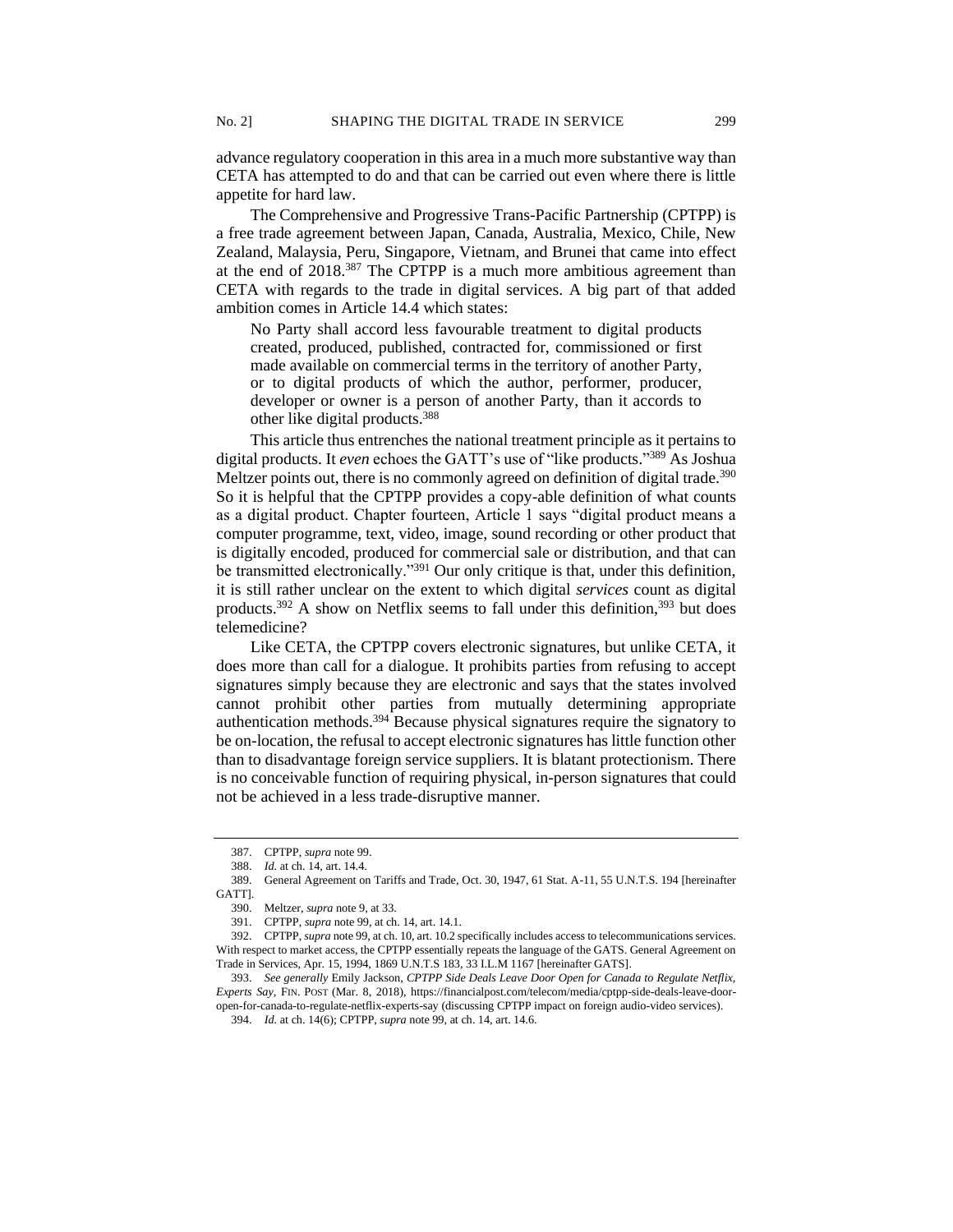The CPTPP is much more specific in terms of how licensing requirements are to be implemented so as to limit their impact on the trade in services.<sup>395</sup> In terms of data protection, the CPTPP again is more specific and more ambitious than CETA. It says that: "Each Party shall endeavour to adopt nondiscriminatory practices in protecting users of electronic commerce from personal information protection violations occurring within its jurisdiction."<sup>396</sup> This inclusion of the phrase "non-discriminatory practices" here is important because data security has been one of the chief stated objectives behind policies like data localization.<sup>397</sup> The CPTPP also encourages mutual recognition agreements more explicitly than CETA and specifically calls for them in engineering and architecture under the auspices of APEC.<sup>398</sup> This may help achieve the momentum-building and commerce facilitation that we discussed earlier.

Additionally, the CPTPP includes language meant to help adjudicate the legitimate regulation-versus-disguised protectionism conundrum. It says that parties may adopt regulations to achieve legitimate public policy objectives so long as the regulations are "not applied in a manner which would constitute a means of arbitrary or unjustifiable discrimination or a disguised restriction on trade; and does not impose restrictions on transfers of information greater than are required to achieve the objective."<sup>399</sup> On one hand, that is a good faith effort to include language that grapples with one of the central challenges in this policy area. On the other hand, it is hard to see how language like that would have altered the trajectory of either the *US-Gambling* case or the *China-Audiovisuals* case.

The CPTPP bans data localization, local presence requirements, and regulations that force firms to divulge source code.<sup>400</sup> Finally, the CPTPP is more specific in its guidance for promoting regulatory cooperation.<sup>401</sup> Still, despite all of these thrusts towards greater ambition, the CPTPP is not without its critics.<sup>402</sup> R.S. Neeraj, for example, argues that TPP is not a good benchmark for use in future multilateral negotiations because it does not reconcile tensions between the digital economy and the WTO or address anticompetitive concerns that are special to digital markets. $403$ 

To return to our discussion of the tension between sovereignty and facilitating commerce, all of these measures sacrifice small amounts of regulatory sovereignty for meaningful degrees of commerce facilitation and are thus appropriate initial measures that make sense to include in e-commerce

<sup>395.</sup> CPTPP, *supra* note 99, at ch. 10, art. 10.8.

<sup>396</sup>*. Id.* at ch. 14, art. 14.8.

<sup>397</sup>*. Id.*; *See generally* Lindsey R. Sheppard et al., *The Real National Security Concerns over Data Localization*, CSIS BRIEFS (Jul. 2021) (discussing data security and data localization).

<sup>398.</sup> CPTPP, *supra* note 99, at ch. 10, annex 10-A ("[T]he Parties recognise the work in APEC to promote the mutual recognition of professional competence in engineering and architecture, and the professional mobility of these professions, under the APEC Engineer and APEC Architect frameworks.").

<sup>399</sup>*. Id.* at ch. 14, art. 14.11.

<sup>400</sup>*. Id.* at ch. 14, art. 14.13, ch. 10, art. 10.6, ch. 14, art. 14.17.

<sup>401</sup>*. Id.* at ch. 14, art. 14.15, ch. 16, art. 16.25.

<sup>402.</sup> Neeraj, *supra* note 37, at 141.

<sup>403</sup>*. Id.* at 121.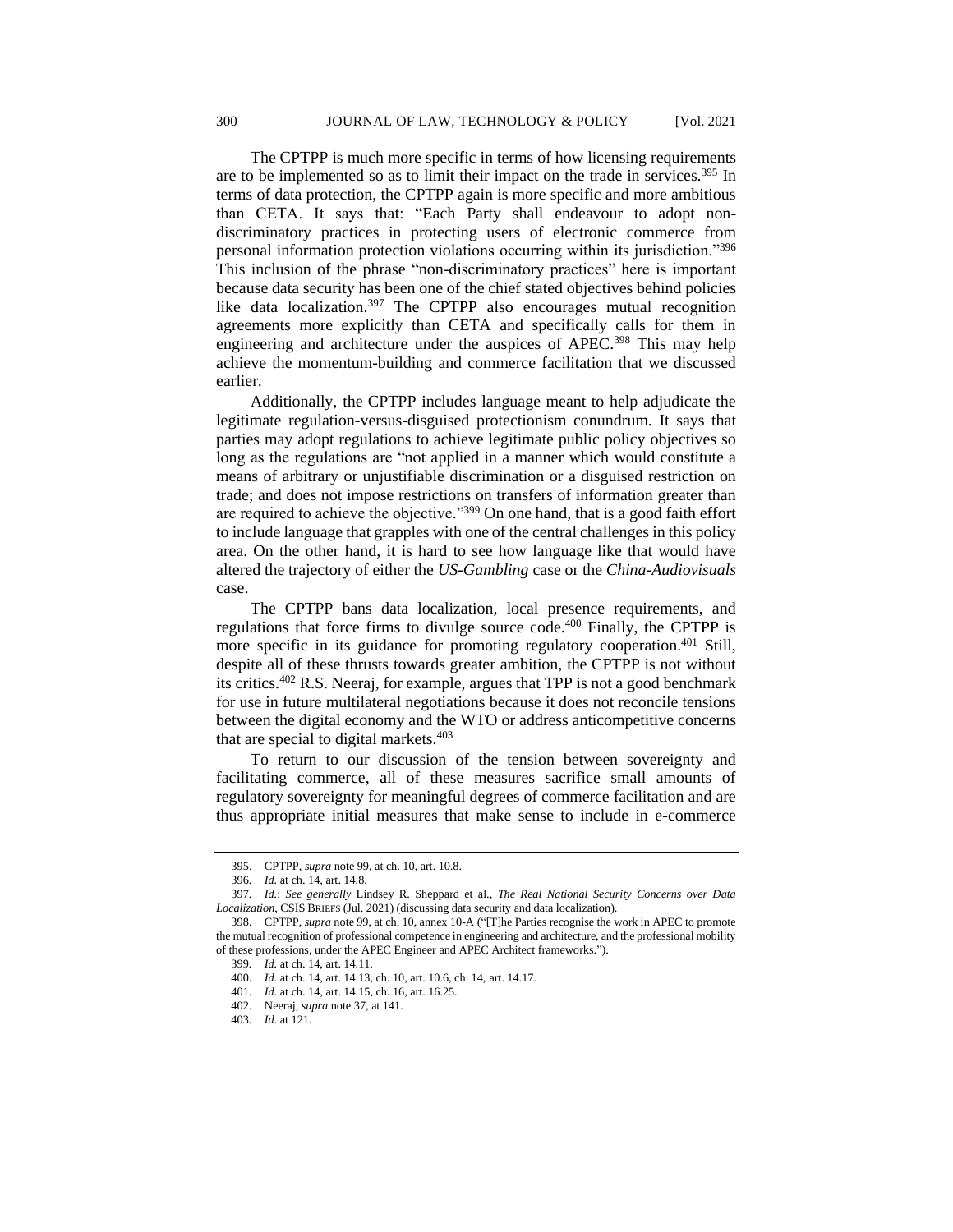chapters in future trade agreements.<sup>404</sup> Our recommendations below take them as a baseline and attempt to build upon them. They may also be useful if the CPTPP provisions cannot be copied in future agreements.

## *B. The United States-Mexico-Canada Agreement (USMCA) and Digital Services*

NAFTA, the USMCA's direct predecessor, was negotiated in the late 1980s/early 1990s prior to the explosive growth of the Internet and its subsequent effects on trade. One of the most significant changes the USMCA made to NAFTA was the addition of an e-commerce chapter.<sup>405</sup> Although the United States withdrew from the Trans-Pacific Partnership, the e-commerce language in the CPTPP can be found throughout the USMCA.<sup>406</sup> Seeing as the Trump Administration was eager to renegotiate NAFTA and there had been significant technological advances since the early  $1990s,407$  a wide range of stakeholders in each of the three states agreed that it would make sense to discuss e-commerce as part of the renegotiations.<sup>408</sup> What made this an even easier sell was that the TPP's e-commerce provisions were available as a starting point.

The USMCA's e-commerce chapter begins with a recognition of the "economic growth and opportunities provided by digital trade," as well as the importance of creating regulations that "avoid unnecessary barriers" to the continued growth of digital trade.<sup>409</sup> Like the CPTPP, the USMCA prohibits data localization requirements, bans discriminatory treatment of electronic signatures, establishes national treatment of digital products, and bars states from forcing firms to divulge their source code.<sup>410</sup> Taken as a whole, these provisions represent a concerted effort to protect the free flow of data critical for e-commerce, and a significant lowering of barriers to the growth of the digital economy. Given that these provisions are now in both the USMCA and CPTPP, these provisions may become a least common denominator and act as a

<sup>404.</sup> *See* CETA, *supra* note 369, at ch. 16, art. 16.3 (discussing that parties are forbidden from imposing customs duties, fees, or charges on a delivery transmitted by electronic means); CPTPP, *supra* note 99, at ch. 14 (encouraging reductions in regulatory sovereignty through avoiding unnecessary barriers to the use and development of electronic commerce to facilitate greater opportunities in cultivating e-commerce).

<sup>405.</sup> An additional impetus behind this new chapter is that there are significant spillovers between the parties with regards to ICT investments. Saeed Moshiri, *ICT Spillovers and Productivity in Canada: Provincial and Industry Analysis*, ECO. INNOVATION & NEW TECH. 1, 1–20 (2016).

<sup>406.</sup> Bashar Malkawi, *Digitalization of Trade in Free Trade Agreements with Reference to the WTO and the USMCA: A Closer Look,* CHINA & WTO REV. 149, 158 (2019).

<sup>407.</sup> Paul Wiseman, *What Trump's New North American Trade Deal Actually Does,* AP NEWS (Jan. 29, 2010), https://apnews.com/article/donald-trump-ap-top-news-international-news-global-trade-politics-222da26d3fe441dc0afca4194addfc6f.

<sup>408</sup>*. Id.* 

<sup>409.</sup> USMCA, *supra* note 149, at ch. 19, art. 19.1(1).

<sup>410</sup>*. Id.* at ch. 19, arts. 19.4, 19.6, 19.11, 19.12, 19.16.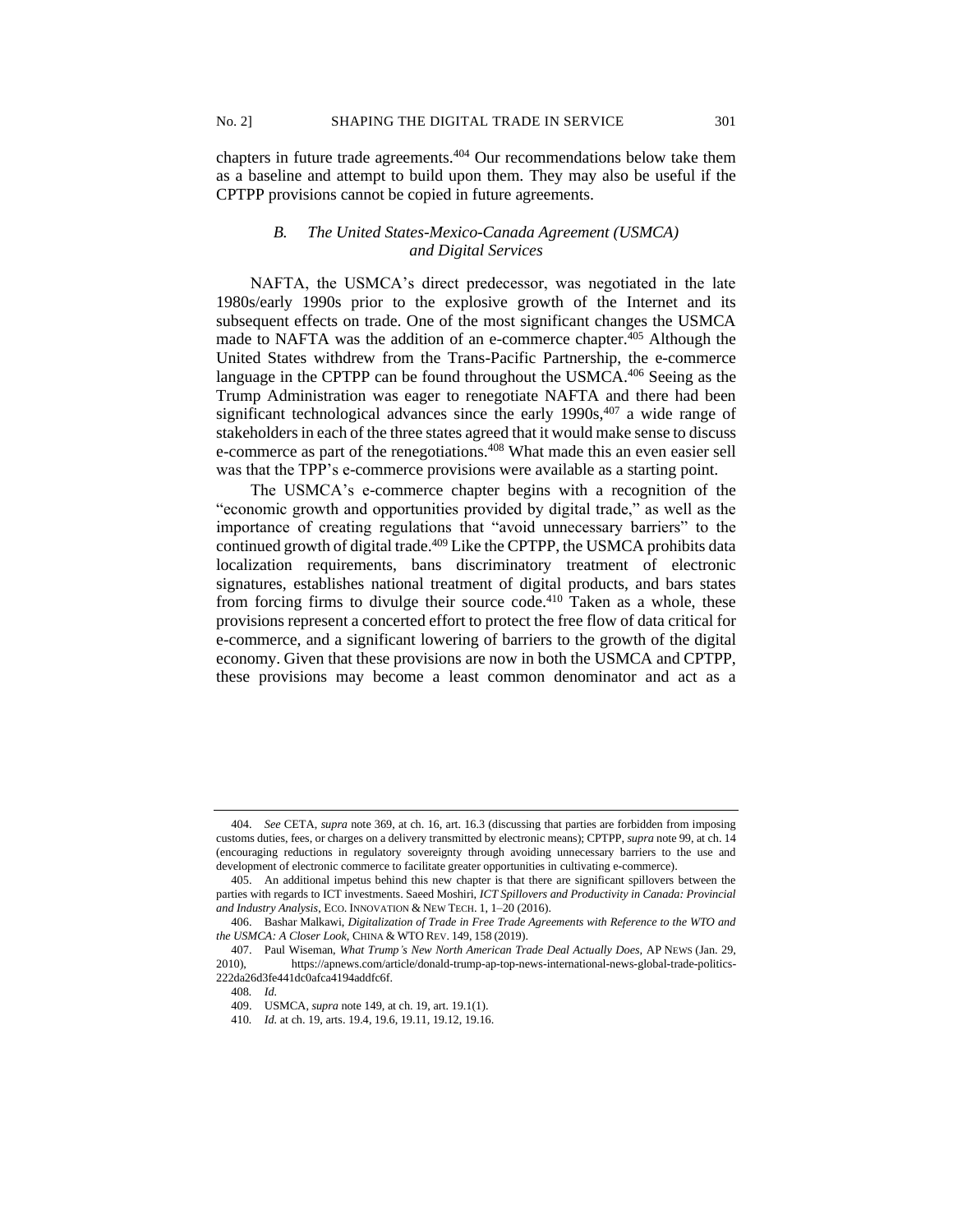minimum floor of regulatory treatment.<sup>411</sup> The USMCA also bans customs duties on digital products.<sup>412</sup>

One provision in the USMCA that is not found even in the TPP is U.S. Section 230-equivalent protection for Internet service providers (ISPs) and other online platforms; Section 230 of the Communications Decency Act says Internet service providers are protected from liability for "information stored, processed, transmitted, distributed, or made available" on their platforms.<sup>413</sup> In 2017, at the outset of the USMCA negotiations, this was a high priority for the major technology firms and for Ron Wyden, the ranking Democrat on the Senate Finance Committee.<sup>414</sup> Interestingly, by 2019, even before the revised version of the USMCA had been signed, Republicans and Democrats were already having second thoughts about including 230-equivalent language in the USMCA.<sup>415</sup> Now that some Republicans and Democrats, albeit for different reasons, are advocating for changing Section  $230$ ,<sup>416</sup> should they significantly alter or repeal 230, the United States will not be in compliance with the USMCA.

There are, however, several important points of friction that were left unaddressed. The USMCA sidesteps the classification question, failing to identify electronic products as either goods or services.<sup>417</sup> Given the difficulties of coming to an accurate, helpful, and agreed-upon answer to that classification question, that is understandable, but without an authoritative answer to that question, the problems arising from the classification difficulty are only likely to grow over time.<sup>418</sup> At some point, some kind of answer to that question, even if not perfect, could be a helpful starting point for addressing the conundrums in this policy area. The agreement also does not require the harmonization of some very important digital trade regulation, which could prove problematic.<sup>419</sup> For example, each of the three signatories is charged with developing privacy and

<sup>411.</sup> *See generally* Michael H. Ryan, *USMCA, CPTPP and CETA- A Review and Comparison of the Provisions Concerning Trade in Telecommunications and Related Digital Services,* CANADIAN LEGAL INFO. INST. (Jan. 4, 2020), https://www.canlii.org/en/commentary/doc/2020CanLIIDocs69 (comparing the USMCA, CPTPP, and CETA).

<sup>412.</sup> USMCA, *supra* note 149, at ch. 19, art. 19.3.

<sup>413.</sup> Section 230 says "[n]o provider or user of an interactive computer service shall be treated as the publisher or speaker of any information provided by another information content provider." Communications Decency Act of 1996, 47 U.S.C. § 230; USMCA, *supra* note 149, at ch. 19, art. 19.17.

<sup>414</sup>*. Wyden, Internet Giants Lay Priorities for NAFTA Redo*, INSIDE U.S. TRADE (Jun. 30, 2017, 8:55 AM), https://insidetrade.com/daily-news/wyden-internet-giants-lay-out-digital-trade-priorities-nafta-redo.

<sup>415</sup>*. House Judiciary Leaders Chastise USTR for IP 'Safe Harbor' Language in USMCA*, INSIDE U.S. TRADE (Sept. 23, 2019, 8:30 AM), https://insidetrade.com/trade/house-judiciary-leaders-chastise-ustr-ip-safeharbor-language-usmca; *House Panel Knocks Inclusion of Internet Liability Language in USMCA, Japan Deal*, INSIDE U.S. TRADE (Oct. 16, 2019, 2:53 PM), https://insidetrade.com/trade/house-panel-knocks-inclusioninternet-liability-language-usmca-japan-deal.

<sup>416.</sup> *See generally* Casey Newton, *Everything You Need to Know About Section 230*, VERGE (Dec. 29, 2020, 4:50 PM), https://www.theverge.com/21273768/section-230-explained-internet-speech-law-definitionguide-free-moderation (discussing controversy surrounding Section 230 and possible changes proposed by both political parties).

<sup>417.</sup> Malkawi, *supra* note 407, at 157 ("The USMCA has yet to determine if digital products should be treated as goods, services, or something new altogether."). The text does include a definition of "digital products" in Article 19.1.

<sup>418.</sup> *See, e.g., id.* (defining an electronic product as a service allows parties to impose restrictions on market access and national treatment while a goods definition is only subject to national treatment rules).

<sup>419</sup>*. Id.* at 156–57.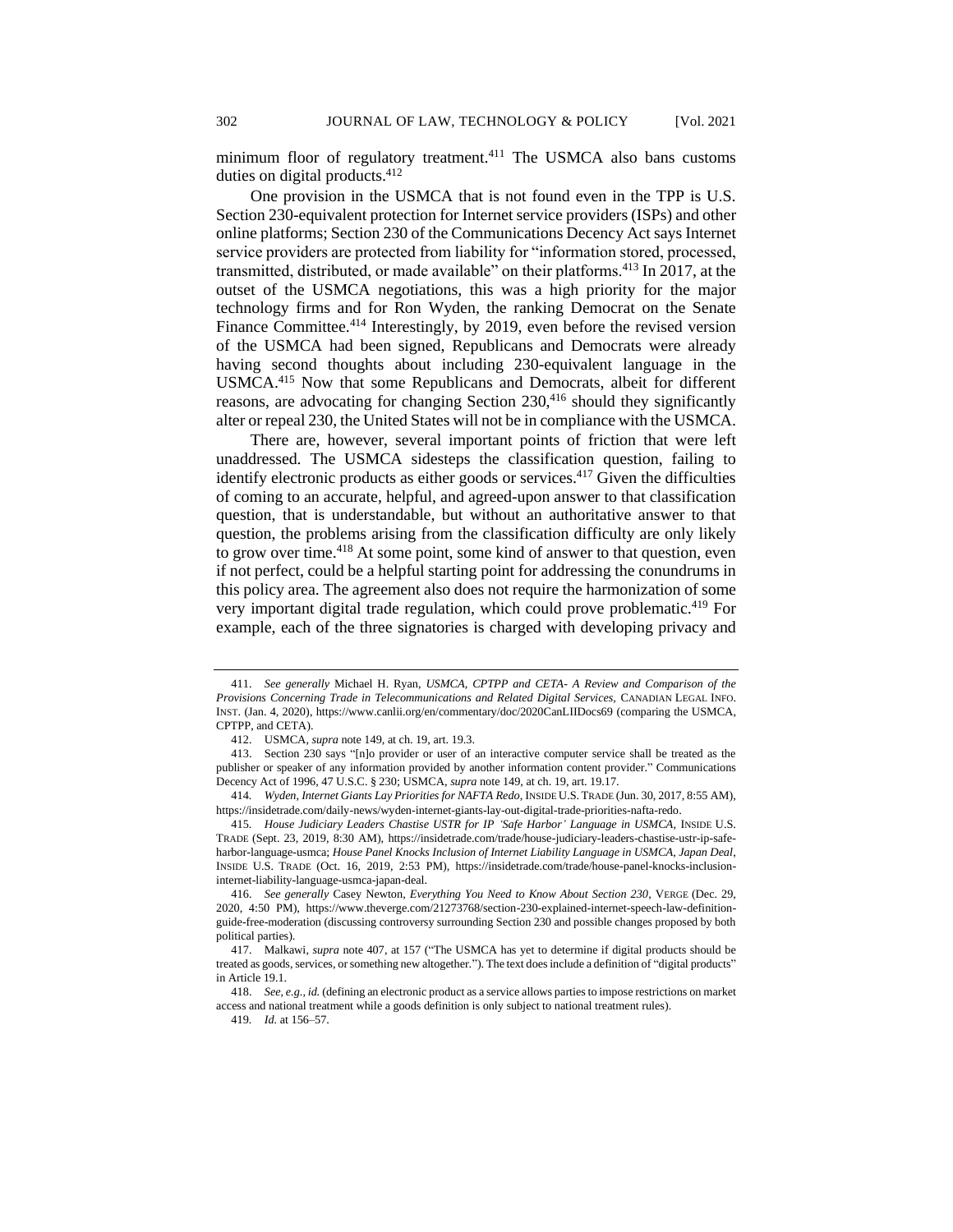anti-spam laws, although there is little guidance on what that regulation should look like.<sup>420</sup> For the most part, the USMCA delegates power to the individual nations to develop legal frameworks that will protect digital trade.<sup>421</sup> In this way, it is an attempt to maintain full policy sovereignty while still promoting digital commerce and curtailing disguised protectionism.<sup>422</sup>

Still, even if all three countries attempt to work together in good faith, the difficulties of navigating three different regulatory frameworks can be costly, time-consuming, and prohibitively difficult for digital enterprises.<sup> $423$ </sup> The text does reference the importance of promoting regulatory cooperation but does not spell out specific cooperation-promotion measures beyond states attempting their "best endeavors . . . to develop compatibility amongst domestic privacy regimes."<sup>424</sup> Notwithstanding these omissions, digital industry representatives are optimistic about the effects of the agreement on the growth of the digital market.<sup>425</sup>

# *C. Negotiating Efforts Under the WTO*

Under the aegis of the WTO, the Joint Statement Initiative is an effort, albeit a relatively modest one, to build a more robust legal framework around electronic commerce. Seventy-five countries, including the United States, released a Joint Statement on Electronic Commerce at the December 2017 WTO Ministerial saying that they would explore possibilities for a WTO agreement on e-commerce; negotiations started in 2019.<sup>426</sup> The United States appears to want an ambitious agreement while China appears to prioritize maintaining policy sovereignty, and the EU appears to want to split the difference.<sup>427</sup> The parties were supposedly going to make concerted efforts toward an agreement at the June 2020 WTO Ministerial in Kazakhstan, but the coronavirus pandemic forced the ministerial and much of the negotiations around e-commerce to be postponed.<sup>428</sup> There have been some discussions of a staggered approach in

<sup>420.</sup> *Id.* at 156.

<sup>421.</sup> USMCA, *supra* note 149, ch. 19, art. 19.5 ("Each party shall maintain a legal framework governing electronic transactions. . . .").

<sup>422</sup>*. See generally* RACHEL F. FEFER ET AL.,CONG.RSCH. SERV.,R44565,DIGITAL TRADE AND U.S.TRADE POLICY, 36 (2019) ("The provisions of the proposed USMCA establishes new rules and disciplines to remove trade barriers and counter discriminatory action while also providing governments with flexibility.").

<sup>423.</sup> *See generally* Marben Acosta Teran, *Challenges on the Upcoming Global Regulation in E-Commerce*, MEXICOM LOGISTICS (Mar. 28, 2019), https://mexicomlogistics.com/challenges-on-the-upcoming-globalregulation-in-e-commerce/ (explaining challenges and problems left unaddressed by the USMCA).

<sup>424.</sup> Meltzer, *supra* note 9, at 44.

<sup>425.</sup> U.S.-Mexico-Canada Trade Agreement: Likely Impact on the U.S. Economy and on Specific Industry Sectors, Inv. No. TPA 105-003, USITC Pub. 4889 (April 2019) (Final). On what some of these strategies may look like, see David A. Wolfe, *A Digital Strategy for Canada: The Current Challenge*, 25 IRPP INSIGHT (Feb. 2019).

<sup>426</sup>*. See generally* Press Release, World Trade Organization, Joint Statement on Electronic Commerce (Dec. 13, 2017) (on file with the Office of the United States Trade Representative) ("We, as a group, will initiate exploratory work together toward future WTO negotiations on trade-related aspects of electronic commerce.").

<sup>427</sup>*. Id.* at 19–20.

<sup>428</sup>*. Twelfth WTO Ministerial Conferences*, WTO, https://www.wto.org/english/thewto\_e/minist\_e/ mc12\_e/mc12\_e.htm (last visited Aug. 30, 2021).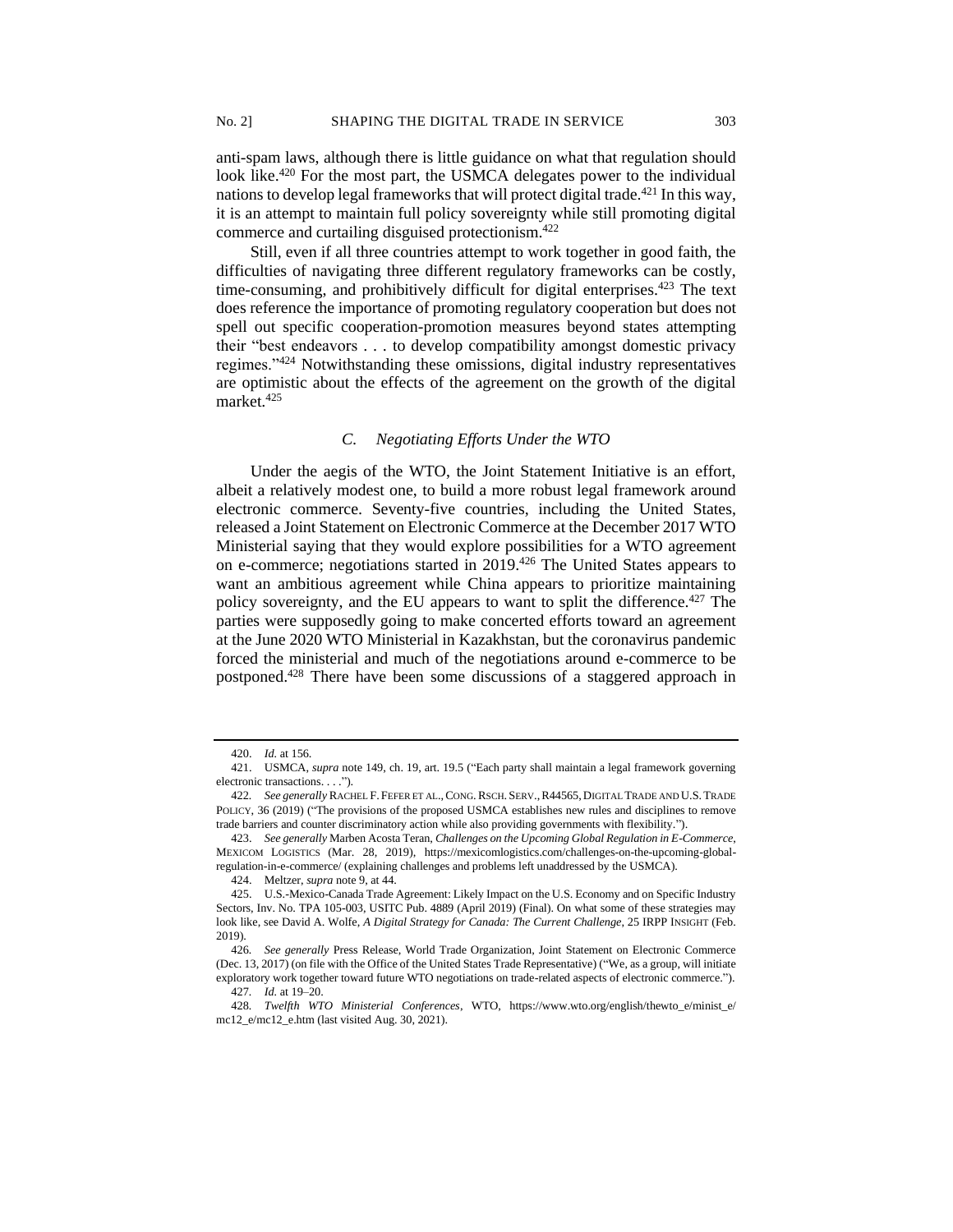which the parties agree to the provisions around which there is the most consensus and then work their way to more contentious issues.<sup>429</sup>

What may help is that they are taking the shape of a plurilateral, a negotiating structure that allows countries with similar policy outlooks in a given area to enter an agreement in which the commitments apply only to themselves.<sup>430</sup> Open plurilateral, sometimes called "critical mass agreements," like the expansion of the Informational Technology Agreement in  $2016$ <sup>431</sup> does not discriminate between members because the signatories extend their liberalization to all WTO members. $432$  The negotiating parties get around the free-rider problems by getting a sufficiently high percentage of producers in that sector (i.e., a critical mass) to sign onto the agreement.<sup>433</sup> A second type of plurilateral, known as a closed plurilateral, does not require as high a percentage of WTO members to sign onto the agreement but gets around the free-rider problem by extending benefits only to signatories, so it does discriminate between members.<sup>434</sup> Because they discriminate, these closed plurilateral negotiations can only come into force if no state objects. <sup>435</sup> An example of a closed plurilateral is the Government Procurement Agreement.<sup>436</sup>

There is some evidence that a plurilateral may be the exact kind of agreement structure that could yield results despite the contentiousness of the politics around these issues. Indeed, the expansion of the ITA in 2015, the most significant expansion of the WTO since its creation, is in many ways attributable to it being plurilateral.<sup>437</sup> Particularly, if its provisions are justiciable, binding, and pay careful attention to distributional considerations, a plurilateral can be an effective means of advancing trade negotiations.<sup>438</sup> Plurilaterals help the negotiating parties by not employing a single undertaking that becomes susceptible to policy hostage-taking, by limiting the number of countries involved in the negotiations, by bypassing contentious issues where possible, by utilizing different commitments tiers or phase-in periods, and by helping to avoid nationalistic backlashes.<sup>439</sup> This format enjoys considerable support. The largest WTO members as well as the business community favor this approach, and there have been some reports that substantial progress is being made on ecommerce in hopes that an agreement can be reached by the November 2021 ministerial conference, though some of the most contentious issues like data

<sup>429.</sup> Fefer, *supra* note 5, at 22.

<sup>430.</sup> Bernard M. Hoekman & Petros C. Mavroidis, *Embracing Diversity: Plurilateral Agreements and the Trading System*, 14 WORLD TRADE REV*.* 101, 101 (2015).

<sup>431.</sup> Gary Winslett, *Critical Mass Agreements: The Proven Template For Trade Liberalization in the WTO*, 17 WORLD TRADE REV. 405, 407 (2018).

<sup>432</sup>*. Id.*

<sup>433</sup>*. Id.*

<sup>434</sup>*. Id.* at 407 n.2.

<sup>435.</sup> BERNARD HOEKMAN & CHARLES SABEL, OPEN PLURILATERAL AGREEMENTS, INTERNATIONAL REGULATORY COOPERATIONS AND THE WTO 3 (2019), http://www2.law.columbia.edu/sabel/papers/2019\_ Hoekman-Sabel\_Global\_Policy.pdf.

<sup>436.</sup> Winslett*, supra* note 431, at 406.

<sup>437</sup>*. Id.* at 405–06.

<sup>438.</sup> UNIVERSITY OF WARWICK, THE REP. OF THE FIRST WARWICK COMM'N, THE MULTILATERAL TRADE REGIME: WHICH WAY FORWARD? 30–32 (2007).

<sup>439.</sup> Winslett, *supra* note 431, at 417–425.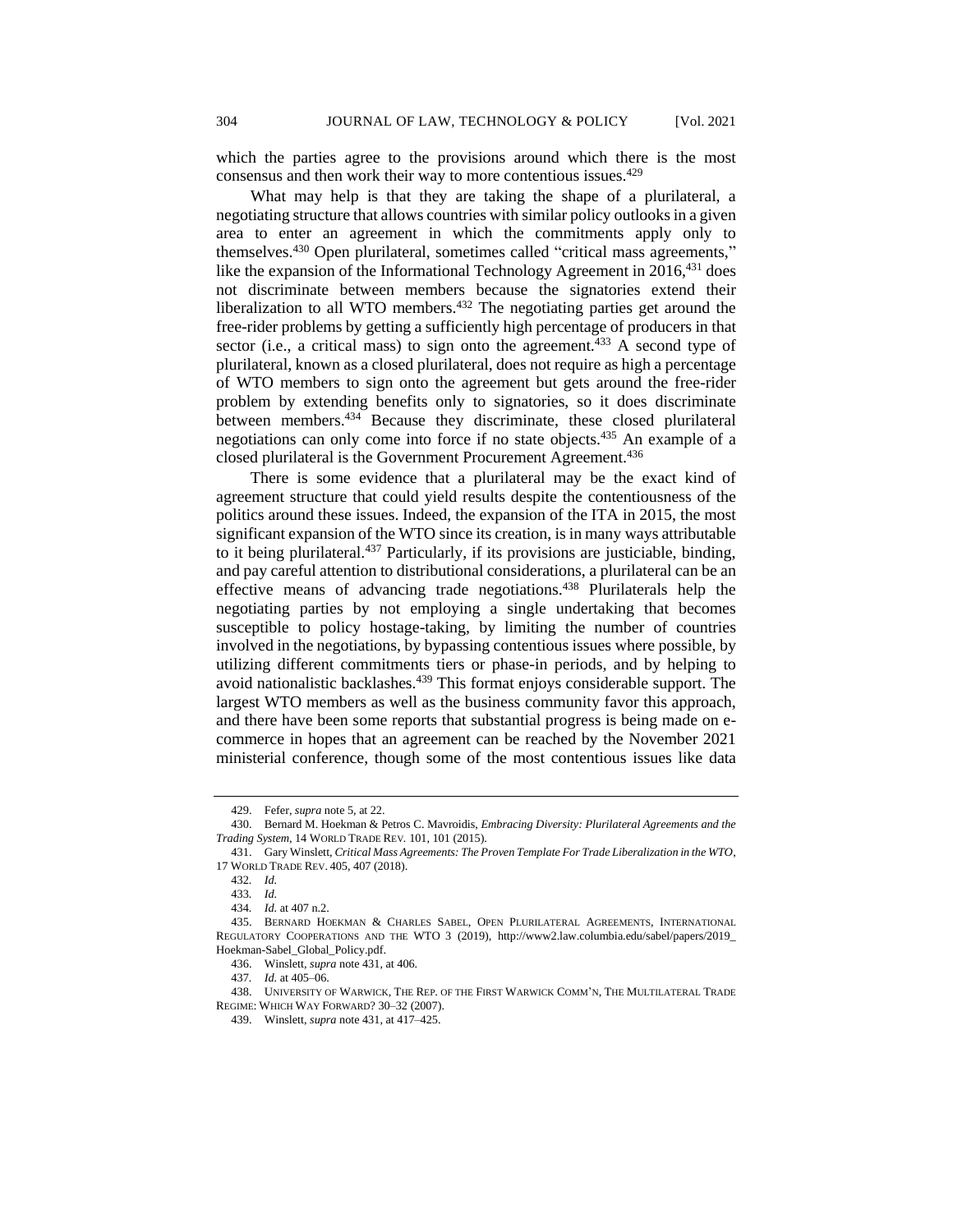localization and privacy rules have yet to be resolved.<sup>440</sup> G7 leaders and the new WTO Director, General Ngozi Okonjo-Iweala, have argued in favor of a plurilateral as well.<sup>441</sup>

The main problem is that in early 2021, India and South Africa issued strong criticism of plurilaterals, implying that they would oppose them.<sup>442</sup> Because an e-commerce plurilateral would probably need to be a closed plurilateral, their assent will be needed.<sup>443</sup> Even if India and South Africa do not block progress on an e-commerce plurilateral and if one comes to fruition—- a big if—it will need to be supplemented by regulatory cooperation.<sup>444</sup> If India and South Africa do block progress, or if the negotiations stall for some other reason, then regulatory cooperation will be all the more necessary.<sup>445</sup> Thus, regardless of the outcome of the WTO negotiations on e-commerce, the shape of regulatory cooperation in digital services is worth considering.

# VI. POTENTIAL PATHWAYS FOR REGULATORY COOPERATION IN THE TRADE IN DIGITAL SERVICES

Regardless of whether states choose to collaborate on the digital trade in services bilaterally, regionally, or multilaterally, genuine progress is likely to require significant amounts of regulatory cooperation.<sup>446</sup> Moreover, being an earlier governor of a commercial space creates path dependencies and allows that polity to be a long-term leader in that space and so should be particularly eager to promote their preferred versions of international regulatory cooperation sooner rather than later.<sup>447</sup> There are a number of avenues by which states may promote regulatory cooperation but for our purposes here we will focus on four: private standards, networked governance, mutual recognition agreements, and binding international treaties.

<sup>440</sup>*. WTO E-Commerce Talks Co-Convener: No Conclusions on Legal Path*, INSIDE U.S. TRADE (Mar. 16, 2021, 5:45 PM), https://insidetrade.com/daily-news/wto-e-commerce-talks-co-convener-no-conclusions-legalpath.

<sup>441</sup>*. G7 Leaders Outline WTO Reform Goals, Targeting Subsidies and S&DT*, INSIDE U.S. TRADE (June 13, 2021, 1:28 PM), https://insidetrade.com/daily-news/g7-leaders-outline-wto-reform-goals-targetingsubsidies-and-sdt; *Okonjo-Iweala: MC12 Should Include Plurilateral Progress, Moratorium Decision*, (June 24, 2021 12:21 PM) https://insidetrade.com/daily-news/okonjo-iweala-mc12-should-include-plurilateral-progressmoratorium-decision.

<sup>442.</sup> General Council, *The Legal Status of 'Joint Statement Initiatives' and Their Negotiated Outcomes*, WTO Doc. WT/GC/W/819 (February 19, 2021).

<sup>443.</sup> Hoekman & Sabel, *supra* note 436, at 3.

<sup>444</sup>*. See generally* Bernard Hoekman & Charles Sabel, *Open Plurilateral Agreements, International Regulatory Cooperation and the WTO* (Eur. Univ. Inst., EUI Working Paper RSCAS 2019/10) (describing the importance of cooperation in plurilaterals that underpin the agreements).

<sup>445</sup>*. Id.*

<sup>446</sup>*. See generally* BERNARD HOEKMAN, TRADE AGREEMENTS AND INTERNATIONAL REGULATORY COOPERATION IN A SUPPLY CHAIN WORLD, (Robert Schuman Centre for Advanced Studies Research Paper No. RSCAS 2015/04, 2015); Gary Winslett, *Choosing Among Options for Regulatory Cooperation*, 25 GLOBAL GOVERNANCE 100, 100–22 (2019); THOMAS BOLLYKY & PETROS MAVROIDIS,TRADE, SOCIAL PREFERENCE AND REGULATORY COOPERATION (EUI Working Papers. RSCAS 2016/47, 2016) (discussing regulatory cooperation in trade agreements).

<sup>447.</sup> David Bach & Abraham L. Newman, *Governing Lipitor and Lipstick: Capacity, Sequencing, and Power in International Pharmaceutical and Cosmetics Regulation, 17 REV. INT'L POL. ECON. 665, 672 (2010).*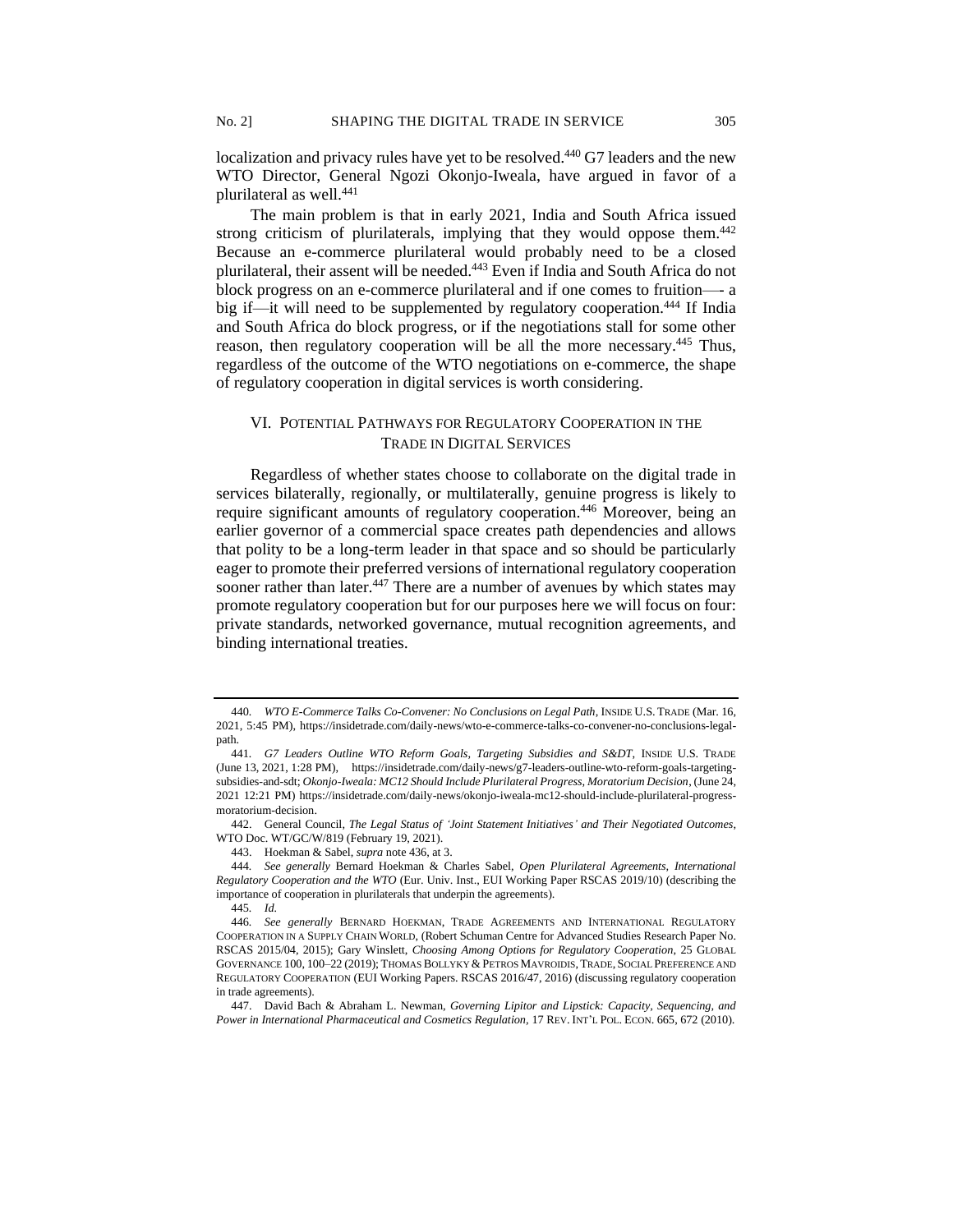#### *A. Private Standards*

When multiple parties have domestic constituencies that strongly desire greater regulatory cooperation in order to facilitate commerce, but also have domestic constituencies that express concerns about this regulatory cooperation, the parties' governments have a strong incentive to delegate regulation to a thirdparty institution.<sup>448</sup> These institutions can promulgate standards that mitigate the extent to which these issues get politicized; $449$  the use of these private standards bodies grew significantly in the 1990s precisely because they were so adept at managing issues at the intersection of commerce and regulation where governance is deeply contested by both firms and activists.<sup>450</sup> Businesses and NGOs tend to support these bodies.<sup>451</sup> Firms like them because they tend to be quite technocratic and because those firms can directly engage with them on these technocratic grounds.<sup>452</sup> NGOs like them because they view these bodies as giving them some leverage over the standards-setting process.<sup>453</sup> These bodies tend to be formalized and open, thus alleviating some of the concerns around regulatory capture, but, at the same time, they are viewed by firms as promulgating regulations in ways that make them more cost-effective.<sup>454</sup> These bodies are generally good at dealing with rapidly changing circumstances (as is likely to happen in the technology space). $455$  They also typically possess high levels of technical expertise.<sup>456</sup>

All of these factors mean that a set of private standards designed by an international body is likely the most fruitful means of promoting regulatory cooperation around the data privacy challenges discussed earlier. Those standards could be designed by an already existing institution like ISO or by a new body created by the parties involved, either globally or regionally depending on which states participate in it. Earlier, we shared a quote by a representative of the Information Technology Industry Association who said that the United States and the EU are not actually that far apart on the details of data privacy but that the disagreement between them had a taken on an almost theological quality.<sup>457</sup> Regulatory cooperation via private standards might help the parties focus on the details where there is more agreement and focus less on the theology where positions are less flexible.<sup>458</sup> It is worth noting that private standards such as those promulgated by these third-party institutions such as the

<sup>448.</sup> Winslett, *supra* note 446, at 103.

<sup>449</sup>*. Id.* at 115.

<sup>450</sup>*. Id.* at 116.

<sup>451</sup>*. Id.*

<sup>452.</sup> Winslett, *supra* note 446, at 115–116; *see also* Jullien, Bernard & Andy Smith, *Conceptualizing the Role of Politics in the Economy: Industries and their Institutionalizations*, 18 REV. INT'L POL. ECON. 358 (2011) (exemplifying that some scholars are more skeptical of this technocracy, seeing it as a way of marginalizing outsiders).

<sup>453.</sup> Winslett, *supra* note 446, at 116.

<sup>454</sup>*. Id.* at 105.

<sup>455</sup>*. Id.* at 106.

<sup>456</sup>*. Id.*

<sup>457.</sup> Monicken, *supra* note 60.

<sup>458</sup>*. See id.* ("But let's not get into [making] it a theological debate because it's not only inaccurate, it's ultimately extremely harmful to the negotiations. It sets up this false dichotomy and a false conflict.").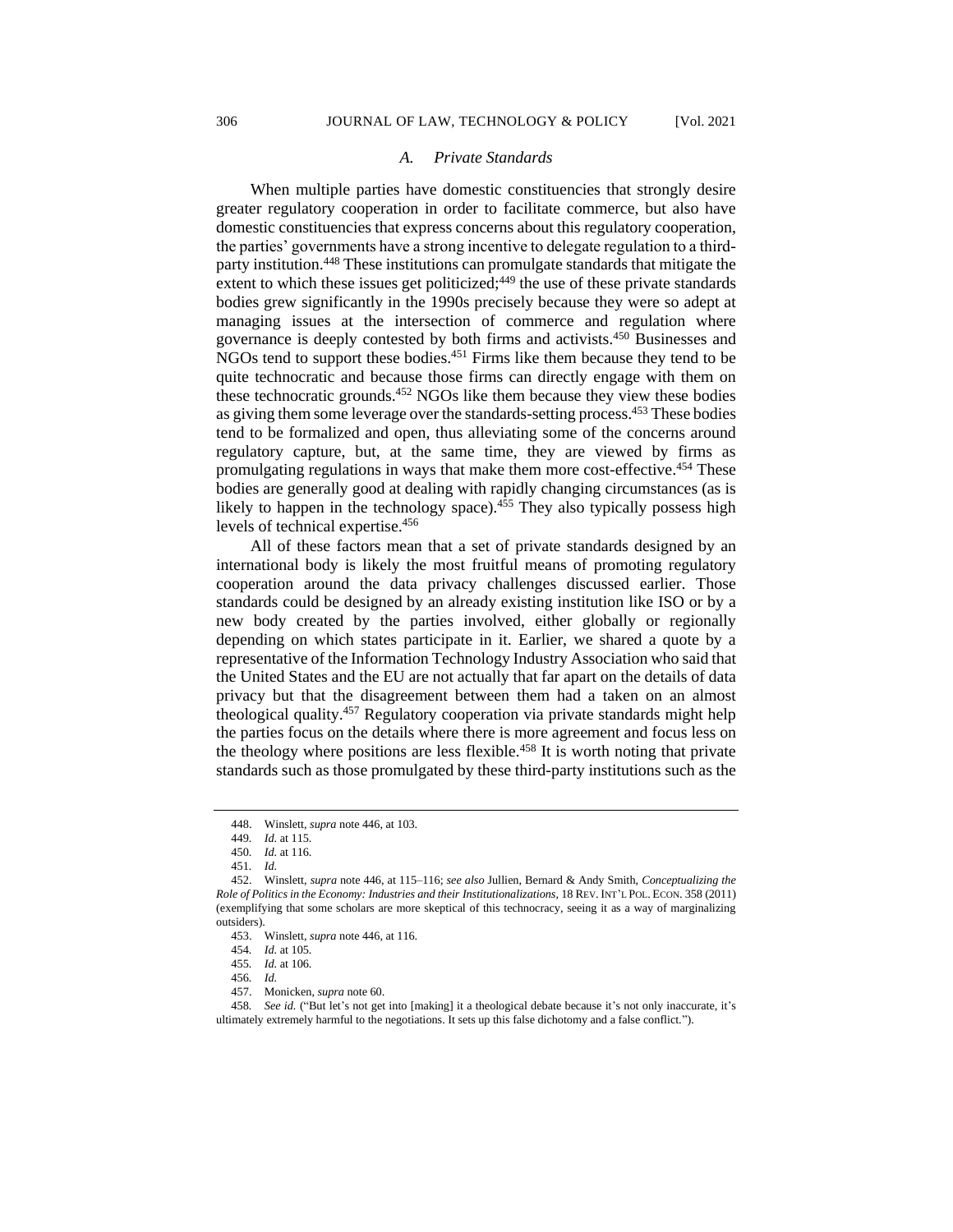International Organization for Standardization (ISO) are not the same thing as voluntary standards even though these also, sometimes confusingly, get called private standards; the private standards issued by the Codex Alimentarius, ISO, or the OIE are a form of soft law but they are not the same thing as industry selfregulation.<sup>459</sup>

These kinds of private standards could be useful given the difficulties the Safe Harbor and Privacy Shield Agreements have encountered. Those agreements allowed U.S. firms to self-certify as protective of private information and, subsequently, to receive data transmissions from within the EU.<sup>460</sup> Data transfers are strictly regulated in the EU, but these frameworks lowered this barrier to free trade between allies.<sup>461</sup> Unfortunately, that spirit of cooperation did not fully allay European privacy concerns, and both Privacy Shield and Safe Harbor have since been shut down.<sup>462</sup>

One drawback of private standards bodies as a venue for regulatory cooperation is that because they are so centrally built to solve coordination problems around highly technical problems, when the issues at stake are differences in political principle or are distributional in nature, they become less effective.<sup>463</sup> A number of the areas of disagreement such as digital service taxes are more matters of political principle and distribution of benefits than they are technical challenges.<sup>464</sup> To return to the cases discussed earlier, it does not seem likely that the United States and China would have accepted a private standards body issuing guidance with regards to audiovisuals, but it may have been possible for a private standards body to find some form of administering online gambling that would have satisfied the regulatory concerns of the United States without preventing gambling service suppliers in Antigua from accessing the U.S. market. This suggests that private standards as a means of regulatory cooperation may be more effective when the primary concern is disguised protectionism as opposed to a loss of sovereignty.

<sup>459</sup>*. See* David Vogel, *Private Regulation of Global Conduct*, *in* THE POLITICS OF GLOBAL REGULATION 151, 151–88*,* (Walter Mattli and Ngaire Woods ed., 2009) (discussing the industry self-regulation form of private standards); *see also* Virginia Haufler, *Globalization and Industry Self-Regulation*, *in* GOVERNANCE IN A GLOBAL ECONOMY: POLITICAL AUTHORITY IN TRANSITION 226, 231 (Miles Kahler and David Lake ed., 2003) (discussing the EnergyStar program); James Charles Smith, *Green Home Standards: Information and Incentives*, 54 HOUS. L. REV*.*, 1139, 1139–89 (2017); TIMOTHY LYTON, KOSHER: PRIVATE REGULATION IN THE AGE OF INDUSTRIAL FOOD (Harvard University Press: Cambridge, 2013) (exemplifying the U.S.'s domestic use of third-party institutions).

<sup>460.</sup> U.S.-EU Safe Harbor Overview, EXPORT.GOV (Dec. 18, 2013, 3:45 PM), https://2016.export.gov/ safeharbor/eu/eg\_main\_018476.asp.

<sup>461</sup>*. Id.*

<sup>462.</sup> Pulina Whiataker et al., *The End of the US-EU Privacy Shield,* MORGAN LEWIS (Jul. 17, 2020), https://www.morganlewis.com/pubs/the-end-of-the-us-eu-privacy-shield-but-standard-contractual-clausesremain-valid; Daniel Alvarez, *Safe Harbor is Dead; Long Live the Privacy Shield?*, AM. BAR ASS'N (May 20,

<sup>2016),</sup> https://www.americanbar.org/groups/business\_law/publications/blt/2016/05/09\_ alvarez/.

<sup>463.</sup> Janina Grabs et al., *Private Regulation, Public Policy, and the Perils of Adverse Ontological Selection,* REGUL. & GOVERNANCE (Aug. 19, 2020), https://onlinelibrary.wiley.com/doi/full/10.1111/rego.12354.

<sup>464</sup>*. See* Joe Kennedy, *Digital Services Taxes: A Bad Idea Whose Time Should Never Come*, INFO. TECH. & INNOVATION FOUND. (May 13, 2019), https://itif.org/publications/2019/05/13/digital-services-taxes-bad-ideawhose-time-should-never-come (explaining that digital services taxes are ill advised but are technically possible).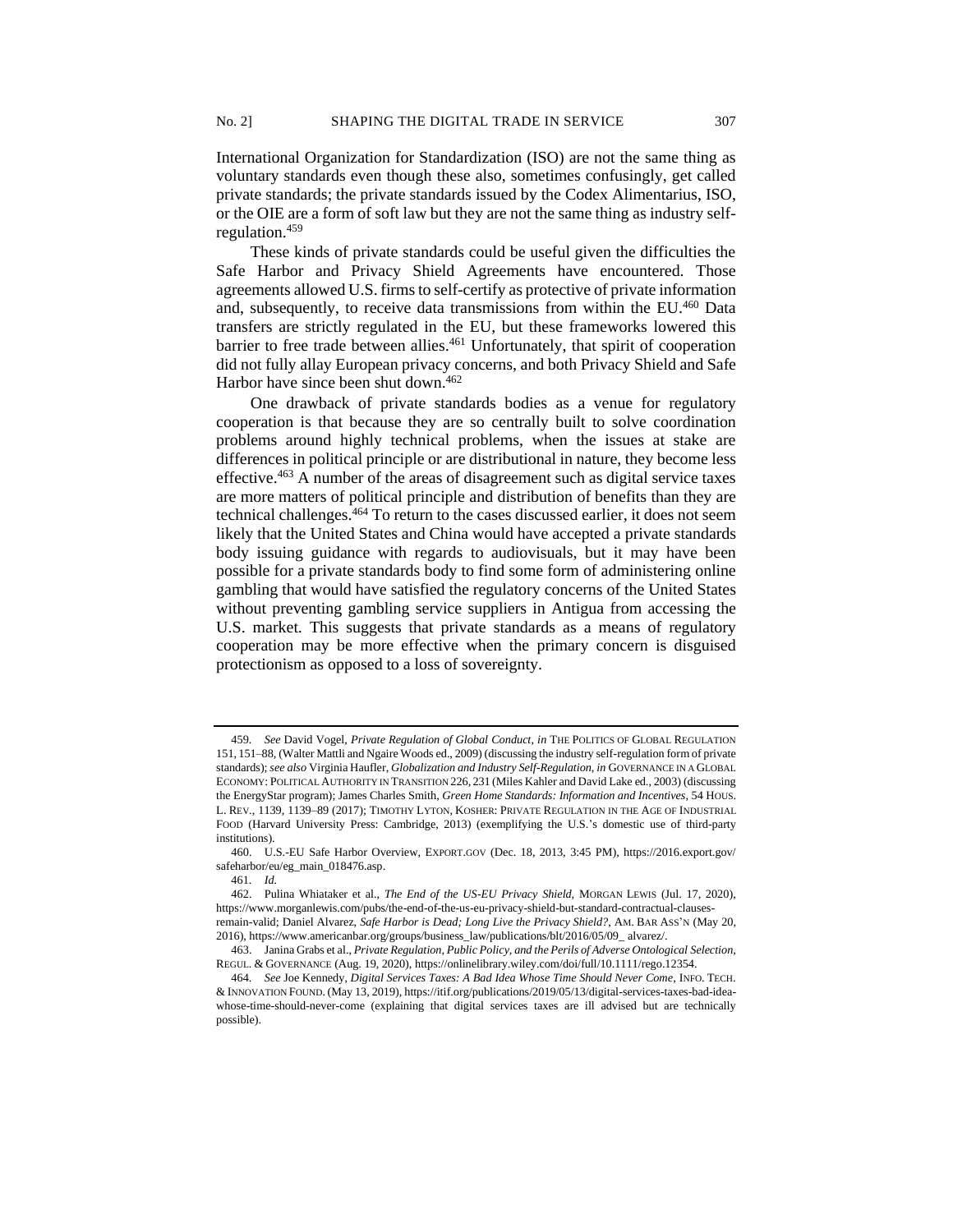#### *B. Networked Governance*

When negotiating parties recognize that a given regulatory difference is impeding the trade in services between them and strongly want to reduce the extent to which it does so, they can instruct their officials to cooperate internationally via informal networks, i.e., networked governance.<sup>465</sup> These networks have the advantage of being more politically insulated than more formal, more visible negotiating mechanisms.<sup>466</sup> These networks usually do not include political principles and are not generally slowed by the thicket of procedural rules that can accompany more formal options.<sup>467</sup> Interestingly, one policy area that the United States and the European Union have already used this kind of networked governance on is in competition policy.<sup>468</sup> Through the EU-U.S. Mergers Working Group, regulators in the two polities have exchanged procedural information in order to increase the likelihood of reaching similar decisions on proposed mergers.<sup>469</sup> That kind of regulatory cooperation in competition policy might be useful in transatlantic discussions regarding competition policy vis-a-vis the technology sector.

Additionally, given its structure and flexibility, networked governance may also be a useful way to promote cooperation on the technical barriers to the trade in digital services discussed earlier. Because networked governance mechanisms are more flexible and often less binding, states may have less acute sovereignty concerns if they start cooperating on regulation via this method. Additionally, these mechanisms may help actors discern the extent to which their negotiating partners are even interested in cooperating. That could be useful in cases where a state has concerns that the other is engaging in disguised protectionism.

Networked governance could be used in the areas of national security where the states involved are not seeking exemptions to trade rules but instead trying to solve collective action problems on shared priorities. This is in many ways what happened with the Passenger Name Records (PNR) Agreement.<sup>470</sup> The PNR, despite its brevity, creatively uses informal, flexible coordination.<sup>471</sup> Passenger name records (PNR) include the "name[s], payment details, itinerary, . . . and baggage information" of airline passengers and are used by law enforcement to screen for potential threats.<sup>472</sup> This is an important piece of post-9/11 U.S. security strategy that obviously requires international cooperation; in order for the Department of Homeland Security to effectively screen potential terrorist threats on international flights, they must share information with

<sup>465.</sup> Winslett, *supra* note 446, at 104–5.

<sup>466</sup>*. Id.*

<sup>467.</sup> Kal Raustiala, *The Architecture of International Cooperation: Transgovernmental Networks and the Future of International Law*, 43 VA.J. INT'L L. 1, 24 (2002); Pierre-Hugues Verdier, *Transnational Regulatory Networks and Their Limits*, 34 YALE J. INT'L L. 114 (2009); ANN-MARIE SLAUGHTER, A NEW WORLD ORDER (Princeton University Press, 2005).

<sup>468.</sup> Chad Damro, *Regulators, Firms, and Information: The Domestic Sources of Convergence in Transatlantic Merger Review*, 18 REV. INT'L POL. ECO., 409, 409 (2011).

<sup>469.</sup> *See id.* at 409–35 (discussing the EU-U.S. merger group).

<sup>470.</sup> Norman Zhang, *Trade Commitments and Data Flows: The National Security Wildcard*, 18 WORLD TRADE REV. s49, s49 (2019).

<sup>471</sup>*. Id.* at s51.

<sup>472</sup>*. Id.*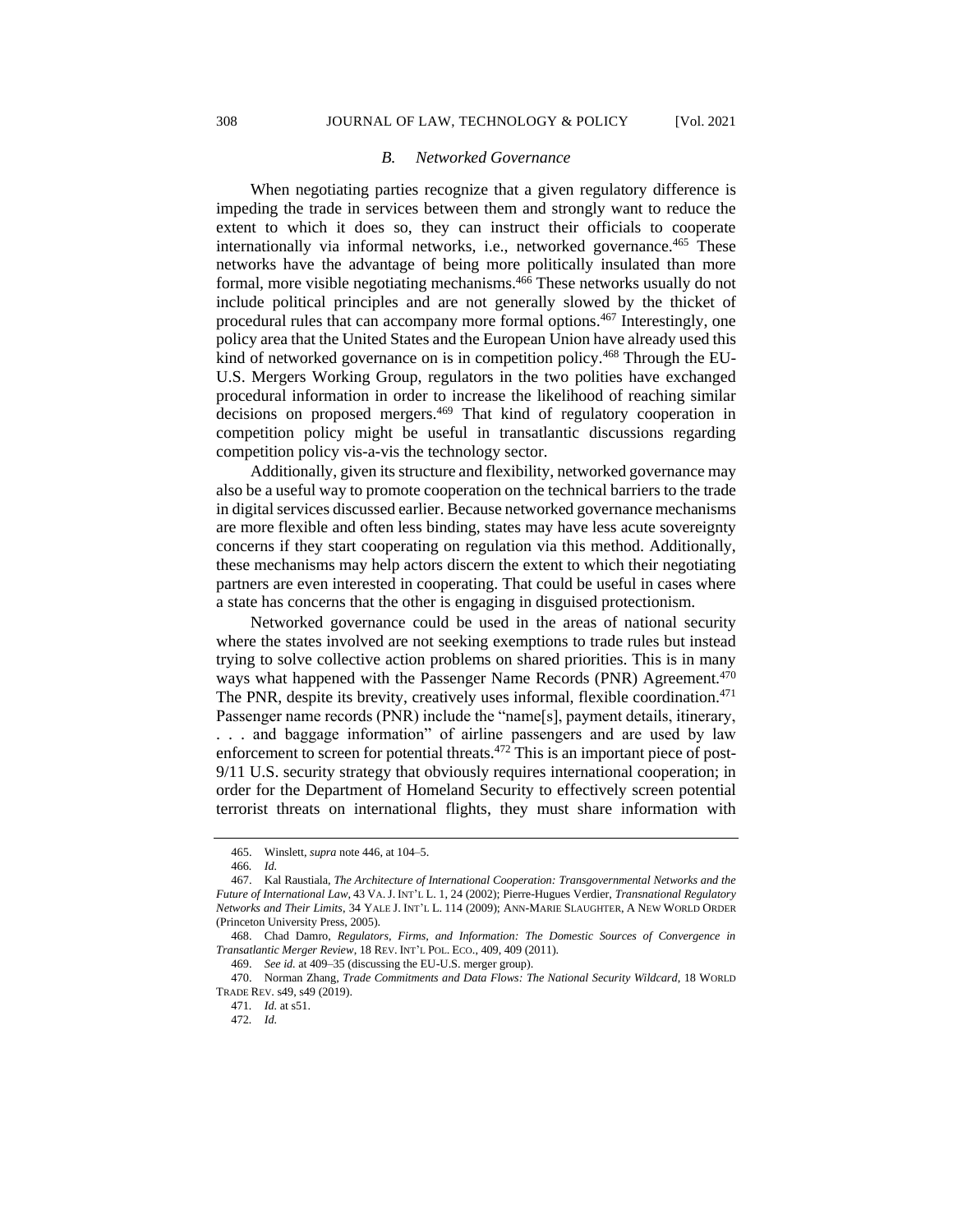external security apparatuses. In the case of the EU, stringent privacy protections can impede this cooperation. European law restricts the transfer of any personal data outside of the EU, unless the European Commission issues an "adequacy opinion" that affirms the receiving party has comparably protective privacy regulations.<sup>473</sup> The United States, which employs a sectoral and more relaxed approach to privacy protection, has not received any such opinion.<sup>474</sup> Nevertheless, a U.S.-EU PNR Agreement currently allows European airlines to transfer PNR data directly to the U.S. Department of Homeland Security (DHS), albeit with limitations that personal data can only be used in counter-terrorist intelligence operations.<sup>475</sup> This framework is likely to be protected from potential GATS-compliance complaints by the national security exception, which allows countries to enact necessary measures to defend against security threats, including terrorism.<sup>476</sup> Not only is national security a helpful legal rationale, it clearly serves as sufficient impetus for international cooperation in an area that has been contentious. Already, other governments are looking to replicate this networked model of security governance.<sup>477</sup>

## *C. Mutual Recognition Agreements (MRAs)*

States may choose to accept the regulatory decisions made by each other as equivalent. This is what the proposed dialogue on MRAs in professional qualifications in CETA aims to promote.<sup>478</sup> With this kind of MRA, if it were to come to fruition, a service provider in the agreed upon field who was licensed to operate in the EU would also be allowed to provide that service in Canada and vice versa.<sup>479</sup> Finally, a particularly ambitious option would be to use MRAs with a negative list. In other words, the parties would say that any professional license issued in one state is valid in the other except for in those areas specifically carved out by each party. This would echo the negative-list approach used by the GATS.<sup>480</sup> An MRA done bilaterally or regionally might be possible. In effect, that already exists within the EU.<sup>481</sup> One could imagine an MRA in some policy areas between countries like the three USMCA states that already cooperate on digital services.

<sup>473</sup>*. Id.* at s50.

<sup>474</sup>*. Id.* at s54.

<sup>475.</sup> Agreement between the United States of America and the European Union on the Processing and Transfer of Passenger Name Record (PNR) Data by Air Carriers to the United States Department of Homeland Security, U.S.-E.U. (Jul. 23, 2007), https://www.dhs.gov/sites/default/files/publications/pnr-2007agreementusversion.pdf.

<sup>476.</sup> Zhang, *supra* note 470, at s56.

<sup>477</sup>*. Id*. at s62.

<sup>478.</sup> EU–Canada mutual recognition agreement (MRA), EUR-LEX (2016) https://eur-lex.europa.eu/ summary/EN/legissum:4350039 (last visited Aug. 31, 2021).

<sup>479</sup>*. Id.*

<sup>480.</sup> Marie-France Houde et al., *The Interaction Between Investment and Services Chapters in Selected Regional Trade Agreements*, *in* INTERNATIONAL INVESTMENT LAW: UNDERSTANDING CONCEPTS AND TRACKING INNOVATIONS (2008), https://www.oecd.org/daf/inv/internationalinvestmentagreements/40471729.pdf.

<sup>481.</sup> Mutual Recognition Agreements, EUROPEAN COMM'N, https://ec.europa.eu/growth/single-market/ goods/international-aspects/mutual-recognition-agreements\_en (last visited Aug. 31, 2021).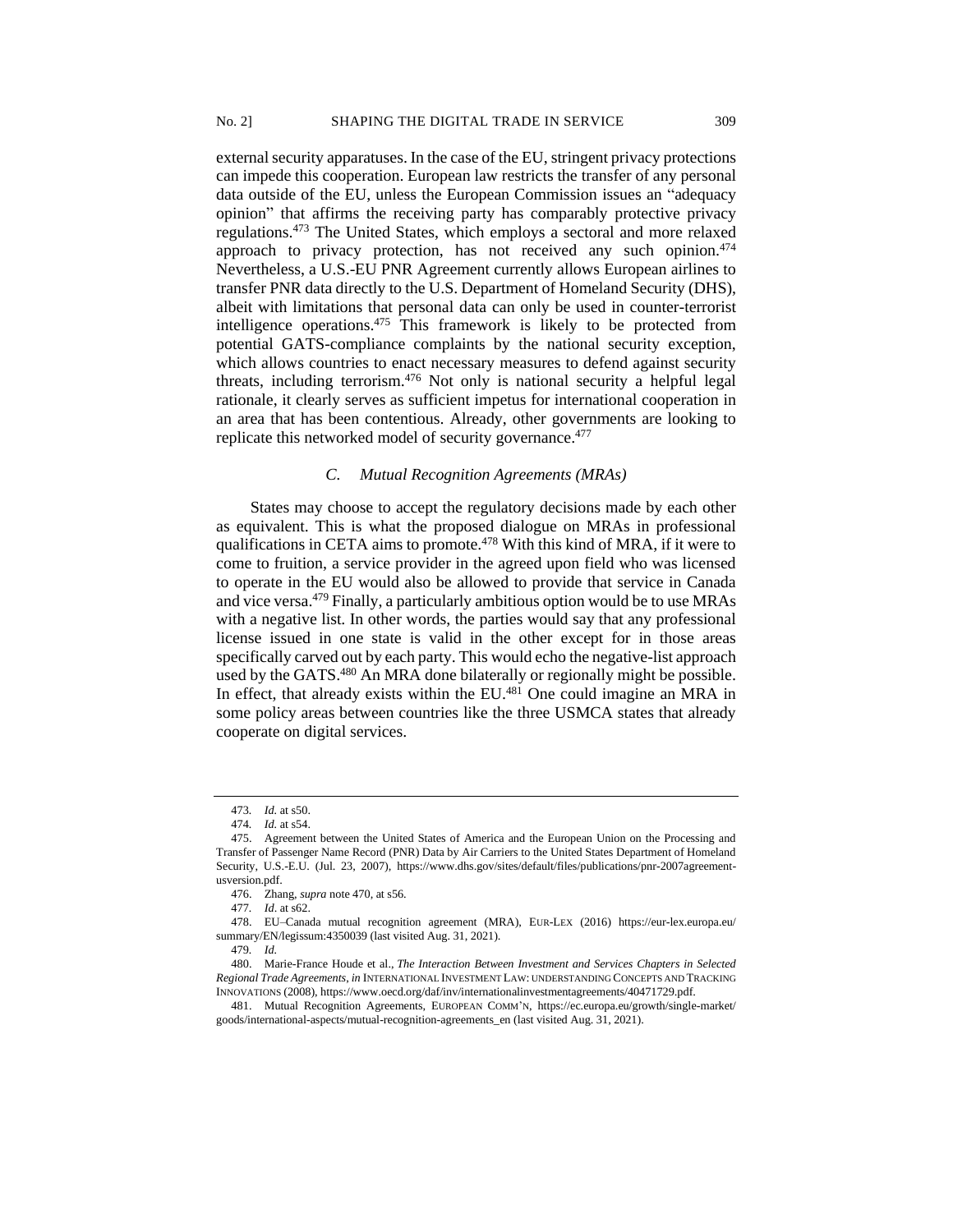MRAs have a strong history of promoting cross-border commerce; an MRA is essentially what underpins the common market in the EU.<sup>482</sup> One advantage of an MRA is that it does not require a state to amend any of its domestic laws.<sup>483</sup> Given the political sensitivity of many regulations, that is no small advantage. Relatedly, MRAs may obviate the need for an international argument over whose standards should be the default standard.<sup>484</sup> Given this, mutual recognition agreements are often seen as easier agreements to conclude than those agreements that create a single standard.<sup>485</sup> One potential roadblock to MRAs, though, is that they require the parties to have high levels of trust in each other's regulatory effectiveness.<sup>486</sup> That is why mutual recognition agreements are generally accompanied by some form of regulatory floor.<sup>487</sup> MRAs maximize commerce facilitation and are excellent at dealing with disguised protectionism but they do imply a certain loss of sovereignty.<sup>488</sup> Indeed, the burgeoning European Community started using the MRA as a basis for building the common market precisely when they became more concerned with disguised protectionism than with maximizing each member state's sovereignty.<sup>489</sup> In addition to the challenge of cross-border qualifications, mutual recognition agreements may be helpful with regards to data security between allies and co-parties in free trade agreements.<sup>490</sup> On the other hand, given (1) the newness of the technologies, (2) how embryonic states' regulatory approaches are to these technologies, and (3) the high level of trust required by MRAs, it is difficult to see MRAs being used between lots of different states on a wide range of issues.<sup>491</sup>

## *D. Binding International Treaties*

States can, of course, negotiate binding international treaties. Such treaties create policy certainty and establish clear rules.<sup>492</sup> The drawback is that states may fear that binding treaties, even if well designed, may become outdated and impede their ability to adapt to evolving circumstances.<sup>493</sup> The age-old question of whether the law is a weapon of the weak or merely a way for the powerful to codify their preferences surfaces quickly here too. Weaker states may worry that

<sup>482.</sup> Winslett, *supra* note 446, at 101.

<sup>483</sup>*. Id.* at 104.

<sup>484</sup>*. Id.* at 107.

<sup>485.</sup> Jacques Pelkmans, *Mutual Recognition in Goods: On Promises and Disillusions,* 14 J. EUR. PUB. POL'Y 699, 699-716 (2007).

<sup>486.</sup> Kalypso Nicolaidis, *Trusting the Poles? Constructing Europe Through Mutual Recognition*, 14 J. EUR. PUB. POL'Y 682, 683–87 (2007).

<sup>487</sup>*. See* Pelkmans, *supra* note 485, at 700 ("Thus, free movement needs to be ensured by stringent prohibitions of non-tariff measures such as quotas as well as the panoply of regulatory barriers. Without such prohibitions, the internal market would merely be a customs union.").

<sup>488</sup>*. Id.*

<sup>489.</sup> Gary Winslett, *How Regulations Became the Crux of Trade Politics*, 50 J. WORLD TRADE 47, 51–52. 490. *Mutual Recognition and Cooperation with Other Government Authorities*, EUROPEAN COMMISSION,

https://ec.europa.eu/taxation\_customs/mutual-recognition-and-cooperation-other-government-authorities\_en (last visited Aug. 31, 2021).

<sup>491.</sup> Winslett, *supra* note 446, at 104.

<sup>492</sup>*. Id.* at 103.

<sup>493</sup>*. Id.*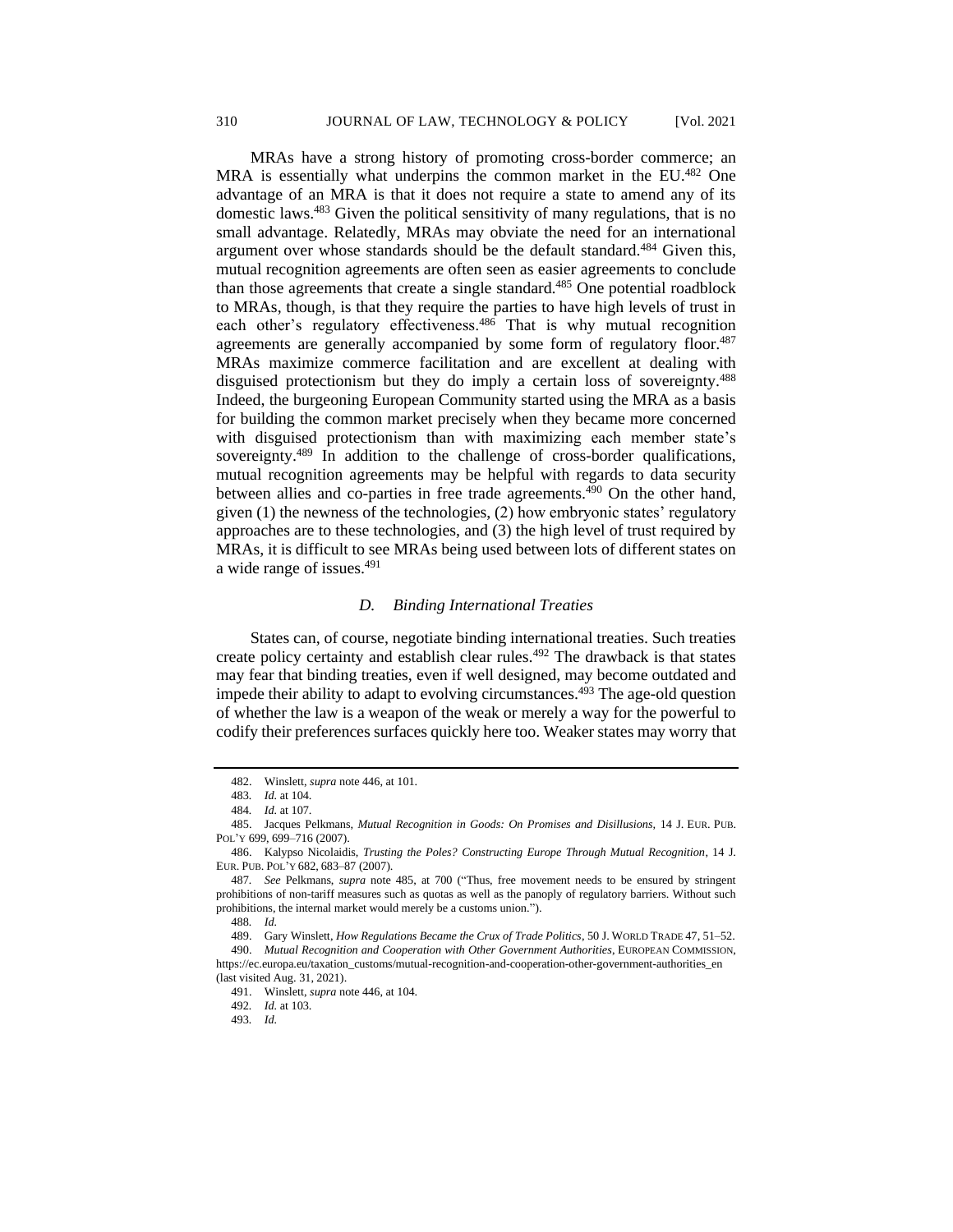a binding treaty would reinforce stronger states preferences as the default or that participating in the treaty negotiation and implementation will require significant legal expertise; meanwhile stronger states might worry that a treaty will constrain their ability to deploy their economic and political resources as they see fit.<sup>494</sup> The parties could in theory design the treaty to be imprecise or have many exemptions and escape clauses, but that would undermine the policy certainty benefits that are the treaty's *raison d'être*. <sup>495</sup> Conversely, the greater the treaty's level of legalization, i.e. the greater its level of obligation on the respective parties to follow the treaty's rules, the greater its precision, and the more it delegates interpretation and dispute adjudication, the more legalized it is and the more policy certainty it creates.<sup>496</sup>

Given the need for policy certainty with regards to taxes and given the clearly problematic nature of having tax policy handled via private standards or networked governance, a tax treaty under the auspices of the OECD's base erosion and profit-shifting initiative or based on the G7 agreement could be a massive step forward. Outside of tax policy, a more sweeping regional agreement on digital services in the mold of the Transatlantic Trade and Investment Partnership or a multilateral agreement along the lines of the Trade in Services Agreement (TISA) is not currently on the political agenda but could significantly advance regulatory cooperation on a range of issues.<sup>497</sup>

#### VII. CONCLUSION

To summarize, the main takeaways of our article are: (1) digitalization has expanded the range of services that can be traded via Mode 1 by reducing the proximity burden, accelerating the trade in media, servitizing manufacturing, and broadening traded data-related services; (2) that expansion notwithstanding, significant tensions remain between guarding policy sovereignty and promoting trade in digital services; (3) differentiating between legitimate regulation and disguised protectionism in this commercial area is difficult and will likely continue to be so; (4) CETA, the CPTPP, and USMCA have all started to incorporate provisions on digital services, albeit with varying levels of ambition while the WTO is also starting to take initial steps in this direction too; (5) to

<sup>494.</sup> Marc Busch et al., *Does Legal Capacity Matter? A Survey of WTO Members*, 8 WORLD TRADE REV. 559, 559–577 (2009).

<sup>495.</sup> B. Peter Rosendorff & Helen V. Milner, *The Optimal Design of International Trade Institutions: Uncertainty and Escape*, 55 INT'L ORG. 829, 829–857 (2004).

<sup>496.</sup> Kenneth W. Abbott et al., *The Concept of Legalization*, 54 INT'L ORG. 401, 401-20 (2000); *see also* Kenneth Abbot & Duncan Snidal, *Hard and Soft Law in International Governance*, 54 INT'L ORG. 421, 434 (2000) ("Hard legal regimes, in contrast, grant greater independence to judicial or arbitral bodies but require them to follow agreed upon principles and to act only on specific disputes and requests. This combination of attributes…simultaneously constrains and legitimates delegated authority."); Gregory Shaffer & Mark A. Pollack, *Hard vs. Soft Law: Alternatives, Complements, and Antagonists in International Governance*, 94 MINN. L. REV. 706, 706–99 (2010).

<sup>497.</sup> Both U.S. and EU officials note that regulatory differences in services are quite costly and so promoting regulatory cooperation could be very beneficial to both parties. Alasdair Young, *Not Your Parents' Trade Politics: The Transatlantic Trade and Investment Partnership Negotiations*, 23 REV. INT'L POL. ECON 345, 358 (2016) (discussing how both U.S. and EU officials note that regulatory differences in services are quite costly and so promoting regulatory cooperation could be very beneficial to both parties).